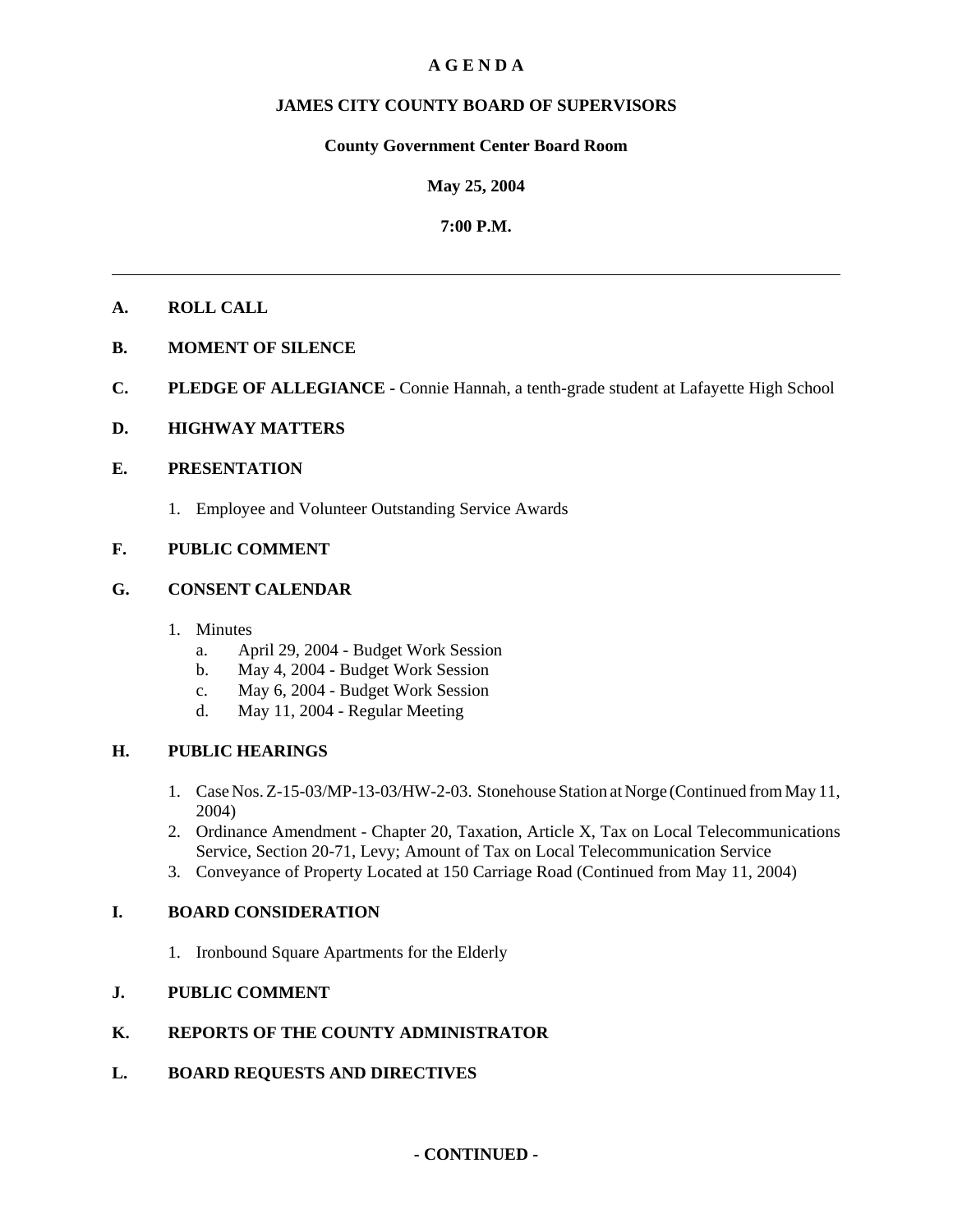# **M. CLOSED SESSION**

- 1. Consideration of Appointments of Individuals to County Boards and/or Commissions, Pursuant to Section 2.2-3711(A)(1) of the Code of Virginia
	- a. Parks and Recreation Advisory Commission
	- b. Regional Issues Committee

# **N. ADJOURNMENT**

052504bs.age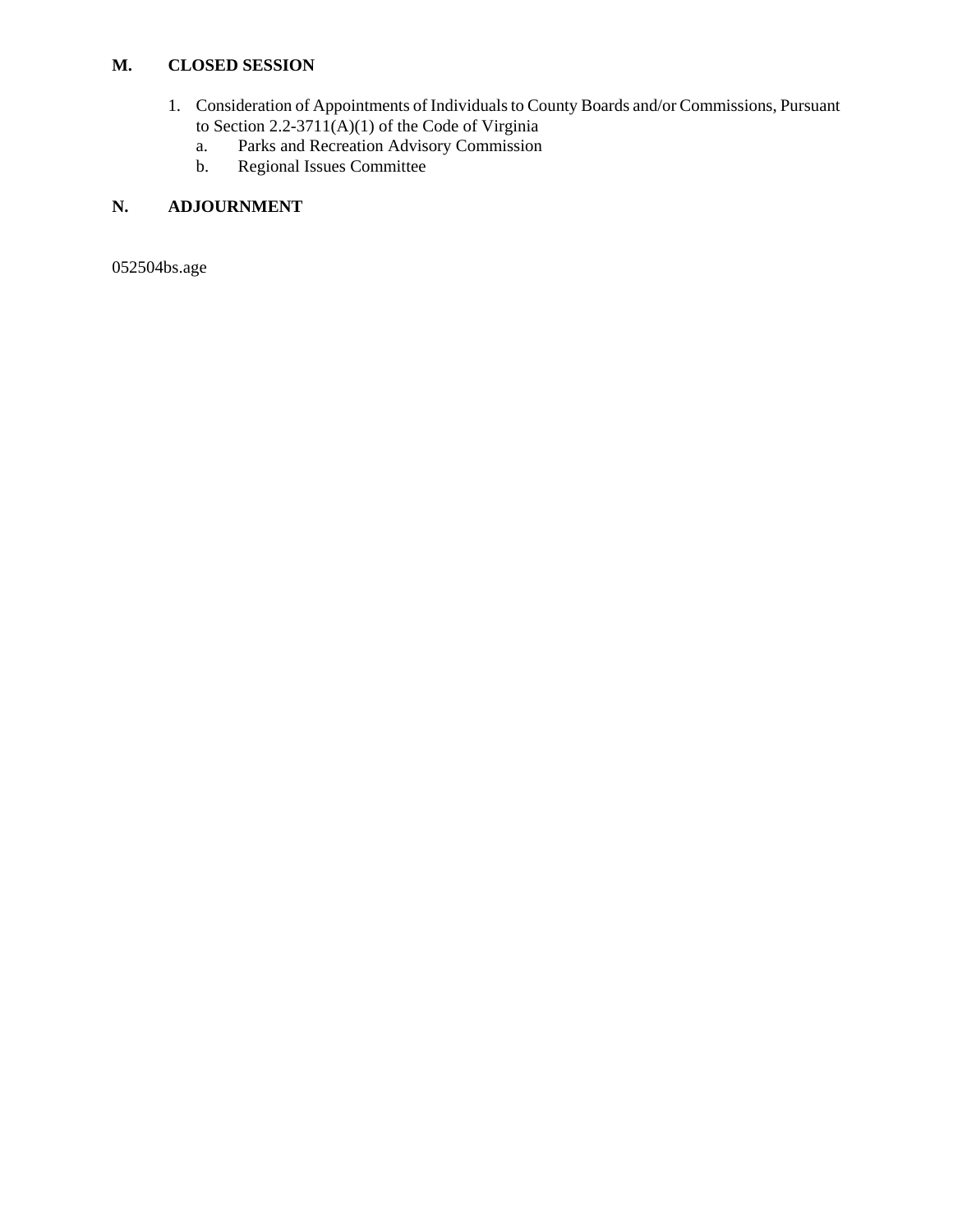# **M E M O R A N D U M**

DATE: May 25, 2004

TO: The Board of Supervisors

FROM: Sanford B. Wanner, County Administrator

SUBJECT: Employee and Volunteer Outstanding Service Awards

l

The Recognition Program is designed to provide meaningful recognition of exceptional achievement, performance, and improvements by employees and volunteers of James City County and James City Service Authority.

The individuals and teams recognized at the May 25, 2004, Board of Supervisors meeting exemplify the County's Mission and demonstrate our Values:

- C Three individual employees;
- C One employee team;
- C Four employee and volunteer teams;
- C One team of volunteers;
- C Five individual volunteers; and
- C Two Lifesaving awards.

Sanford B. Wanner

\_\_\_\_\_\_\_\_\_\_\_\_\_\_\_\_\_\_\_\_\_\_\_\_\_\_\_\_\_\_\_\_\_

SBW/adw vol04serv.mem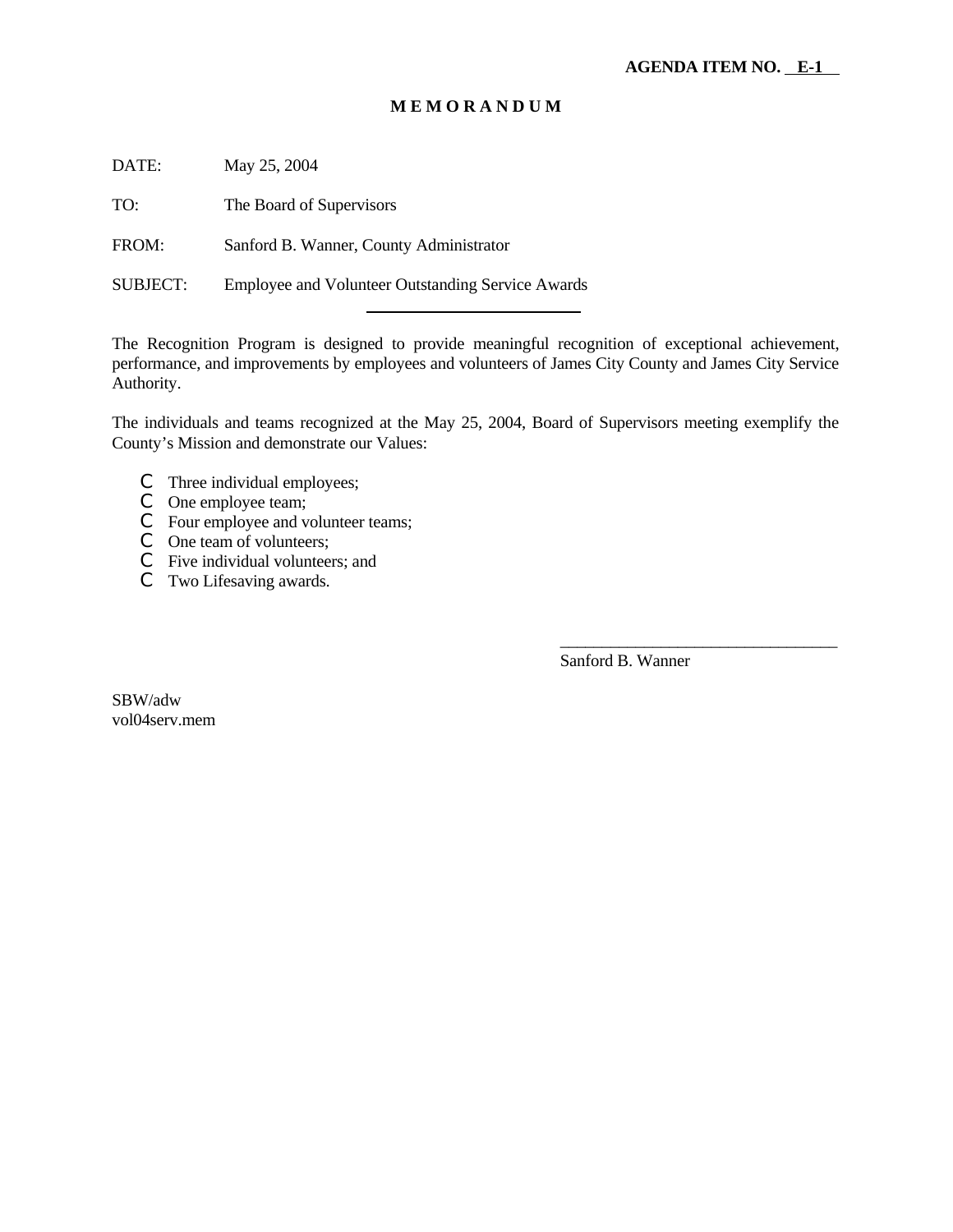**AT A BUDGET WORK SESSION OF THE BOARD OF SUPERVISORS OF THE COUNTY OF JAMES CITY, VIRGINIA, HELD ON THE 29TH DAY OF APRIL, 2004, AT 7:00 P.M. IN THE COUNTY GOVERNMENT CENTER BOARD ROOM, 101 MOUNTS BAY ROAD, JAMES CITY COUNTY, VIRGINIA.**

# **A. ROLL CALL**

Bruce C. Goodson, Chairman, Roberts District Michael J. Brown, Vice Chairman, Powhatan District Jay T. Harrison, Sr., Berkeley District John J. McGlennon, Jamestown District M. Anderson Bradshaw, Stonehouse District

Sanford B. Wanner, County Administrator

# **B. BOARD CONSIDERATIONS**

## 1. Review of the FY 2004 Proposed General Operating Budget

Mr. Wanner introduced John E. McDonald, Manager of Financial and Management Services, and Ms. Suzanne R. Mellen, Director of Budget and Accounting.

Mr. McDonald provided the Board with an overview of the anticipated revenues, reimbursement from the State for the Personal Property Tax, and potential impacts of the State's Budget on the revenues the County collects for taxes.

The Board and staff discussed the anticipated impacts the State's Budget and decisions regarding the tax levels, consumer spending, and sales levels on anticipated generated revenues.

Ms. Mellen provided an overview of the Proposed Operating Budget for Fiscal Year 2005.

The Board and staff discussed the various taxes.

Mr. Brown stated concern regarding the collection and dissemination of Telecommunications Taxes and the County's E-911 tax, and recommended the County raise the Telecommunications Tax by 25-cents rather than the proposed E-911 tax.

The Board and staff discussed the recommendation and staff stated that the ordinance amendment will be advertises for the May 25 Board meeting.

The Board continued discussion on the recommendation and the exiting and potential revenues generated from the existing E-911 tax rate, the proposed E-911 tax increase, and a Telecommunications Tax; and potential State imposed cap on the Telecommunications Tax.

Mr. Harrison requested a fee amount projection for a revenue amount for the Basic Lifesaving Support (BLS) and Advanced Lifesaving Support (ALS).

Mr. Bradshaw requested clarification on the assessment and uses of the Sheriff and Jail Fees.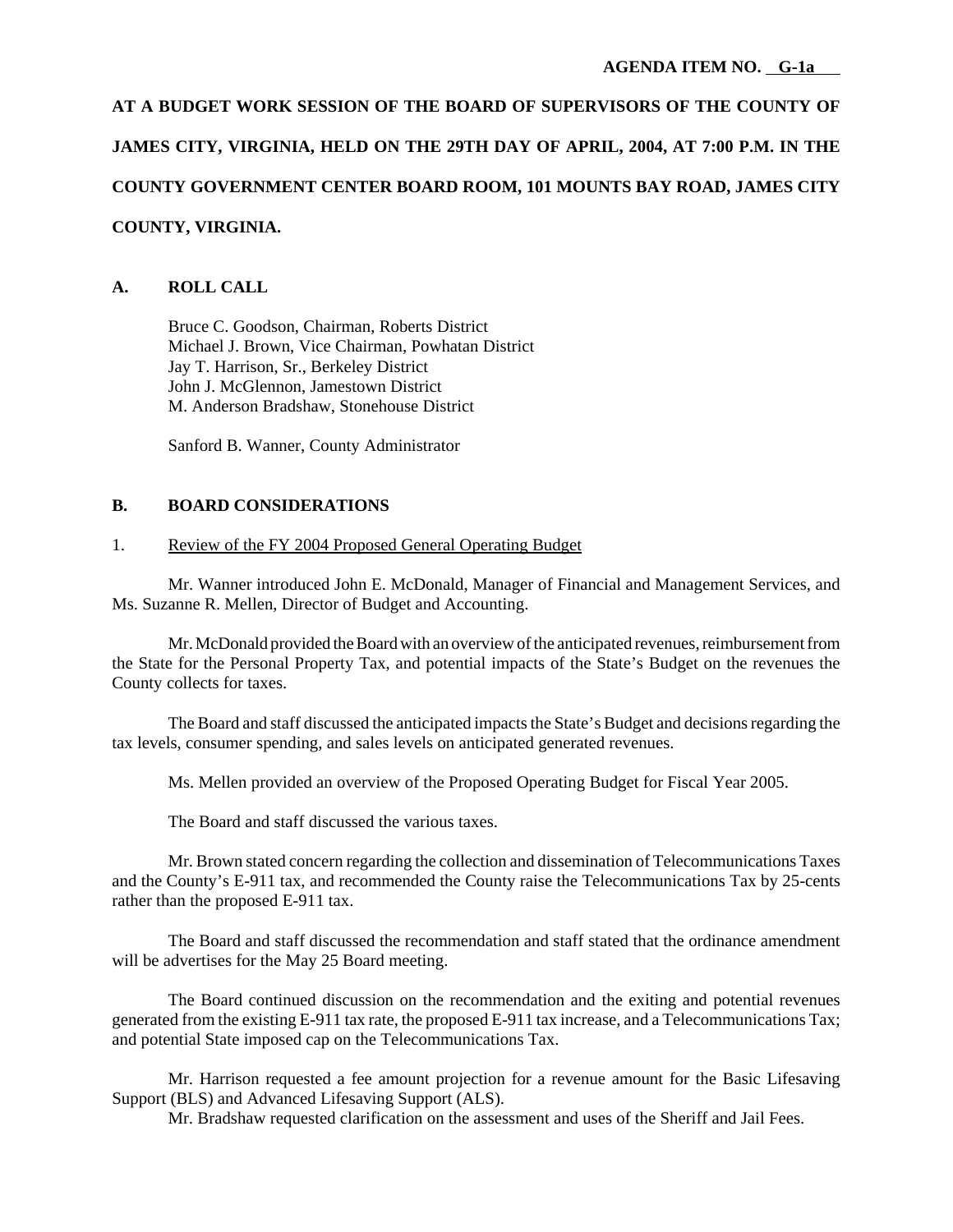Ms. Mellen stated that she would attempt to respond to all of the Board's comments and questions on revenue at the next Budget Work Session.

#### 2. Employee Compensation and Benefits

Ms. Carol M. Luckam, Manager of Human Resources, provided the Board with an overview of the recommendations relating to employee compensation and benefits for FY 2005.

Ms. Luckam stated that Virginia Retirement System costs increased significantly without increasing benefits, Health Insurance rates also increased, and staff worked to provide those two benefits to employees at a reasonable contribution rate.

Ms. Luckam stated that changes to the Personnel Policies and Procedures Manual will be proposed to the Board including the implementation of employee compensation changes to reduce compression and standardize employee review dates.

Mr. McGlennon inquired if the Health Insurance benefits have been adjusted in addition to the costs for the plans.

Ms. Luckam stated that the premiums have gone up, but the benefits have not decreased.

Mr. McGlennon asked what the ½-percent increase in employee salaries would cost.

Ms. Luckam stated that it would cost approximately \$133,000.

Mr. McGlennon asked what the 2 percent pay-structure adjustment cost would be.

Ms. Mellen stated that it would be less than \$50,000.

The Board and staff discussed moving the minimum wage for permanent part-time employees to \$9.00 per hour.

Mr. McGlennon requested what the difference in cost would be for basing merit increases on the employee's salary versus the minimum level of the pay range.

Mr. McGlennon requested information on what type of actual raise will employees receive when factoring in the increase in Health Insurance costs.

Mr. Wanner stated that staff was guided to ensure that no employees pay raise would be eliminated due to the increased Health Insurance costs.

Mr. Wanner stated that staff would respond to all the Board's questions prior to the May 4 Budget Work Session.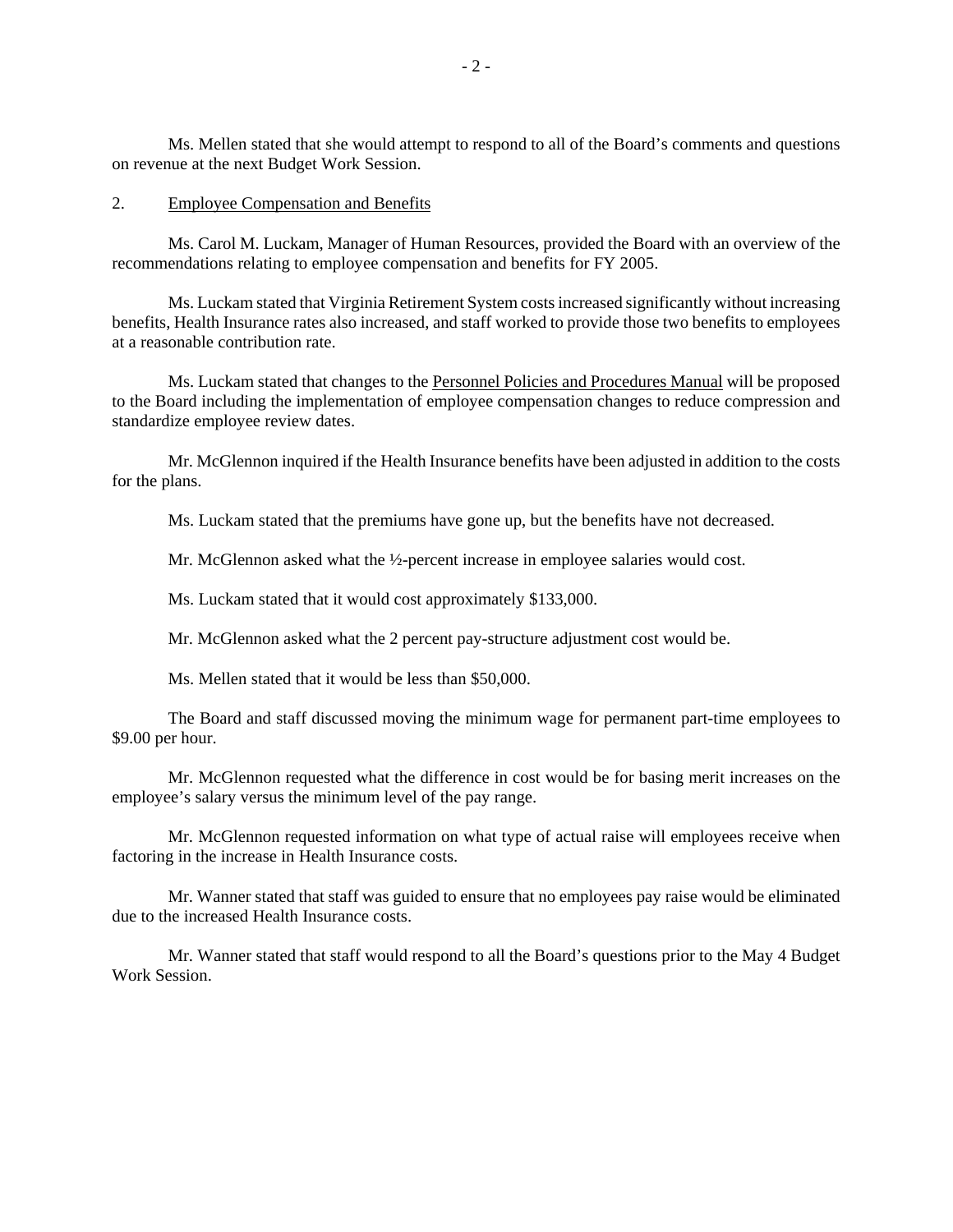3. Continued Review of the FY 2005 Proposed General Operating Fund

Ms. Mellen resumed an overview of the proposed General Operating Fund.

Mr. McGlennon inquired if the shifts for the individuals staffing the voting polls could be shortened.

Mr. Wanner stated that was not proposed in the budget and that is would be up to the Registrar. Most of the poll workers enjoy the work and willingly work election day. Mr. Wanner said the inquiry would be relayed to the Registrar.

Mr. Goodson recessed the Board for a brief break at 8:32 p.m.

Mr. Goodson reconvened the Board at 8:45 p.m.

Mr. McGlennon requested salary adjustment funding be included for the Clerk of the Circuit Court employees.

The Board and staff discussed the request and the State expenditures for Constitutional Officers.

Mr. Brown requested recommendations for funding to the Sheriff's office for educational opportunities and additional pay supplement for employees of that office.

Mr. Brown requested more information regarding the proposed radio system maintenance cost, justification for the proposed radio system, and alternatives to the proposal for the new radio system.

Mr. Brown requested justification for the anticipated travel expenditures in the Parks and Recreation Division.

Mr. Harrison requested a revenue figure for non-County users of Parks and Recreation services.

Mr. Brown requested the figure be broken down further to distinguish which jurisdictions utilize the services and what amount each jurisdiction contributes.

Mr. Brown requested staff consider moving some of the lodging tax revenue to the Williamsburg Area Transport to offset some of the cost for providing public transportation to tourists.

The Board and staff discussed the request and need to consult with the Tourism Bureau on such recommendations.

Mr. Brown requested that a representative be available to answer questions regarding the funding requests by the James City-Bruton Volunteer Fire Department and the James City County Volunteer Rescue Squad.

Mr. Brown requested the County Administrator recommend how the County might fund the establishment of a Stormwater Utility.

The Board and staff discussed the request and Mr. Brown withdrew his request.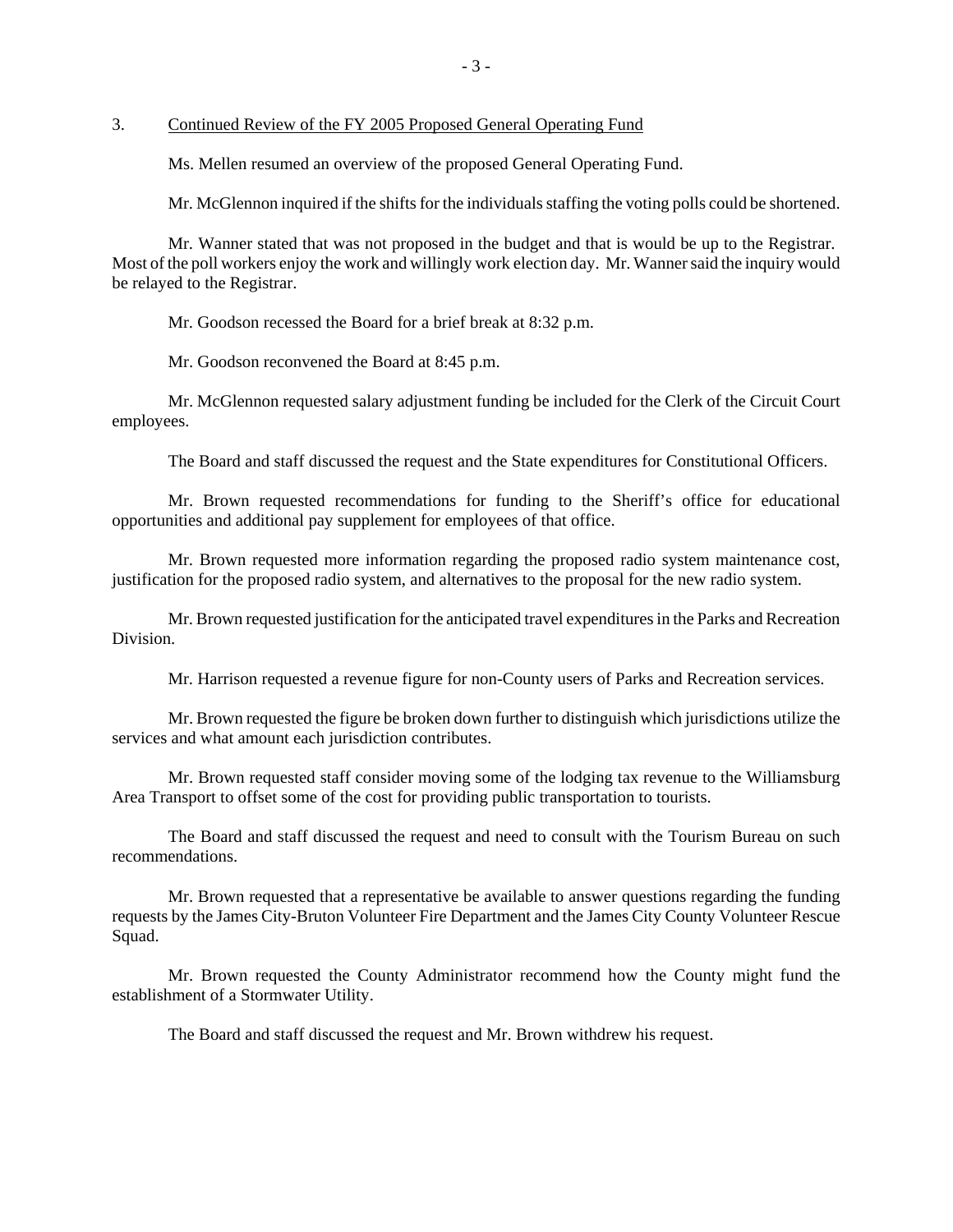# **C. RECESS**

At 9:43 p.m. Mr. Goodson recessed the Board to 7 p.m. on May 4, 2004.

Sanford B. Wanner Clerk to the Board

\_\_\_\_\_\_\_\_\_\_\_\_\_\_\_\_\_\_\_\_\_\_\_\_\_\_\_\_\_\_\_\_

042904bosws.min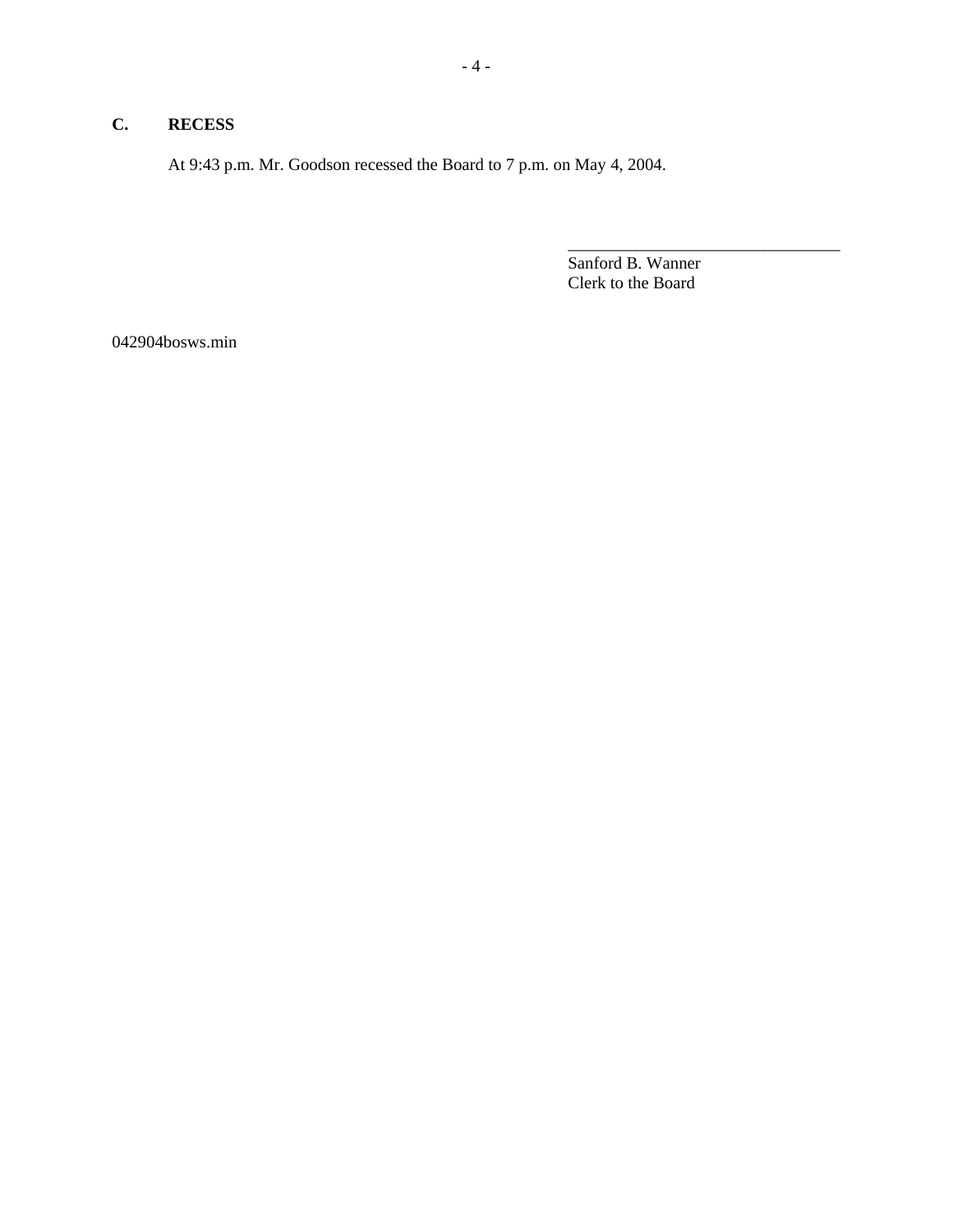**AT A BUDGET WORK SESSION OF THE BOARD OF SUPERVISORS OF THE COUNTY OF JAMES CITY, VIRGINIA, HELD ON THE 4TH DAY OF MAY, 2004, AT 7:00 P.M. IN THE COUNTY GOVERNMENT CENTER BOARD ROOM, 101 MOUNTS BAY ROAD, JAMES CITY COUNTY, VIRGINIA.**

# **A. ROLL CALL**

Bruce C. Goodson, Chairman, Roberts District Michael J. Brown, Vice Chairman, Powhatan District John J. McGlennon, Jamestown District M. Anderson Bradshaw, Stonehouse District Jay T. Harrison, Sr., Berkeley District

Sanford B. Wanner, County Administrator

# **B. BOARD CONSIDERATIONS**

# 1. Review of the FY 2005 Proposed Capital Projects Budget

Mr. John E. McDonald, Manager of Financial and Management Services, provided an update on the proposed State Budget and an overview of the proposed Capital Projects Budget.

Mr. Goodson inquired if the Board would consider focusing on funding the acquisition of greenspace through a bond.

Discussion by the Board and staff was held on the proposal. The Board requested staff bring forward alternatives for greenspace acquisition in addition to the purchase of development rights.

Discussion was held on the proposed animal shelter and what options are being considered for funding a new facility, and the impact on funding future projects with a dwindling Fund Balance.

Mr. McGlennon requested information on the voting machines and tracking mechanisms of the votes cast.

# 2. Review of the FY 2005 Proposed Other Funds Budget

Ms. Suzanne R. Mellen, Director of Budget and Accounting, provided an overview of the other funds within the proposed FY 2005 Budget including the Virginia Public Assistance Fund, Williamsburg Area Transport, Community Development Fund, and Debt Service Fund.

Mr. Anthony Conyers, Jr., Manager of Community Services, provided an overview of the Jamestown Shuttle service, being created for the Jamestown 2007 event, and the National Park Service funding of the Shuttle service.

The Board and staff discussed the donation to Jamestown 2007, activities, and opportunities to participate in the 2007 Commemeration.

3. Employee Compensation and Benefits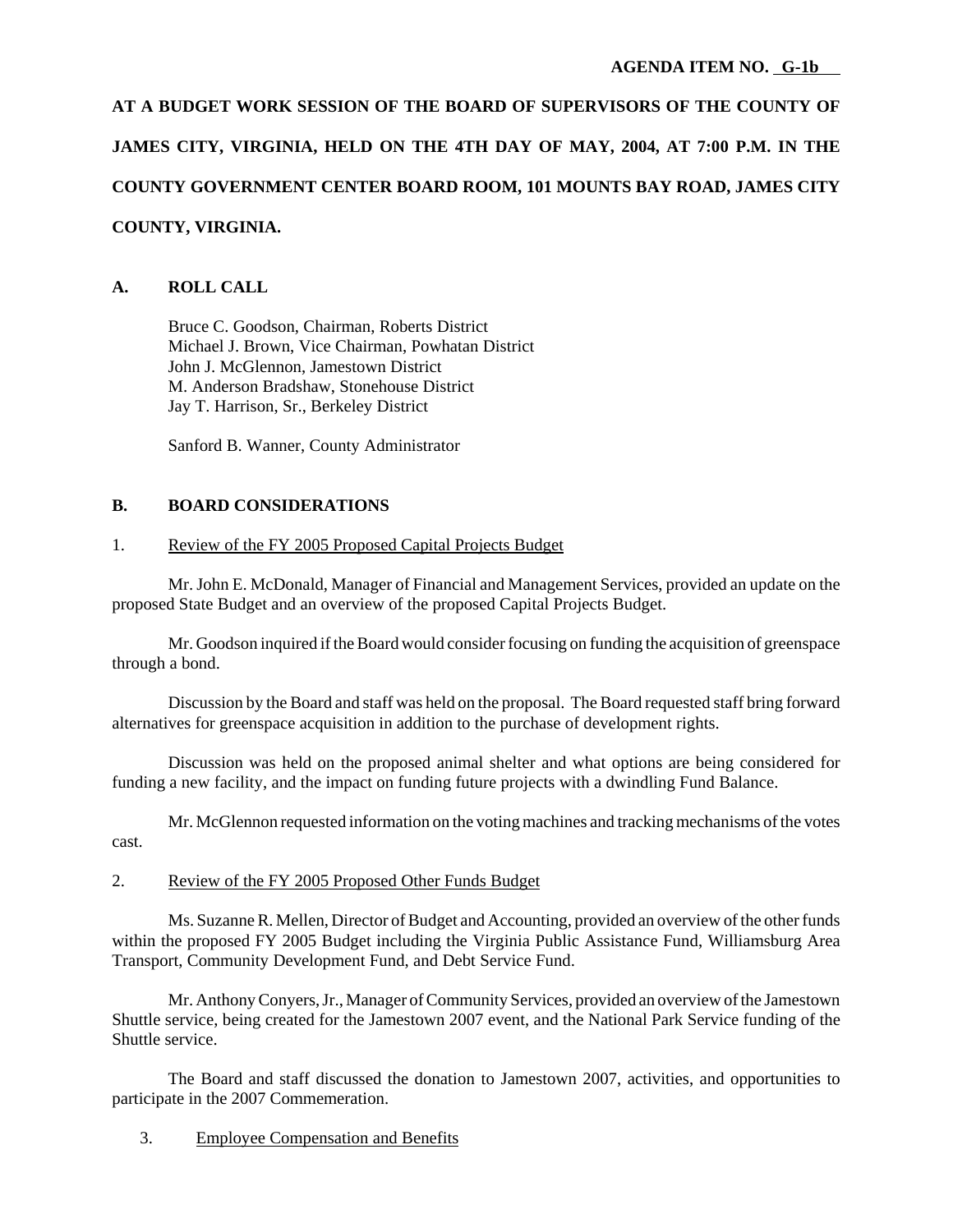Ms. Carol M. Luckam, Manager of Human Resources, provided an overview of the cost to base performance increases on salary levels versus an increase based on the mid-point range; at various increase percentages; \$9.00/hr competitive wage costs; and take-home performance increases when factoring in the increased health insurance rates.

Mr. Brown stated concern that inflating the minimum pay levels may result in outsourcing those positions in the future.

The Board and staff discussed the competition for entry level, custodial, convenience center attendant, and grounds maintenance positions; and the direction the County wants to go with compensation and competitive employee retention efforts.

The Board directed staff to budget the minimum pay level to \$9.00/hr for FY 2005 and plan for \$9.00/hr for FY 2006.

The Board and staff discussed additional contribution for the non-supplemented Constitutional Officer staff's salaries; and why they have voluntarily declined to join the County's Compensation Plan.

Mr. Goodson recessed the Board for a brief break at 8:33 p.m.

Mr. Goodson reconvened the Board at 8:40 p.m.

Mr. McGlennon recommended the employee compensation for performance increases be 3.5 percent and performance increases be based on the mid-point range of the employee's pay scale.

The Board and staff discussed the recommendation, and the Board directed staff to base performance increases on the employee's salary and the increase to be 3.5 percent.

The Board and staff discussed the additional allocation of 3.5 percent to the non-supplemented salary of the staff of the Clerk of the Circuit Court; and 1.25 percent to the staff of the Sheriff's office contingent upon the level of State funding for increases.

The Board directed staff to allocate a 1.25 percent supplement on the Sheriff's salary despite the State compensation level.

The Board directed staff to allocate a pool amount equal to 3.5 percent to the Clerk of Courts for salary supplements, regardless the State compensation level.

Mr. Richard Miller, Fire Chief, and Mr. David Daigneault, Police Chief, provided an overview of the professional standards of staffing the Fire and Police Departments and the Departments' workloads.

Mr. McGlennon requested the Board support the position requests of the Fire Chief and Police Chief, as well as an additional Planner position.

The Board requested funding figures for position requests as recommended by the County Administrator.

The Board discussed funding priorities for covering Operating Costs and Capital Projects in the future.

Mr. McDonald suggested that the Board would have two more opportunities for revisiting the Budget when the State establishes its budget and when the Land Book is recorded.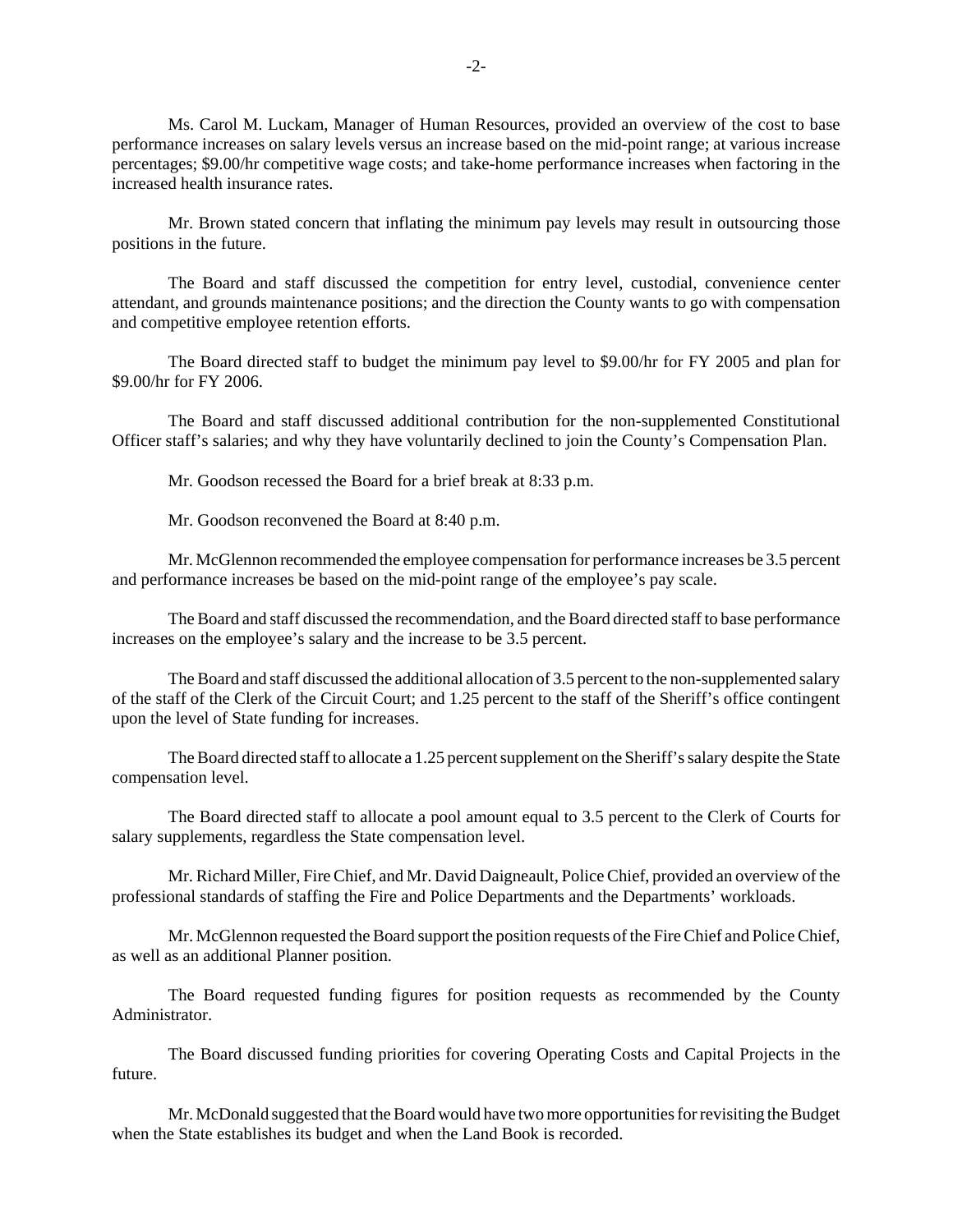Mr. Wanner requested clarification that the recordation revenue would be utilized to keep the Real Estate Tax rate at \$0.85.

The Board discussed money for the Capital Improvement Projects and Fund Balance, the Real Estate Tax Rate, and funding positions.

The Board decided to wait until August to consider funding the grounds maintenance positions.

#### 4. Proposed FY 2005 James City Service Authority Operating Budget (Joint item with the James City Service Authority Board of Directors)

Mr. Larry Foster, General Manager of the James City Service Authority (JCSA), introduced Mr. Robert Smith, Assistant Manager of the JCSA.

Mr. Smith provided the Board with an overview of the JCSA's proposed FY 2005 Budget.

The Board and staff discussed staffing and funding needs to maintain and inspect the existing well facilities and the Groundwater Treatment Facility.

Mr. McGlennon requested the JCSA staff consider the administrative fees for the submeter inspections and maintaining records of the submeters and to impose a higher administrative fee on those that submit late submeter fees.

The JCSA Board of Directors recessed at 10:15 p.m.

## **C. BOARD REQUESTS AND DIRECTIVES**

Mr. Goodson presented a resolution supporting the efforts of Hampton Roads to attract a Major League Baseball team to the area.

Mr. Harrison made a motion to adopt the resolution.

Mr. Brown requested clarification that the resolution supporting the attraction of a team does not require funding from the localities.

Mr. Wanner stated it does not. That the money would come from the Stadium Authority.

On a roll call vote, the vote was: AYE: Bradshaw, Harrison, Brown, McGlennon, Goodson (5). NAY: (0).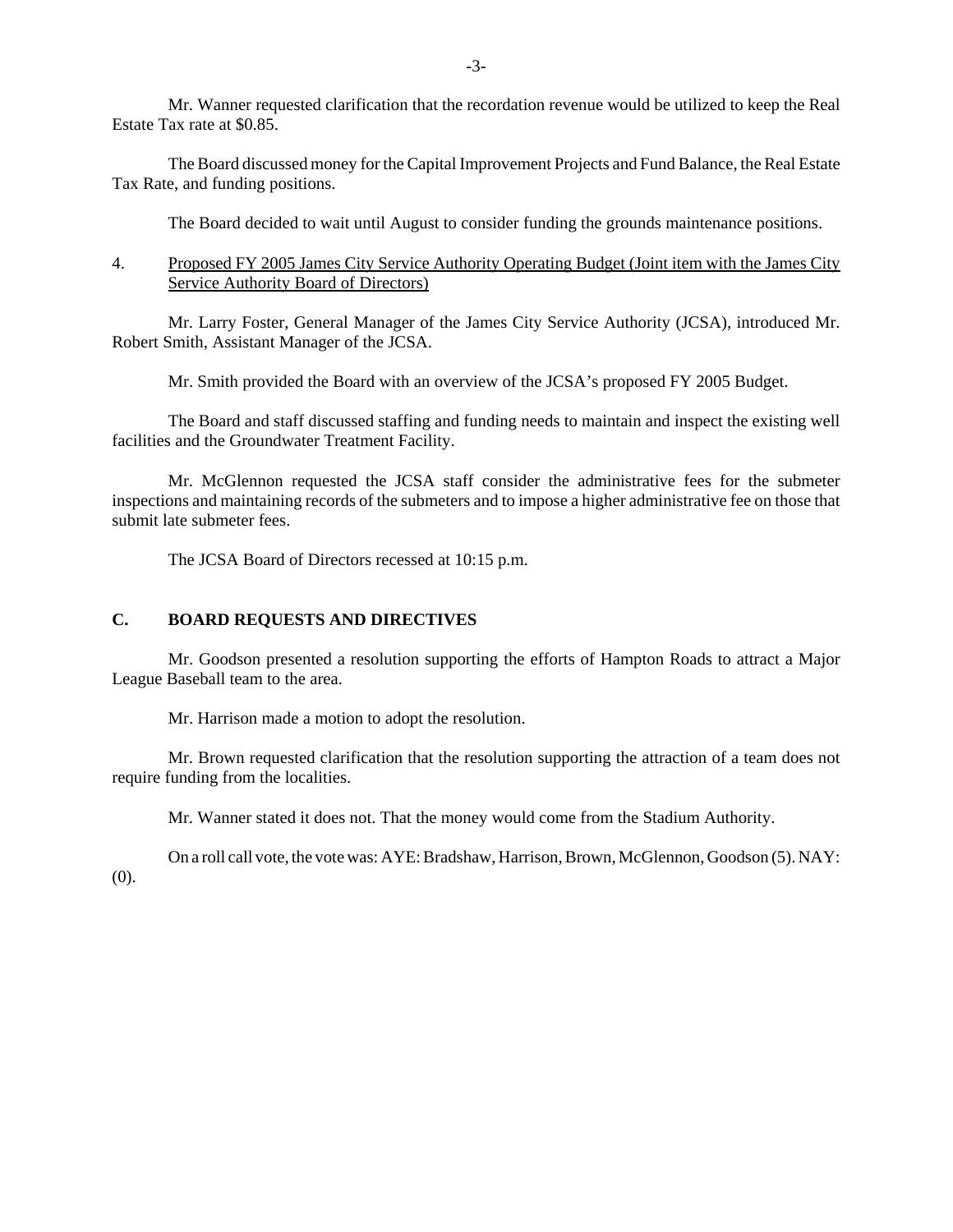## **R E S O L U T I O N**

## IN SUPPORT OF EFFORTS TO BRING MAJOR LEAGUE BASEBALL

#### TO THE HAMPTON ROADS AREA

- WHEREAS, the Montreal Expos franchise is currently for sale, and the Hampton Roads area is the largest population center in the United States without a professional sports franchise; and
- WHEREAS, a Major League Baseball franchise would bring significant revenues deriving from payroll, construction, and tourism; and
- WHEREAS, the Virginia Baseball Stadium Authority allows State taxes generated from the stadium site to be rebated to the Stadium Authority to sell bonds for stadium construction; and
- WHEREAS, Major League Baseball has recognized the efforts of the Mayor and Council of the City of Norfolk, the Hampton Roads Partnership, and the Norfolk Baseball Company by sending a site selection committee to the area in consideration of the bid.
- NOW, THEREFORE, BE IT RESOLVED that the Board of Supervisors of James City County, Virginia, does hereby support and endorse the effort to attract a Major League Baseball team to the Hampton Roads region and does hereby encourage citizens and the business community of the region to do likewise.

#### **D. RECESS**

At 10:20 p.m. Mr. Goodson recessed the Board to 7 p.m. on May 6, 2004, for a joint meeting with representatives from the Library Board and a joint meeting with the School Board.

> Sanford B. Wanner Clerk to the Board

\_\_\_\_\_\_\_\_\_\_\_\_\_\_\_\_\_\_\_\_\_\_\_\_\_\_\_\_\_\_\_\_

050404bosbud.min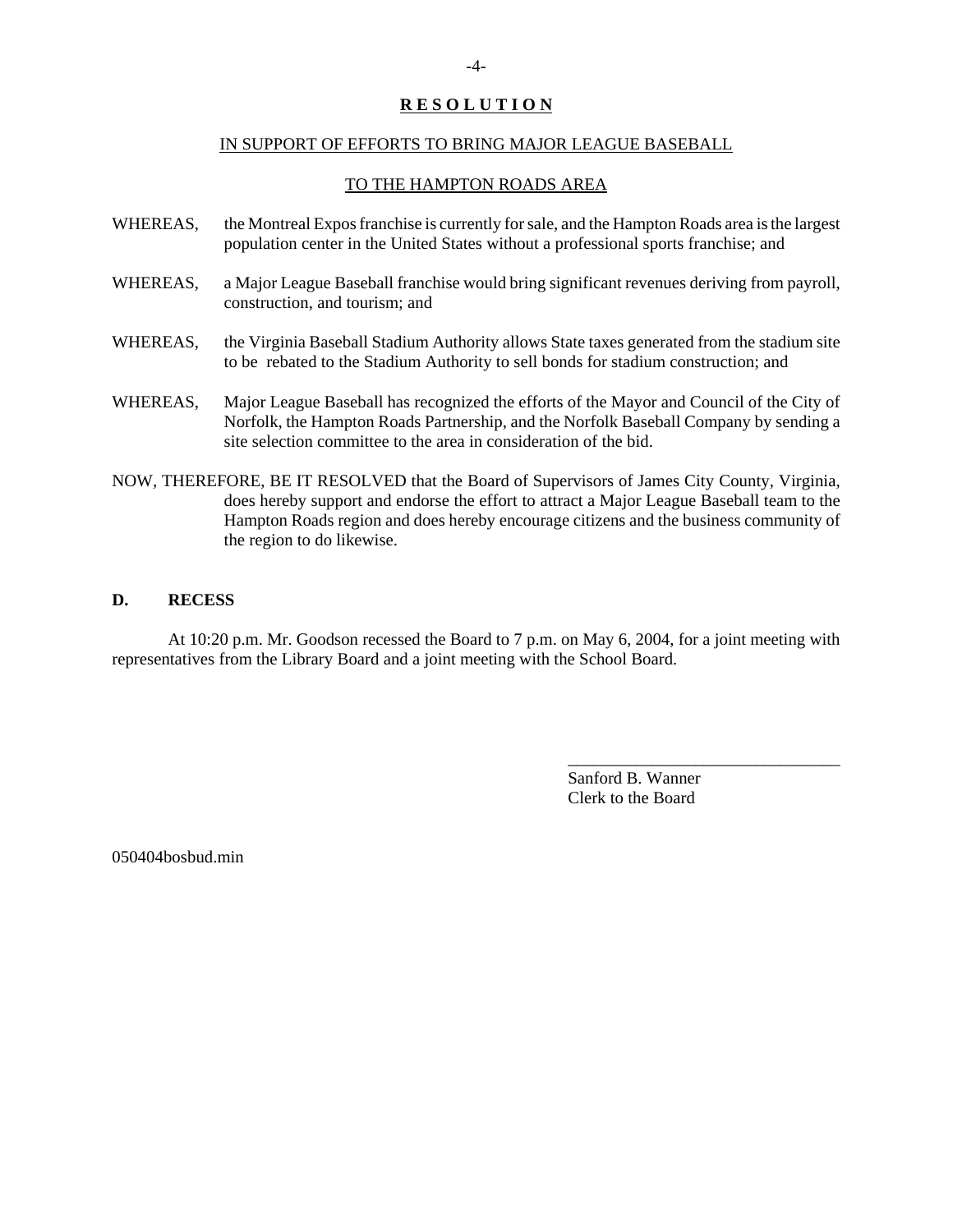**AT A BUDGET WORK SESSION OF THE BOARD OF SUPERVISORS OF THE COUNTY OF JAMES CITY, VIRGINIA, HELD ON THE 6TH DAY OF MAY, 2004, AT 7:00 P.M. IN THE COUNTY GOVERNMENT CENTER BOARD ROOM, 101 MOUNTS BAY ROAD, JAMES CITY COUNTY, VIRGINIA.**

# **A. ROLL CALL**

Bruce C. Goodson, Chairman, Roberts District Michael J. Brown, Vice Chairman, Powhatan District Jay T. Harrison, Sr., Berkeley District John J. McGlennon, Jamestown District M. Anderson Bradshaw, Stonehouse District, absent

Sanford B. Wanner, County Administrator

## **B. BOARD CONSIDERATIONS**

#### 1. Library Board

Mr. Goodson welcomed Ms. Victoria Gussman, Chairman of the Williamsburg Regional Library (WRL) Board of Trustees; Mr. John Moorman, Library Director; and Ms. Carrie Binsfield, Finance Director of the WRL System.

Ms. Gussman provided an overview of the WRL Budget and thanked the County staff for its support.

Discussion of the Library Board Budget followed.

## 2. Williamsburg-James City County School Board

Mr. Goodson welcomed the Williamsburg-James City County School Board ("School Board").

The School Board members gave an overview of the School Budget.

Discussion included the School Board Budget, the current funding shortfall from lack of a State Budget, and student projection numbers.

The Board requested information regarding the School's request for trailers to house the Child Development Resources (CDR) Program.

Discussion followed on the decision for two trailers to house the CDR program as well as on the requested funding for the trailers.

The County Administrator advised on the County's share of the funding for the two trailers.

Mr. Goodson thanked the School Board members for the dialogue.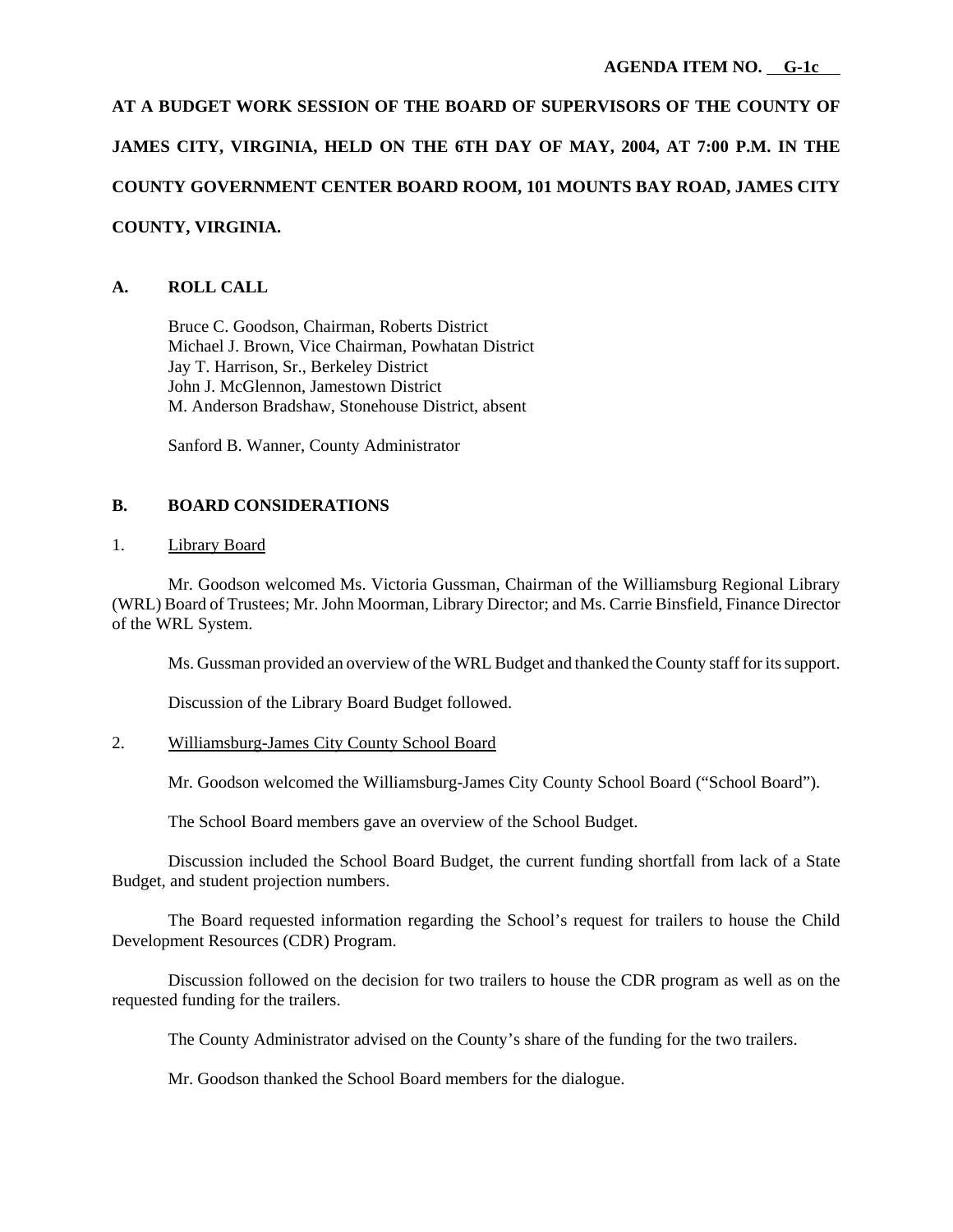At 8:14 p.m. Mr. Goodson recessed the Board for a brief break.

At 8:18 p.m. Mr. Goodson reconvened the Board.

#### 3. Budget Follow-up Items

Mr. John E. McDonald, Manager of Financial and Management Services, provided an overview of the compromise for the State Budget, anticipated adoption date of the State Budget, and recommended the Board move forward on May 11 to adopt the FY 2005 Budget with the understanding that when the localities receive information on the State allocations to the local levels, the staff will present Budget Amendments accordingly.

Mr. McDonald stated that staff anticipates the State will fund most of the School's funding shortfall.

Mr. Wanner recommended that should there be a significant contribution from the State to the Schools, the Board revisit the allocation levels for the Schools and consider adjustments to the Budget to fund the County's needs.

Ms. Suzanne R. Mellen, Director of Budget and Accounting, presented an overview of the changes recommended by the Board for the proposed FY 2005 Budget.

Discussion was held regarding the additional salary allocation to the Sheriff and Circuit Court staff, and the allocation to the Sheriff's Office for tuition assistance.

Mr. Wanner stated that he recommended that the allocation to the Newport News/Williamsburg Airport Blue Ribbon Commission be \$12,025.

Mr. Brown stated that James City-Bruton Volunteer Fire Department is pleased that the County is increasing its funding and stated that the James City-Bruton Volunteer Fire Department would like funding for Ladder Fire Truck 1 repair and a Float Pump.

The Board discussed the additional funding request for equipment.

Mr. McGlennon requested the Board consider position and equipment funding in Grounds Maintenance to handle the increased facility infrastructure and spot drainage-maintenance work.

Mr. Wanner requested the Board consider the Grounds Maintenance positions in August.

Mr. McDonald stated that there is in the Capital Improvements Project fund for FY 2005, \$798,145 for office space expansion, and requested staff be permitted to bring forward an Appropriation Resolution to appropriate that money effective May 11, 2004.

The Board supported the recommendation for an Appropriation Resolution.

Mr. Bradshaw stated that he understood that the Board wanted to separate out the appropriation of funds to the Community Action Agency (CAA) in order that Mr. Harrison could abstain. He stated that he agreed with this decision. He stated he also heard that Board members intend to deny the appropriation of funds to the CAA and stated his concerns regarding such action by the Board.

Discussion followed on funding the CAA Parliamentary Procedure when a tie vote is cast, and open forum communication of concerns regarding future issues presented to the Board for consideration.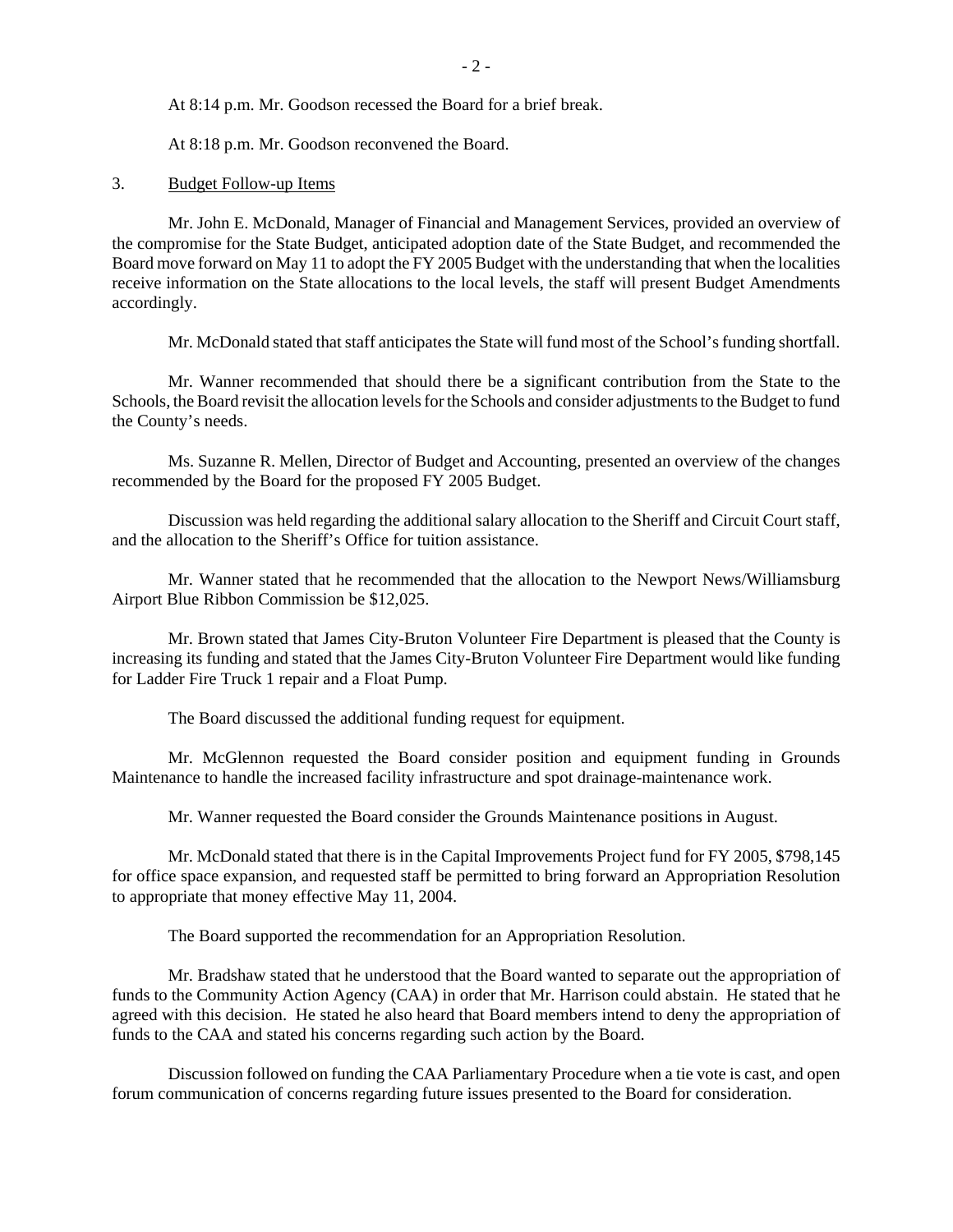Discussion followed regarding proposed changes to the FY 2005 Strategic Management Plan and directed the County Administrator to make such changes.

## **C. ADJOURNMENT**

Mr. Bradshaw made a motion to adjourn.

On a roll call vote, the vote was: AYE: Bradshaw, Brown, McGlennon, Goodson (4). NAY: (0). ABSENT: Harrison.

At 9:03 p.m. Mr. Goodson adjourned the Board until 7 p.m. on May 11, 2004.

Sanford B. Wanner Clerk to the Board

\_\_\_\_\_\_\_\_\_\_\_\_\_\_\_\_\_\_\_\_\_\_\_\_\_\_\_\_\_\_\_\_

050604bosbud.min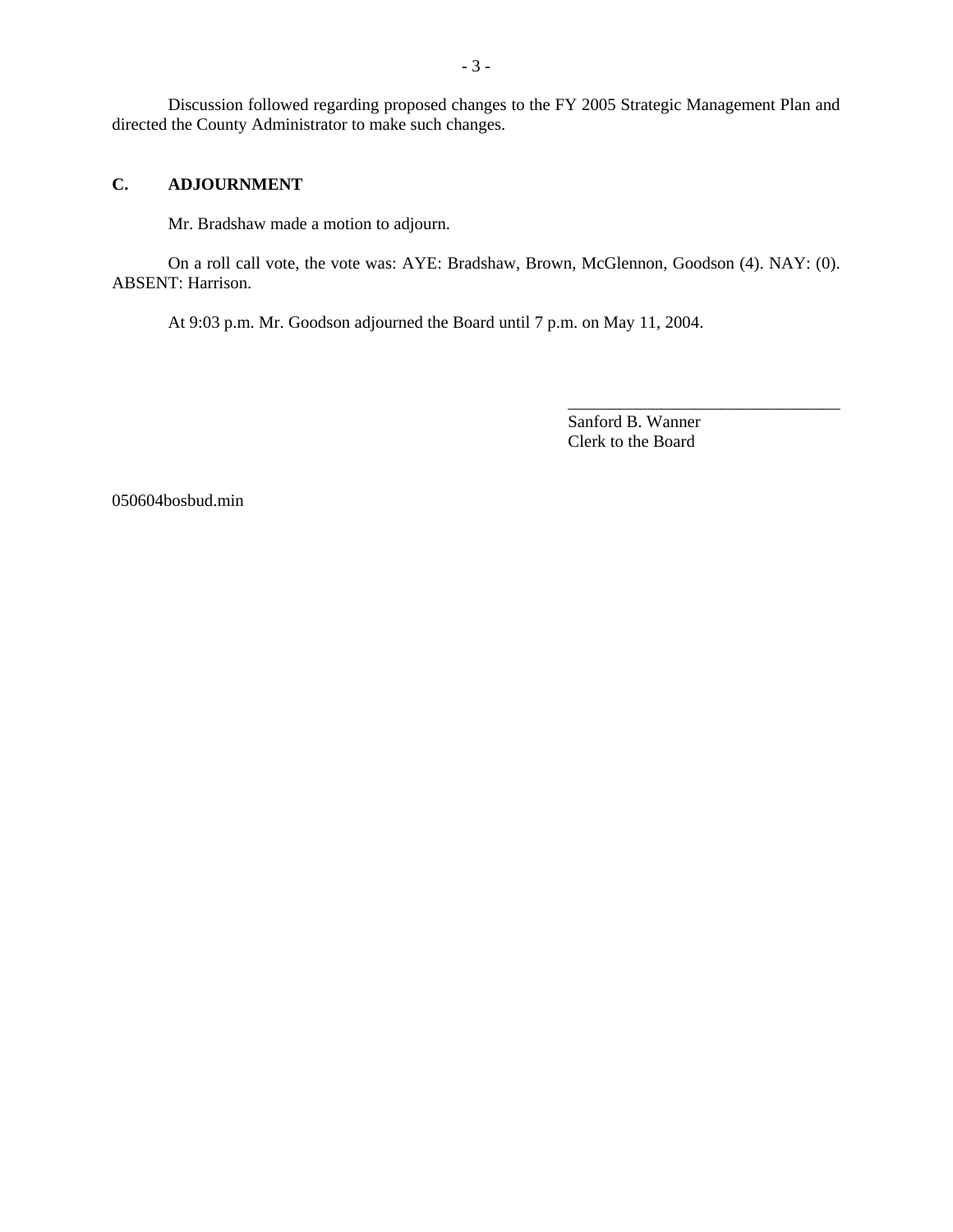# **AT A REGULAR MEETING OF THE BOARD OF SUPERVISORS OF THE COUNTY OF JAMES CITY, VIRGINIA, HELD ON THE 11TH DAY OF MAY, 2004, AT 7:00 P.M. IN THE COUNTY GOVERNMENT CENTER BOARD ROOM, 101 MOUNTS BAY ROAD, JAMES CITY COUNTY, VIRGINIA.**

# **A. ROLL CALL**

Bruce C. Goodson, Chairman, Roberts District Michael J. Brown, Vice Chairman, Powhatan District John J. McGlennon, Jamestown District M. Anderson Bradshaw, Stonehouse District Jay T. Harrison, Sr., Chairman, Berkeley District

Sanford B. Wanner, County Administrator Frank M. Morton, III, County Attorney

## **B. MOMENT OF SILENCE**

Mr. Goodson requested the Board and citizens observe a moment of silence.

# **C. PLEDGE OF ALLEGIANCE**

Ashley Hannah, a student at Toano Middle School, led the Board and citizens in the Pledge of Allegiance.

## **D. PRESENTATION**

## 1. May is Bike Month

Mr. Goodson presented Mr. Tom King, President of the Williamsburg Area Bicyclists, and Mr. Ernie Schmit with a resolution declaring May as Bike Month in James City County and accepted a Certificate of Recognition for Bike Month signed by Governor Warner.

## **E. PUBLIC COMMENT**

1. Ms. Victoria M. Butler, Roberts District, thanked the Chairman for his assurance that the Community Action Agency (CAA) budget funding would pass; stated support for Reba Bolden as the Executive Director of the CAA.

2. Ms. Reba Bolden, Executive Director of the Community Action Agency, provided an overview of the CAA as a public-private partnership dedicated to reducing poverty and promoting selfsufficiency of citizens in the County; provided an overview of the programs offered to moderate- to lowincome residents as well as the benefits the Agency offers the community; commented on the benefits to the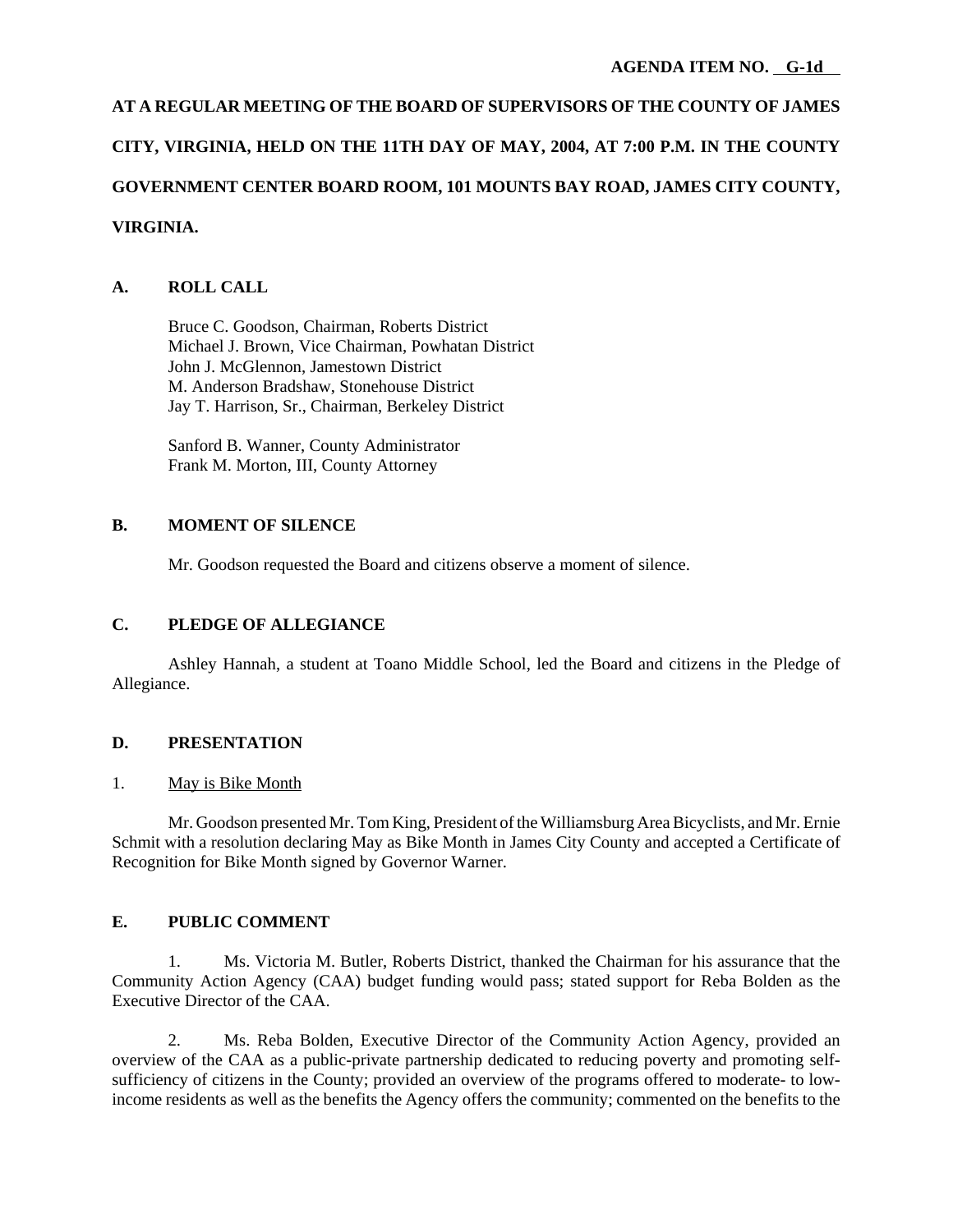Community from the County's fiscal contribution to CAA; and invited the Board to attend the upcoming Head Start graduation.

3. Mr. George Drummond, 156 Indian Circle, stated concern that his request for his term on Community Action Agency (CAA) Board to be extended was not considered; stated concern that the Board would consider denial of funding to the CAA based upon a personnel issue that has not been discussed with the CAA Board; and stated support for the CAA Executive Director.

4. Mr. John Filichko, 9615 Richmond Road, commented that he has been a CAA Board member for over three years, that the Board looked for a results-oriented leader, and therefore, Ms. Bolden was selected as the Executive Director for the Agency; and requested the Board work with each other and with the School Board to attend to the needs of the citizens and children of the community.

5. Mr. John Hall, 117 Olde Jamestowne Court, requested the Board contact the Federal and State representatives to express the County's support of funding for public transportation initiatives.

6. Ms. Linda Wallace, 3085 Friendship Drive, stated that the CAA provides many benefits to the County's citizens, stated concern that the Board would consider not supporting the CAA through funding; and provided a brief overview of the benefits the organization provides to the youth and citizens of the community.

7. Ms. Kimberly Winn, P. O. Box 2216, City of Newport News, stated that as a NBL Basketball coach she is concerned that the Board would consider withdrawing funding from the CAA that provides great programs for the youth of the community such as Head Start and NBL coaching programs, and requested the Board not consider withholding funding from the CAA.

8. Mr. Ed Oyer, 139 Indian Circle, stated concern about the programming proposed for the multiuse Performing Arts Center; commented on some highlights of the 2003 fiscal report and trends during the 2003 fiscal year; and commented on a recent article that noted that five bills passed by the General Assembly included increased fees.

# **F. CONSENT CALENDAR**

Mr. Harrison requested that Consent Calendar Item No. 5, Appropriation - Establishment of a Full-Time Operations/Special Trips Supervisor Position for Williamsburg Area Transport, be pulled from the Consent Calendar.

Mr. Brown made a motion to adopt the remaining items on the Consent Calendar.

On a roll call vote, the vote was: AYE: Bradshaw, Harrison, Brown, McGlennon, Goodson (5). NAY: (0).

- 1. Minutes
	- a. April 13, 2004 Regular Meeting
	- b. April 27, 2004 Work Session
	- c. April 27, 2004 Regular Meeting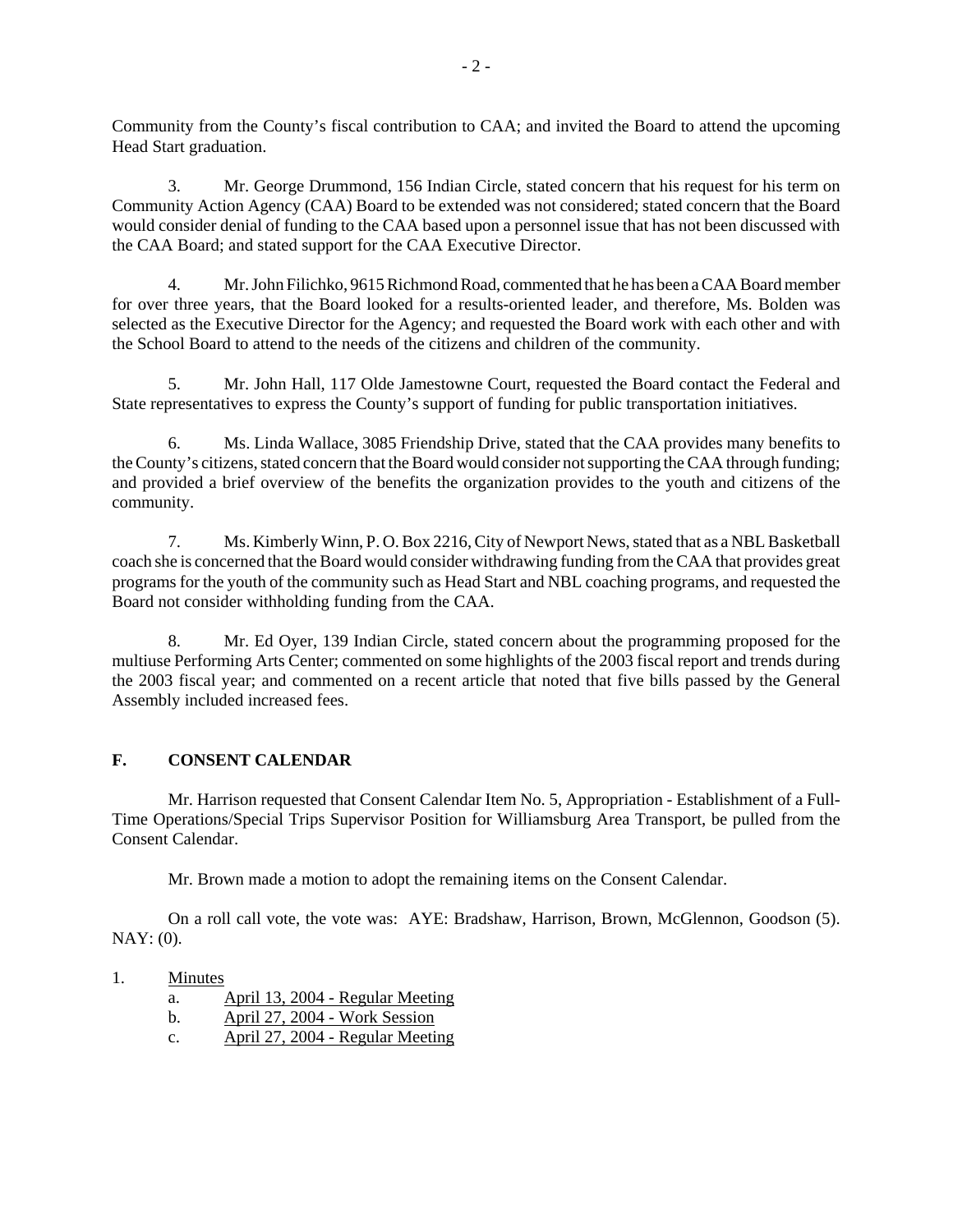#### 2. Chesapeake Bay Restoration Fund Grant

#### **R E S O L U T I O N**

#### CHESAPEAKE BAY RESTORATION FUND GRANT

- WHEREAS, the Chesapeake Bay Restoration Fund, which is funded through the sale of Chesapeake Bay license plates, has made funds available for the restoration and education of the Bay; and
- WHEREAS, funds are needed to provide an enriching and Standards of Learning (SOL) based environmental component to the Parks and Recreation's Total Rec Camp Program.
- NOW, THEREFORE, BE IT RESOLVED that the Board of Supervisors of James City County, Virginia, accepts the \$5,720 grant awarded by the Chesapeake Bay Restoration Fund to help with the additions to the summer camp program.
- BE IT FURTHER RESOLVED that the Board of Supervisors of James City County, Virginia, hereby authorizes the following appropriation.

Revenues:

From the Commonwealth  $$5,720$ 

Expenditures:

Chesapeake Bay Restoration Fund (024-161-5608) \$5,720

#### 3. May is Bike Month

#### **R E S O L U T I O N**

#### MAY IS BIKE MONTH

- WHEREAS, cycling is a relaxing and enjoyable mode of exercise and transportation for many men, women, and children throughout James City County, and it is a convenient and environmentally clean way for many to travel between work, school, and home; and
- WHEREAS, James City County offers many bicycling opportunities for transportation, recreation, and exercise; it is important for children and adults to learn the basics of bicycle safety and to always wear a safety helmet while bicycle-riding; and cyclists can enjoy the beautiful scenery, parks, area attractions, and historic sites of James City County from a unique vantage point; and
- WHEREAS, Bike Month is designed to increase awareness about bicycling opportunities through organized activities such as bike-to-work days and bike rodeos for children.

NOW, THEREFORE, BE IT RESOLVED that the Board of Supervisors of James City County, Virginia,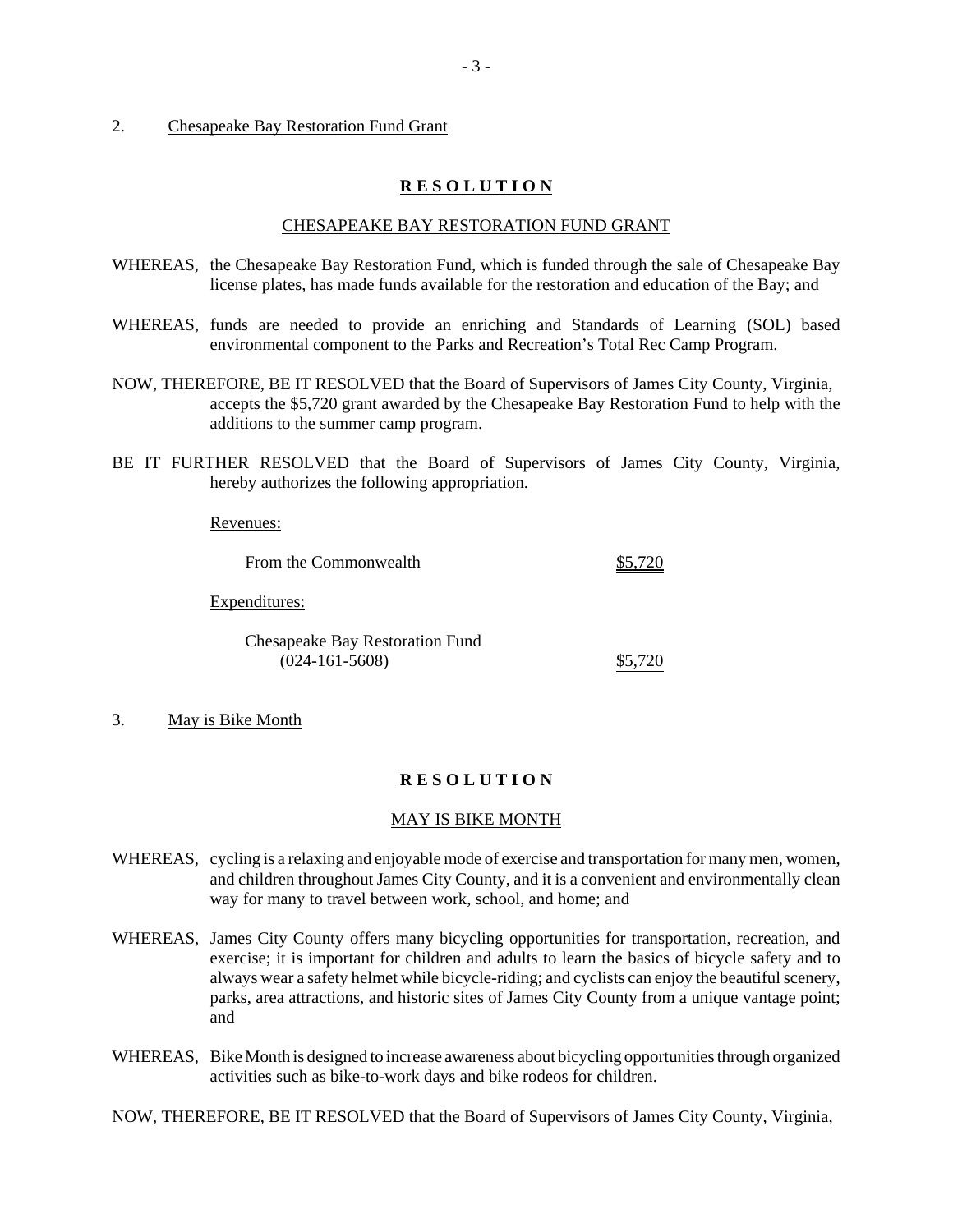does hereby recognize May 2004, as Bike Month in James City County, Virginia, and calls this observance to the attention of its citizens.

#### 4. Allocation of Additional Funds for Columbia Drive Project

## **R E S O L U T I O N**

#### ALLOCATION OF ADDITIONAL FUNDS FOR COLUMBIA DRIVE PROJECT

- WHEREAS, a contract has been awarded for construction of Columbia Drive and the concurrent construction of utilities into the James River Commerce Center; and
- WHEREAS, the original estimate for the project was \$454,500, but the lowest responsive and responsible bid was \$472,185; and
- WHEREAS, the project anticipates receiving State reimbursement of road costs in the amount of \$339,850 under terms of the Industrial Access Road Fund program.
- NOW, THEREFORE, BE IT RESOLVED that the Board of Supervisors of James City County, Virginia, hereby authorizes an additional allocation of \$17,685 from Capital Improvements Project Budget to the Special Projects/Grants Fund for construction of Columbia Drive and utilities.

Revenue:

| From Capital Improvements Project (CIP) Budget | \$17,685 |
|------------------------------------------------|----------|
| Expenditure:                                   |          |

James River Industrial Road Access Grant \$17,685

5. Department of Motor Vehicles Mini-Grant Awards

#### **R E S O L U T I O N**

#### DEPARTMENT OF MOTOR VEHICLES MINI-GRANT AWARDS

- WHEREAS, the Department of Motor Vehicles (DMV) has approved a mini-grant in the amount of \$1,500 to the Police Department for purchase of a radar device; and
- WHEREAS, the grant is administered by the Department of Motor Vehicles according to the Federal Government Fiscal Year which runs from October 1 through September 30, thus allowing any unexpended funds as of June 30, 2004, to be carried forward to James City County's next fiscal year.
- NOW, THEREFORE, BE IT RESOLVED that the Board of Supervisors of James City County, Virginia, hereby authorizes the following appropriation to the Special Projects/Grants Fund: Revenues: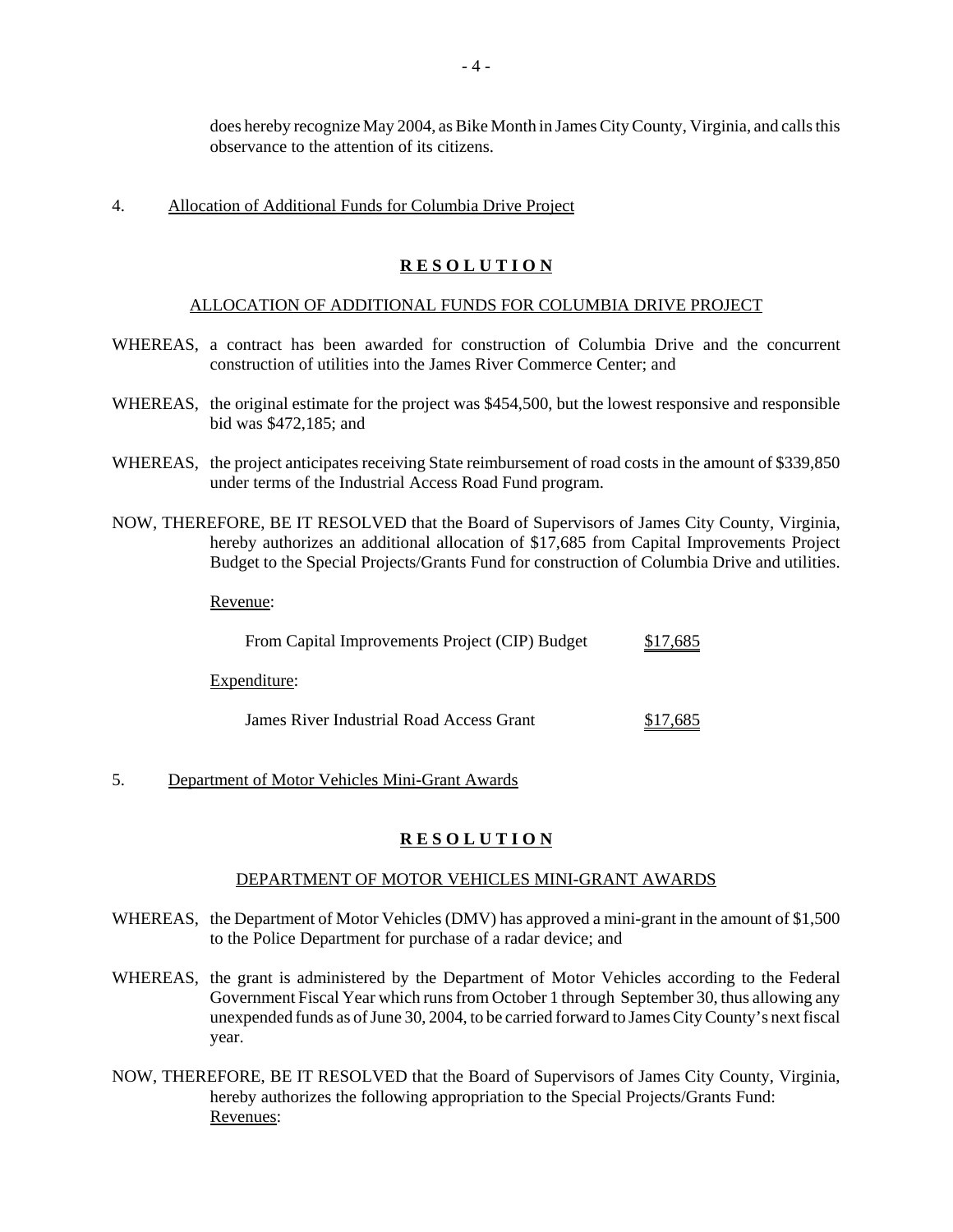| <b>DMV</b> - Police Traffic Services | \$1,500 |
|--------------------------------------|---------|
| Expenditures:                        |         |
| DMV - Police Traffic Services        | \$1,500 |

## 6. Appropriation - Establishment of a Full-Time Operations/Special Trips Supervisor Position for Williamsburg Area Transport (WAT)

Mr. Harrison inquired what service the full-time position will provide and how would that impact the charter bus company.

Mr. Richard Drumwright, WAT Transit Director, stated that the position will be to support transportation needs to the College of William & Mary for special field trips. Mr. Drumwright stated that the College of William & Mary will reimburse WAT for the position that will support the special trips and the fixed-route support services.

Mr. Harrison made a motion to adopt the resolution.

On a roll call vote, the vote was: AYE: Bradshaw, Harrison, Brown, McGlennon, Goodson (5). NAY: (0).

## **R E S O L U T I O N**

## APPROPRIATION - ESTABLISHMENT OF A FULL-TIME LIMITED-TERM

#### OPERATIONS/SPECIAL TRIPS SUPERVISOR POSITION

#### FOR WILLIAMSBURG AREA TRANSPORT

- WHEREAS, Williamsburg Area Transport (WAT) has implemented transportation services in support of the College of William & Mary students for which the County is reimbursed by the College.
- NOW, THEREFORE, BE IT RESOLVED that the Board of Supervisors of James City County, Virginia, hereby establishes a full-time limited-term Operations/Special Trips Supervisor position to provide service to the College of William & Mary and authorizes the following appropriation in the FY 2004 WAT Budget:

Revenue:

From the College of William & Mary  $$3,667$ 

Expenditure:

One Full-Time Limited-Term Operations/Special Trips Supervisor \$3,667

## **G. PUBLIC HEARINGS**

1. Conveyance of Property at 150 Carriage Road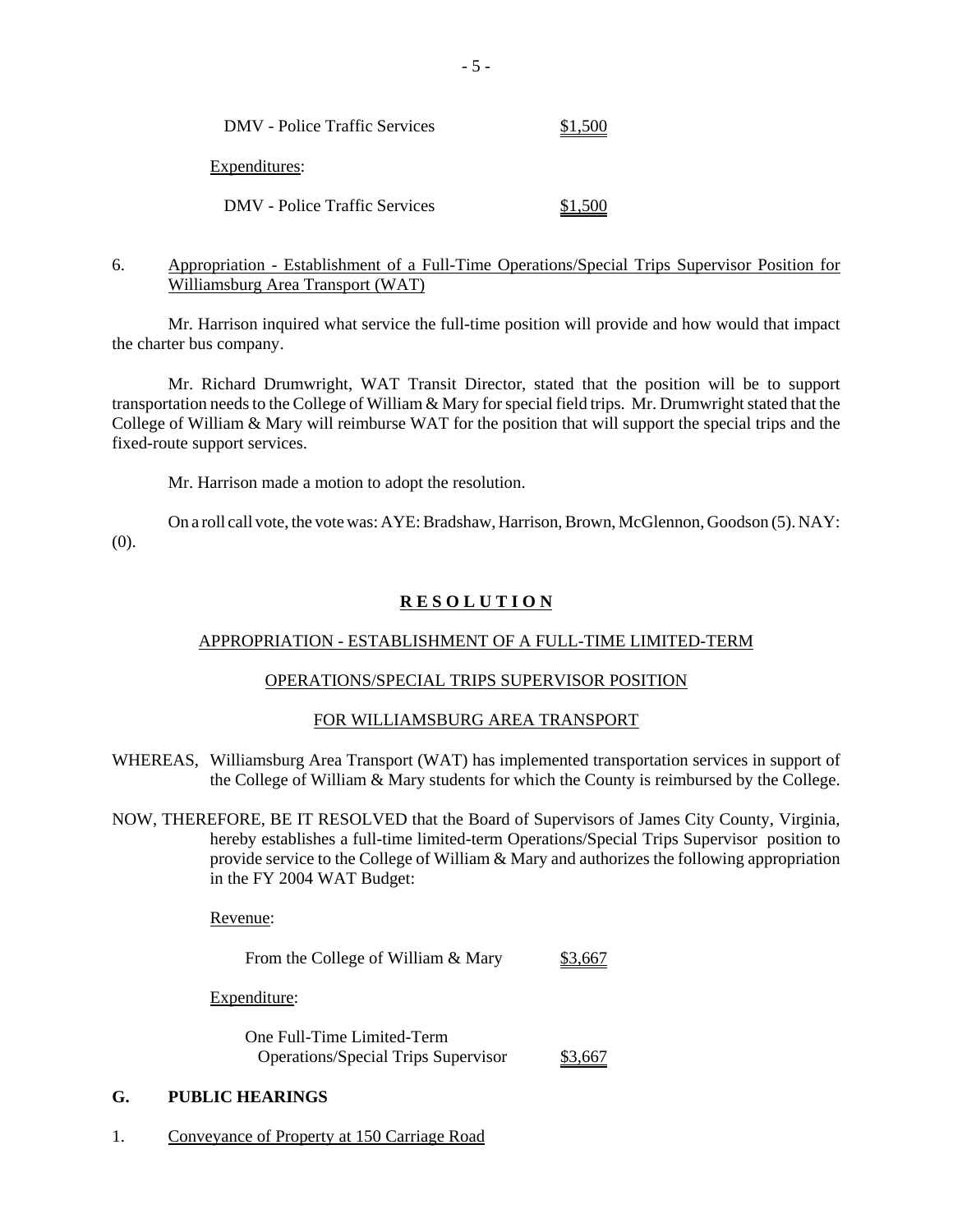Mr. Richard B. Hanson, Housing and Community Development Administrator, requested the Board open the Public Hearing on the conveyance of property at 150 Carriage Road and then continue the item to May 25, 2004.

Mr. Hanson stated that a revision by the Department of Housing and Urban Development (HUD) to the grant application time line has occurred and should the Board continue the Public Hearing, staff will have additional time to increase publicity and encourage participation by neighborhood residents regarding plans for the senior housing development along with an improved neighborhood park.

Mr. Hanson stated that a community meeting is scheduled to provide discussion and information on the project, and the meeting will be held on May 20, 2004.

Mr. Hanson stated that a bus trip to Richmond has been scheduled for participants to review a similar project.

Mr. Goodson opened the Public Hearing.

As no one else wished to speak at this time to this matter, and without objection from the Board, Mr. Goodson continued the Public Hearing to May 25, 2004.

#### 2. Case Nos. Z-15-03/MP-13-03/HW-2-03. Stonehouse Station at Norge (Continued from April 13, 2004)

Mr. David Anderson, Planner, stated that this case was continued from the Board's meeting held on April 13, 2004.

Mr. Anderson stated that the applicant has requested deferral of this item and staff concurred with the deferral request and recommended the item be deferred to May 25, 2004.

Mr. Goodson opened the Public Hearing.

As no one wished to speak to this matter, and without objection from the Board, Mr. Goodson continued the item to May 25, 2004.

#### 3. Case No. SUP-9-04. Chesapeake Bank SUP Amendment

Mr. David Anderson, Planner, stated that Mr. Jim Bennett of AES Consulting Engineers, applied on behalf of Chesapeake Bank to extend the expiration date of the previously approved special use permit (SUP-28-00) to coincide with the expiration date of the approved site plan (SP-98-01) for 1.9 acres zoned B-1, General Business, with proffers, located at 8909 Barhamsville Road, and further identified as Parcel No. (1- 3A) on James City County Real Estate Tax Map No. (12-1).

Staff found the proposal to be generally consistent with surrounding zoning and development and compatible with the Comprehensive Plan.

At its meeting on April 5, 2004, the Planning Commission recommended approval of the amendment by a vote of 5-2.

Staff recommended approval of the permit extension request with conditions.

Mr. Goodson opened the Public Hearing.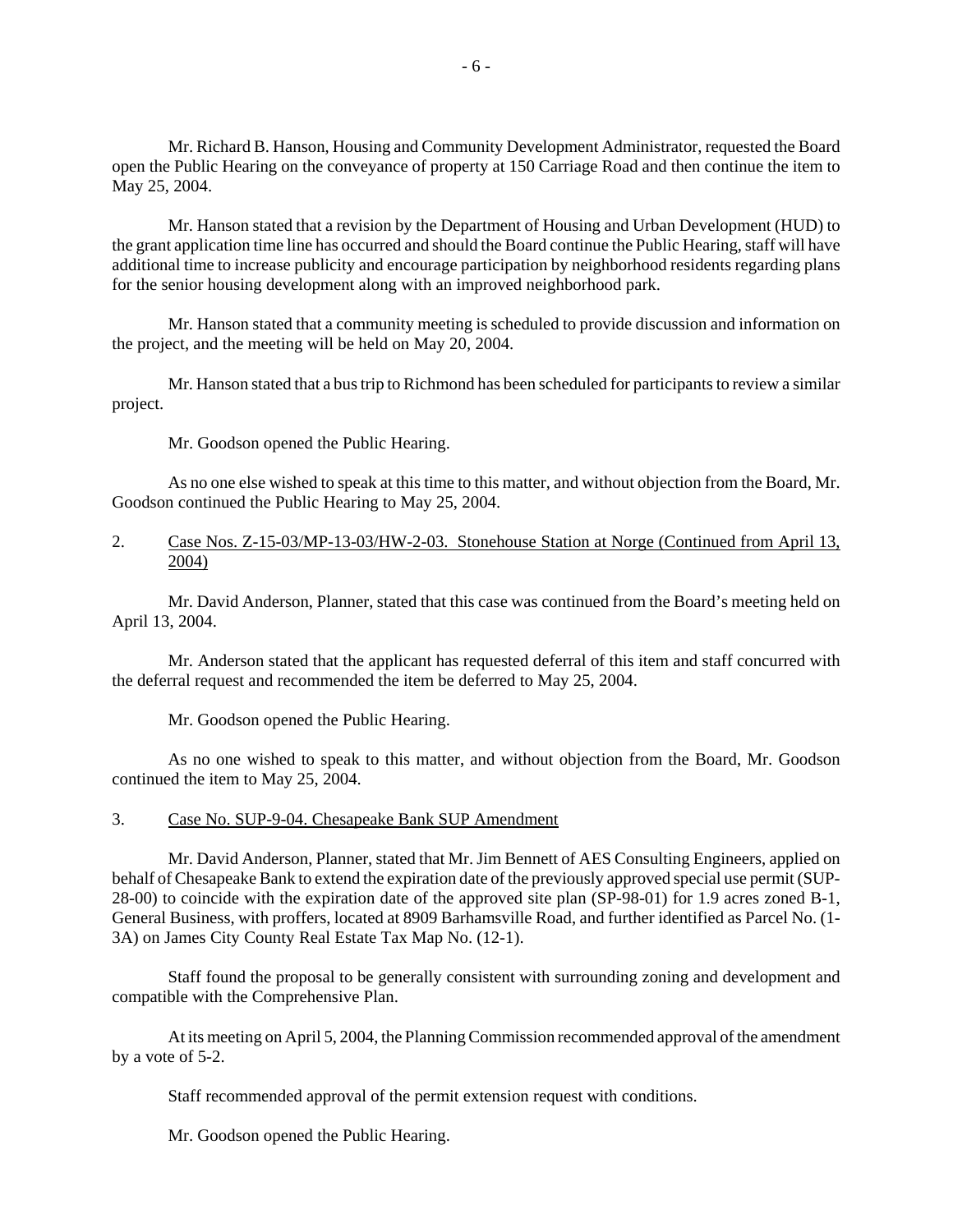1. Mr. Jim Bennett of AES Consulting Engineers, concurred with staff and was available to answer questions from the Board.

As no one else wished to speak to this matter, Mr. Goodson closed the Public Hearing.

Mr. Bradshaw made a motion to adopt the resolution.

On a roll call vote, the vote was: AYE: Bradshaw, Harrison, Brown, McGlennon, Goodson (5). NAY: (0).

## **R E S O L U T I O N**

#### CHESAPEAKE BANK SPECIAL USE PERMIT AMENDMENT (SUP-9-04)

- WHEREAS, the Board of Supervisors of James City County has adopted by ordinance specific land uses that shall be subjected to a special use permit process; and
- WHEREAS, Mr. Jim Bennett of AES Consulting Engineers has applied on behalf of Marshall N. Warner of Chesapeake Bank for a special use permit (SUP) to extend the expiration date of SUP-28- 00, approved July 10, 2001, and set to expire July 10, 2004; and
- WHEREAS, the previously approved special use permit approved a 3,200-square-foot bank building at 8909 Barhamsville Road; and
- WHEREAS, the property is located on land zoned B-1, General Business, and can be further identified as Parcel No. (1-3A) on James City County Real Estate Tax Map No. (12-1); and
- WHEREAS, the Planning Commission, following its Public Hearing on April 5, 2004, recommended approval of the application.
- NOW, THEREFORE, BE IT RESOLVED that the Board of Supervisors of James City County, Virginia, does hereby approve the issuance of SUP-9-04 as described herein with the following conditions:
	- 1. A pedestrian connection, extending from the proposed bank building to the hard surface trail shown on the Michelle Point Master Plan, shall be constructed concurrent with the development of the bank. As determined by the Planning Director, this pedestrian connection shall be consistent in design and material to the hard surface trail extending from Michelle Point. A site plan amendment, identifying the design, material, and location of the pedestrian connection, shall be submitted and approved prior to construction of the proposed bank.
	- 2. Freestanding signage shall be limited to one monument style sign. For purposes of this condition, a "monument" style sign shall be defined as a freestanding sign with a completely enclosed base not to exceed 32 square feet in size and not to exceed 8 feet in height from grade.
	- 3. A sidewalk, 5 feet in width, shall be provided from the back parcel to Highfield Drive. This pedestrian connection shall be shown on any site plan for development of Parcel No. 1 and its design and location subject to the review and approval of the Planning Director.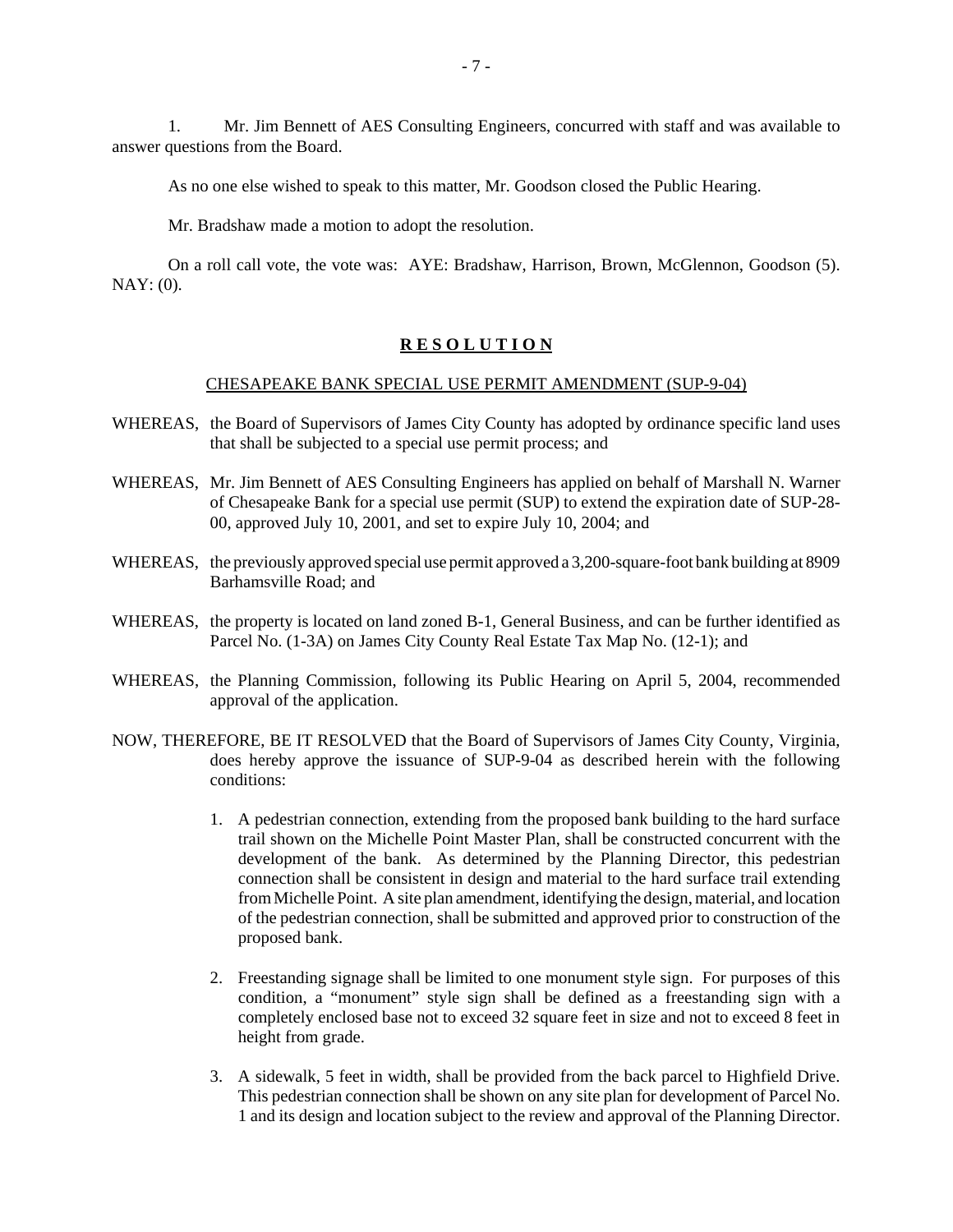- 4. If construction has not commenced on the project by April 19, 2007, the permit shall become void. Construction shall be defined as obtaining permits for building construction and installation of footings and/or foundations.
- 5. All exterior light fixtures on the property shall be recessed fixtures with no bulb, lens, or globe extending below the casing. The casing shall be opaque and shall completely surround the entire light fixture and light source in a manner that all light will be directed downward and the light source is not visible from the side.
- 6. The building architecture shall be consistent, as determined by the Planning Director, with the building rendition prepared by Guernsey-Tingle Architects and dated June 4, 2001.
- 7. This special use permit is not severable. Invalidation of any word, phrase, clause, sentence, or paragraph shall invalidate the remainder.
- 4. An Ordinance to Amend and Reordain Chapter 20, Taxation, of the Code of the County of James City, Virginia, by Amending Article II, Exemption of Certain Persons from Real Estate Taxes, Section 20-11, Amount of Exemption

Mr. Richard Bradshaw, Commissioner of the Revenue, presented an ordinance amendment to increase the real estate tax exemption from the first \$65,000 to the first \$80,000 of assessed value in order to provide increased tax relief for the elderly and disabled.

Mr. Bradshaw recommended approval of the Ordinance amendment.

Mr. Goodson opened the Public Hearing.

As no one wished to speak to this matter, Mr. Goodson closed the Public Hearing.

Mr. McGlennon made a motion to adopt the Ordinance.

The Board commended Mr. Richard Bradshaw for bringing this item forward.

On a roll call vote, the vote was: AYE: Bradshaw, Harrison, Brown, McGlennon, Goodson (5). NAY: (0).

## 5. Ordinance Amendment - Chapter 20, Taxation, Article IV, Transient Lodging Tax, Section 20-14, Tax Levied, and Section 20-15, Definitions

Mr. Wanner presented an ordinance amendment to impose an additional \$2 per room/per night transient occupancy tax to be designated and expended solely for advertising the Historic Triangle area as an overnight tourism destination.

Mr. Goodson opened the Public Hearing.

1. Mr. John Filichko, 9615 Richmond Road, reiterated his earlier comments and encouraged the Board members to work together to reflect the desires of the community.

2. Mr. Ed Oyer, 139 Indian Circle, stated that citizens are concerned about the imposition of another tax even though it may be targeted at tourists.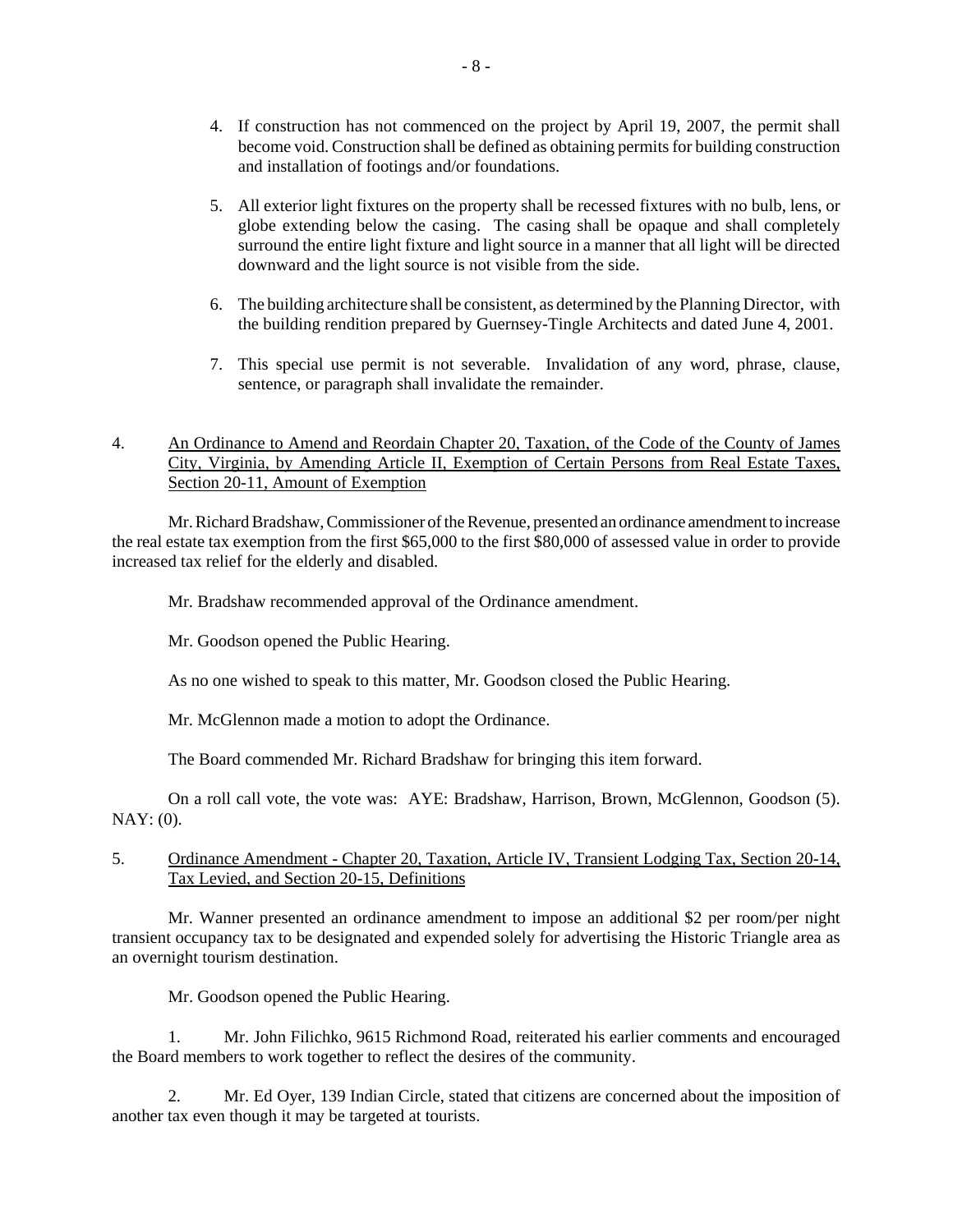As no one else wished to speak to this matter, Mr. Goodson closed the Public Hearing.

Mr. Harrison made a motion to adopt the Ordinance.

The Board held a brief discussion regarding the marketing benefits to reinvigorate tourism in the area.

On a roll call vote, the vote was: AYE: Bradshaw, Harrison, Brown, McGlennon, Goodson (5). NAY: (0).

## **H. BOARD CONSIDERATIONS**

- 1. Resolution of Appropriation FY 2005 Budget (Deferred from April 27, 2004)
- 2. Ordinance Amendment Chapter 3, Animal Control, Article III, Dog Licenses, Section 3-48, Annual Fee Imposed on Dogs and Kennels; and Section 3-4, Annual Dog License Fee; Exemption for Certain Dogs, to increase fees and provide for multi-year licenses (Deferred from April 27, 2004)
- 3. Ordinance Amendment Chapter 4, Building Regulations, Article I, Virginia Uniform Statewide Building Code, Section 4-8, Generally; to increase certain fees (Deferred from April 27, 2004)
- 4. Ordinance Amendment Chapter 8, Erosion and Sediment Control, Section 8-5, Permits, Fees, Bonding, Etc.; to increase fee (Deferred from April 27, 2004)
- 5. Ordinance Amendment Chapter 11, Health and Sanitation, Article II, Section 11-14, County Refuse Containers; to increase fee (Deferred from April 27, 2004)
- 6. Ordinance Amendment- Chapter 20, Taxation, Article V, Section 20-25, Tax Imposed, to increase E911 tax (Deferred from April 27, 2004)

Ms. Suzanne Mellen, Director of Budget and Accounting, provided the Board with an overview of the proposed FY 2005 Budget.

Ms. Mellen requested that Public Hearing Item No. 6, Ordinance Amendment - Chapter 20, Taxation, Article V, Section 20-25, Tax Imposed, to Increase E-911 Tax, be withdrawn from the agenda and staff would re-advertise the item for May 25, 2004.

Ms. Mellen recommended the Board adopt the Resolutions of Appropriation and Ordinance Amendments.

Mr. McGlennon made a motion to adopt the Resolution of Appropriation for the Fiscal Year 2005 Budget.

Mr. McGlennon stated that he supports the resolution and stated concern that the Budget does not fund enough of the Capital Improvement Projects when one considers the vital projects down the road that will need to be fiscally addressed and recommended advanced planning for those projects would be beneficial.

Mr. Harrison stated that he was in partial support of the resolution because of the concern that additional employee positions and fee increases are being presented concurrently with a tax rate reduction.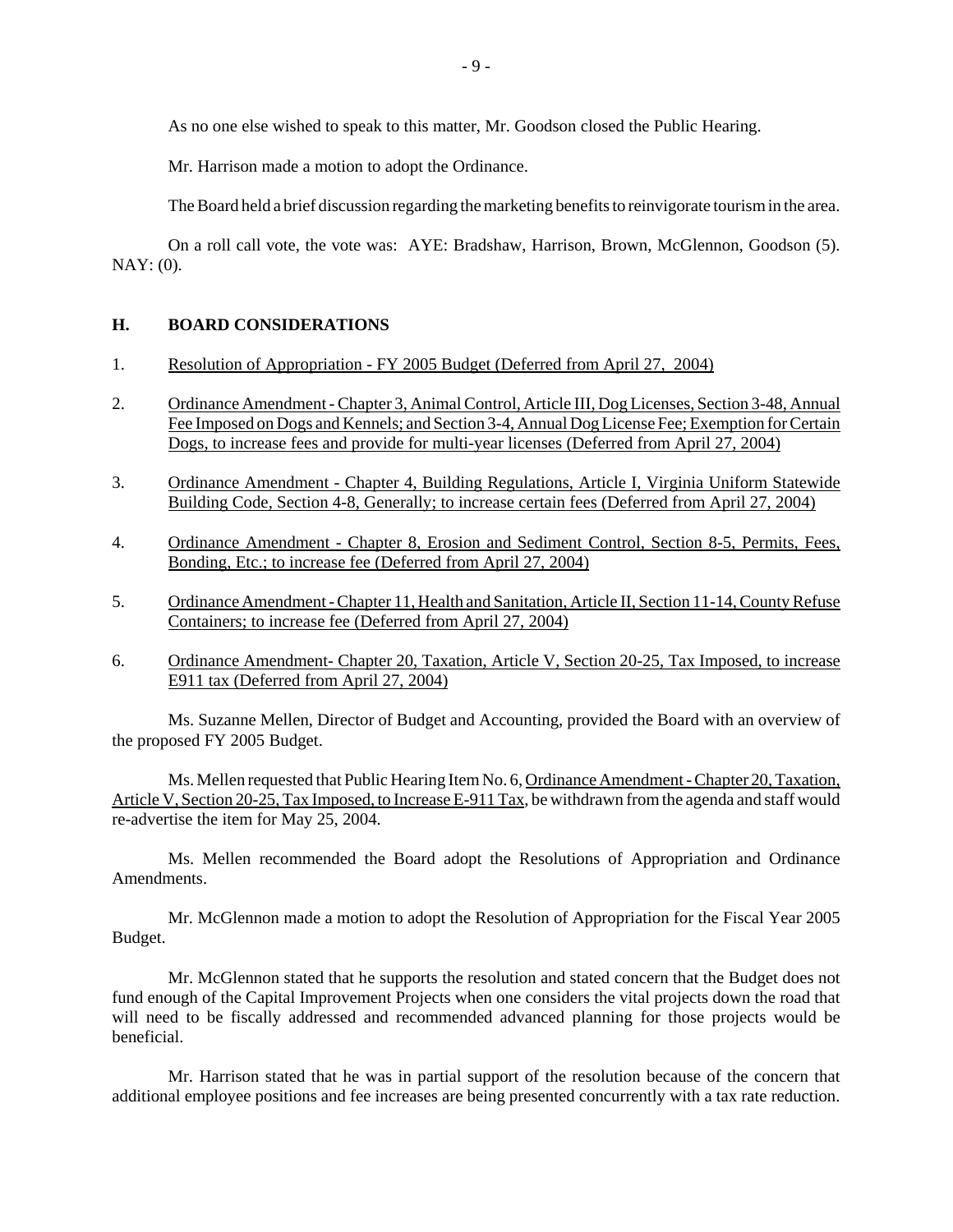Mr. Goodson stated that the Real Estate Tax Rate reduction is to partially offset the citizen's taxes while real estate assessments continue to climb.

On a roll call vote, the vote was: AYE: Bradshaw, Brown, McGlennon, Goodson (4). NAY: Harrison (1).

#### **R E S O L U T I O N**

#### RESOLUTION OF APPROPRIATION

- WHEREAS, the County Administrator has prepared a two-year Proposed Budget for the fiscal years beginning July 1, 2004, and ending June 30, 2005, along with the fiscal year beginning July 1, 2005 and ending June 30, 2006 and a five-year Capital Improvements Program, for information and fiscal planning purposes only; and
- WHEREAS, it is now necessary to appropriate funds to carry out the activities proposed therein for the fiscal year beginning July 1, 2004, and ending June 30, 2005, and to set tax rates on real estate, tangible personal property, and machinery and tools, to provide certain revenue in support of those appropriations; and
- WHEREAS, the Board wishes to adopt the second year of the operating and capital budgets, beginning July 1, 2005, and ending June 30, 2006.
- NOW, THEREFORE, BE IT RESOLVED, by the Board of Supervisors of James City County, Virginia, that:
	- 1. The following amounts are hereby appropriated in the FY 2004-2005 General Fund for the offices and activities in the amounts as shown below:

FY 2005

## GENERAL FUND REVENUES

| <b>General Property Taxes</b>          | \$72,616,909  |
|----------------------------------------|---------------|
| <b>Other Local Taxes</b>               | 16,380,725    |
| Licenses, Permits and Fees             | 7,168,000     |
| Fines and Forfeitures                  | 300,000       |
| Revenue from Use of Money and Property | 639,131       |
| Revenue from the Commonwealth          | 19,266,559    |
| Revenue from the Federal Government    | 8,100         |
| <b>Charges for Current Services</b>    | 3,235,759     |
| Miscellaneous Revenues                 | 83,100        |
| <b>TOTAL REVENUES</b>                  | \$119,698,283 |
| <b>GENERAL FUND EXPENDITURES</b>       |               |
|                                        | FY 2005       |
| Administrative                         | \$1,103,837   |
| Elections                              | 282,324       |
| <b>Human Resources</b>                 | 1,356,675     |
| Financial Administration               | 3,305,073     |
| <b>General Services</b>                | 4,578,292     |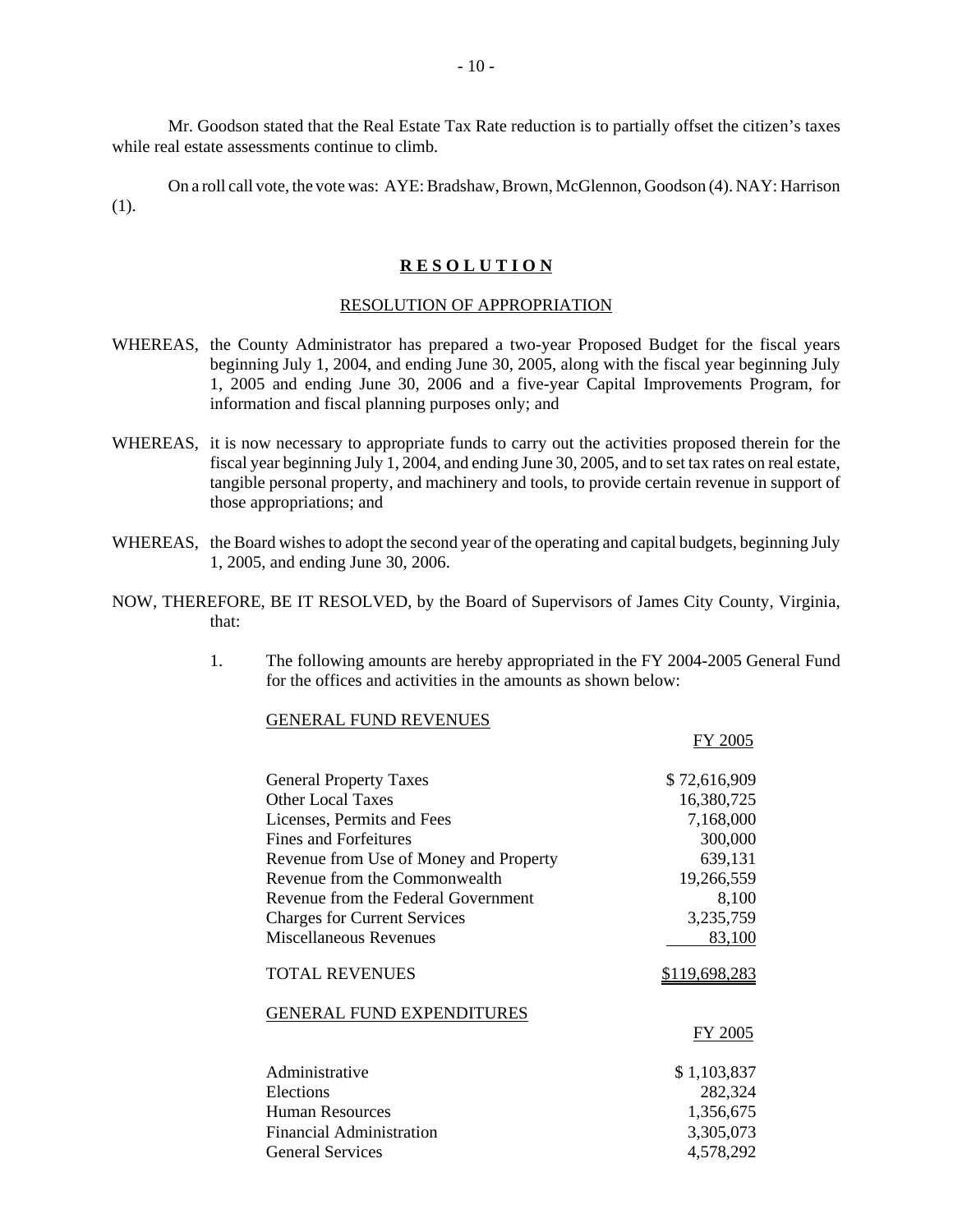| <b>Information Resource Management</b> | 1,780,259     |
|----------------------------------------|---------------|
| Development Management                 | 3,670,235     |
| Judicial                               | 2,483,349     |
| <b>Public Safety</b>                   | 15, 173, 845  |
| <b>Community Services</b>              | 5,356,027     |
| Contributions - Other                  | 1,781,815     |
| Library and Arts Center                | 3,806,853     |
| <b>Health Services</b>                 | 1,225,340     |
| Regional Jail                          | 1,613,084     |
| Nondepartmental                        | 3,469,360     |
| <b>WJCC Schools</b>                    | 55,459,733    |
| Contribution - School Debt Service     | 10,190,000    |
| Contribution - Capital Projects Fund   | 1,215,000     |
| <b>Contributions - Other Funds</b>     | 1,847,182     |
| <b>TOTAL EXPENDITURES</b>              | \$119,698,283 |

The appropriation for education includes \$55,442,378 as a local contribution to the Williamsburg-James City County Schools operations.

2. That the tax rates be set for the amounts shown below and revenues appropriated in the following classifications:

#### TAX RATES

| Real Estate on each \$100 assessed value<br>Tangible Personal Property on each \$100 assessed value<br>Machinery and tools on each \$100 assessed value | \$0.85<br>\$4.00<br>\$4.00 |
|---------------------------------------------------------------------------------------------------------------------------------------------------------|----------------------------|
| <b>CAPITAL PROJECTS BUDGET</b>                                                                                                                          |                            |
| General Fund - FY 2004                                                                                                                                  |                            |
| <b>Fund Balance</b><br><b>Contribution to Capital Projects Budget</b>                                                                                   | \$<br>798,145<br>798,145   |
| General Fund - FY 2005                                                                                                                                  |                            |
| <b>Fund Balance</b><br><b>Contribution to Capital Projects Budget</b>                                                                                   | \$377,166<br>\$377,166     |
| Capital Projects Fund - FY 2004                                                                                                                         |                            |
| <b>General Fund Balance</b><br><b>Community Services - HSB Expansion</b>                                                                                | \$798,145<br>798,145       |
| Capital Projects Fund - FY 2005                                                                                                                         |                            |
| <b>Revenues and Other Fund Sources:</b>                                                                                                                 |                            |
| <b>Estimated Prior Year General Fund Balance</b><br>Contribution - General Fund<br>Proffers 377,890                                                     | \$377,166<br>1,215,000     |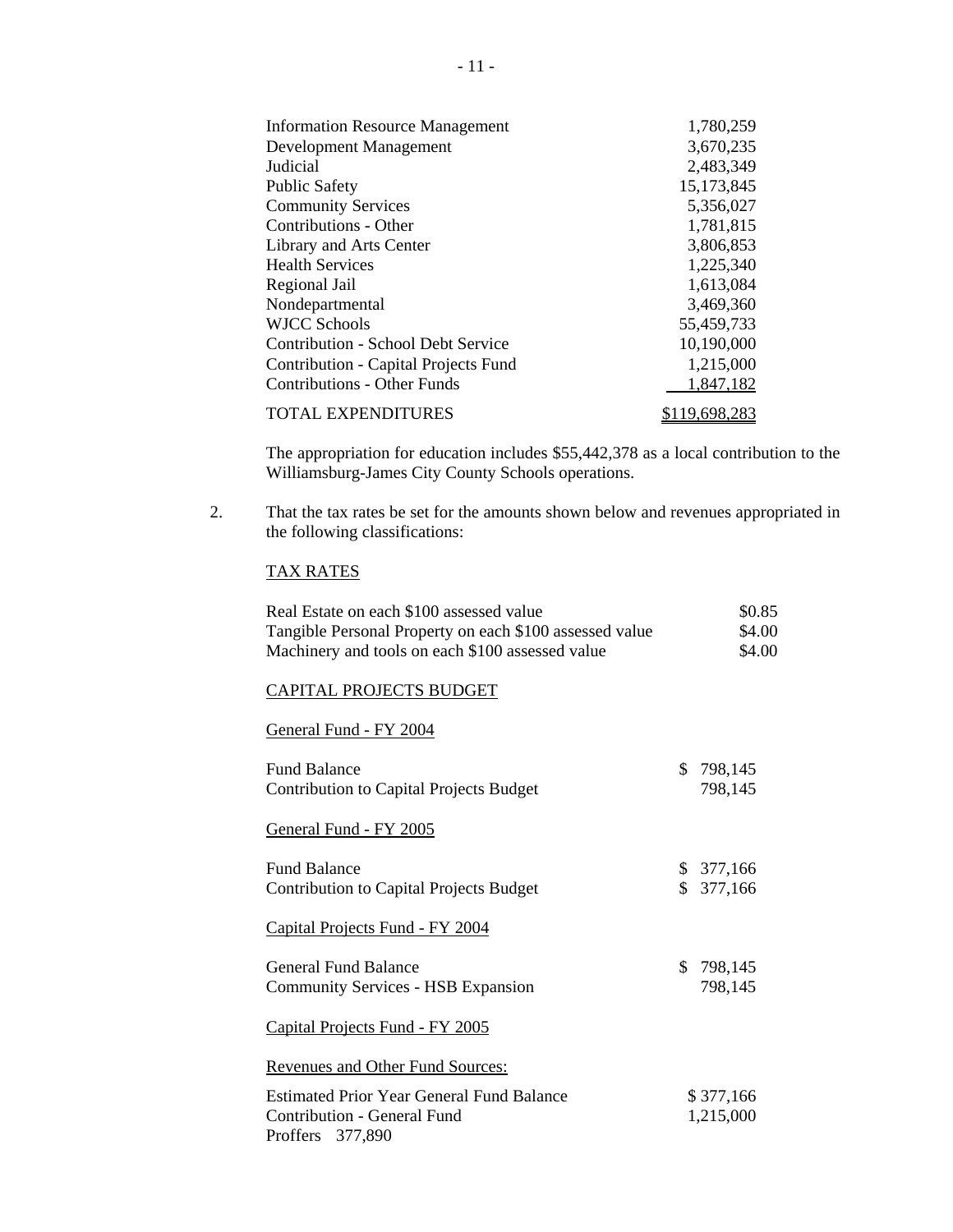| Federal/State Voting Machines<br>School Debt Financing - VPSA<br><b>Current Capital Balances</b><br>State Capital - Schools                                                                                | 47,580<br>3,800,000<br>88,190<br>162,300                                       |
|------------------------------------------------------------------------------------------------------------------------------------------------------------------------------------------------------------|--------------------------------------------------------------------------------|
| Expenditures:                                                                                                                                                                                              | \$6,068,126                                                                    |
| <b>Community Development</b><br>Parks and Recreation<br><b>Community Services</b><br><b>Public Safety</b><br>Schools                                                                                       | \$1,153,456<br>50,000<br>287,300<br>165,000<br>4,412,370<br><u>\$6,068,126</u> |
| DEBT SERVICE BUDGET                                                                                                                                                                                        |                                                                                |
| From General Fund - Schools<br>From General Fund - Other<br>2-Cent Real Estate Tax Investment                                                                                                              | \$8,920,000<br>2,000,000<br>1,270,000                                          |
| <b>Total Debt Service Fund Revenues</b>                                                                                                                                                                    | \$12,190,000                                                                   |
| <b>Current Year Expenditures</b><br>To Fund Balance - Capital Reserve                                                                                                                                      | \$12,023,832<br>166,168                                                        |
| Debt Service Fund Disbursements                                                                                                                                                                            | \$12,190,000                                                                   |
| VIRGINIA PUBLIC ASSISTANCE FUND                                                                                                                                                                            |                                                                                |
| <u>Revenues:</u>                                                                                                                                                                                           |                                                                                |
| From the Federal Government/Commonwealth<br>From the General Fund<br>Comprehensive Services Act<br><b>Revenue Maximization</b><br>Other<br><b>Total Virginia Public Assistance</b><br><b>Fund Revenues</b> | \$4,025,234<br>1,257,441<br>174,050<br>312,721<br>445,462                      |
|                                                                                                                                                                                                            | <u>\$6,214,908</u>                                                             |
| Expenditures:                                                                                                                                                                                              |                                                                                |
| Administration and Assistance<br><b>Revenue Maximization</b><br>Contingency                                                                                                                                | \$ 6,053,636<br>137,238<br>24,034                                              |
| <b>Total Virginia Public Assistance</b><br><b>Fund Expenditures</b>                                                                                                                                        | <u>\$6,214,908</u>                                                             |
| <b>COMMUNITY DEVELOPMENT FUND</b>                                                                                                                                                                          |                                                                                |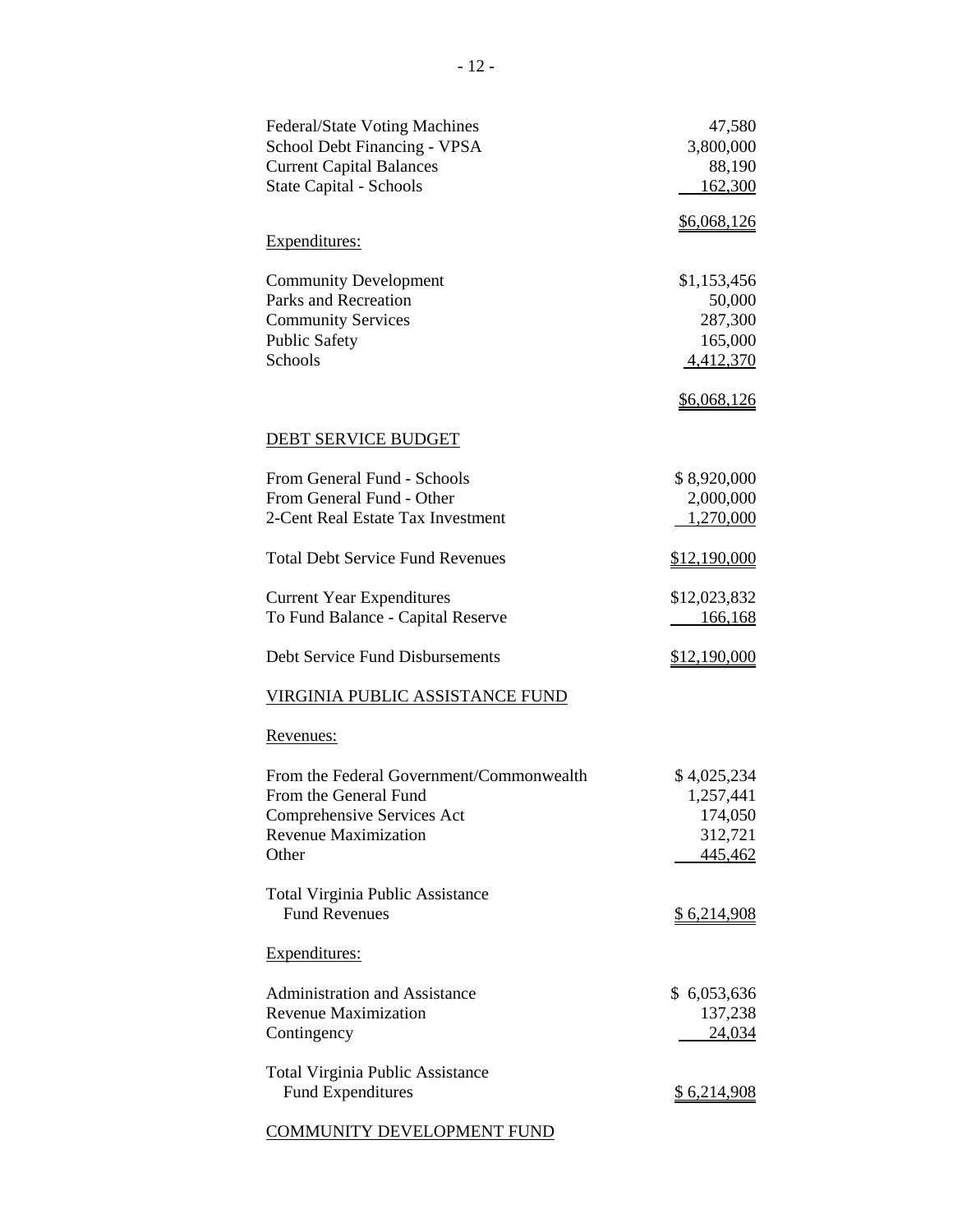# Revenues:

| General Fund                            | \$<br>466,241      |
|-----------------------------------------|--------------------|
| <b>Grants</b>                           | 1,504,508          |
| Generated Program Income                | 90,000             |
| Other                                   | 780,000            |
| <b>Total Community Development</b>      |                    |
| Fund Revenues & Fund Balance            | <u>\$2,840,749</u> |
| Expenditures:                           |                    |
| <b>Administration and Programs</b>      | \$2,840,749        |
| <b>Total Community Development Fund</b> |                    |
| Expenditures                            | <u>\$2,840,749</u> |
| SPECIAL PROJECTS/GRANTS FUND            |                    |
| Revenues:                               |                    |
| <b>Colonial Drug Task Force</b>         | \$<br>27,000       |
| <b>Transfer from General Fund</b>       | 57,807             |
| Revenues from the Commonwealth          | 83,700             |
|                                         | 168,507            |
| Expenditures:                           |                    |
| <b>Colonial Drug Task Force</b>         | \$<br>27,000       |
| <b>Litter Control Grant</b>             | 8,700              |
| <b>COPS</b> Grant                       | 132,807            |
|                                         | 168,507<br>\$      |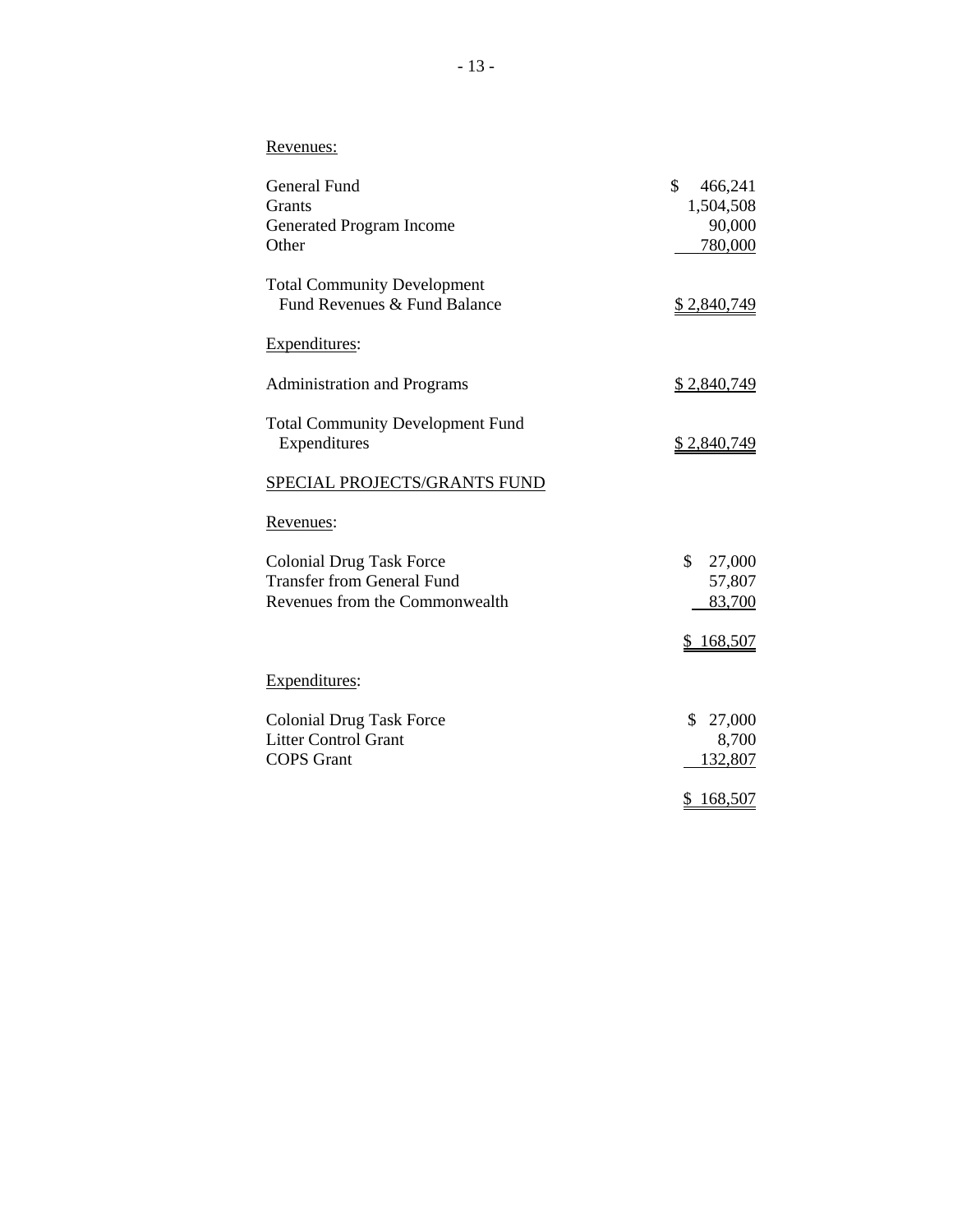#### JAMESTOWN 2007 FUND

| Revenues:                                       |                            |
|-------------------------------------------------|----------------------------|
| <b>County Contribution</b><br>From Fund Balance | \$<br>120,000<br>1,120,000 |
| <b>Total Revenues</b>                           | 1,240,000                  |
| Expenditures:                                   |                            |
| Historic Triangle Corridor Enhancement          |                            |
| Program                                         | \$<br>25,000               |
| <b>Jamestown Settlement</b>                     | 200,000                    |
| <b>Community Activities</b>                     | 15,000                     |
| <b>Community Building</b>                       | 1,000,000                  |
| <b>Total Expenditures</b>                       | \$1,240,000                |

- 3. The County Administrator be authorized to transfer funds and personnel from time to time within and between the offices and activities delineated in this Resolution as he may deem in the best interest of the County in order to carry out the work of the County as approved by the Board of Supervisors during the coming fiscal year.
- 4. The County Administrator be authorized to administer the County's Personnel Policy and Pay Plan as previously adopted by the Board of Supervisors. There will be a salary increase included on the employee's salary with variable increases based on performance and funded at an average of 3.5 percent.
- 5*.* The County Administrator be authorized to transfer funds to and from the Personnel Contingency account and divisional personnel line items in order to capture turnover savings at a divisional level.
- 6. All outstanding encumbrances in all County funds at June 30, 2004, shall be an amendment to the FY 2005 budget, and appropriated to the FY 2005 budget to the same department and account for which they were encumbered in the previous year.
- 7. The County Administrator be authorized to make expenditures from the Donation Trust Fund for the specified reasons for which the fund was established. In no case shall the expenditure exceed the available balance in the fund as verified by the Treasurer.
- 8. The Board of Supervisors of James City County, Virginia, hereby adopts the following budgets for the purposes of future financial and operational planning:

#### FY 2006

| General Fund   | \$127,577,714 |
|----------------|---------------|
| Capital Budget | 50,561,760    |
| Debt Service   | 12,870,000    |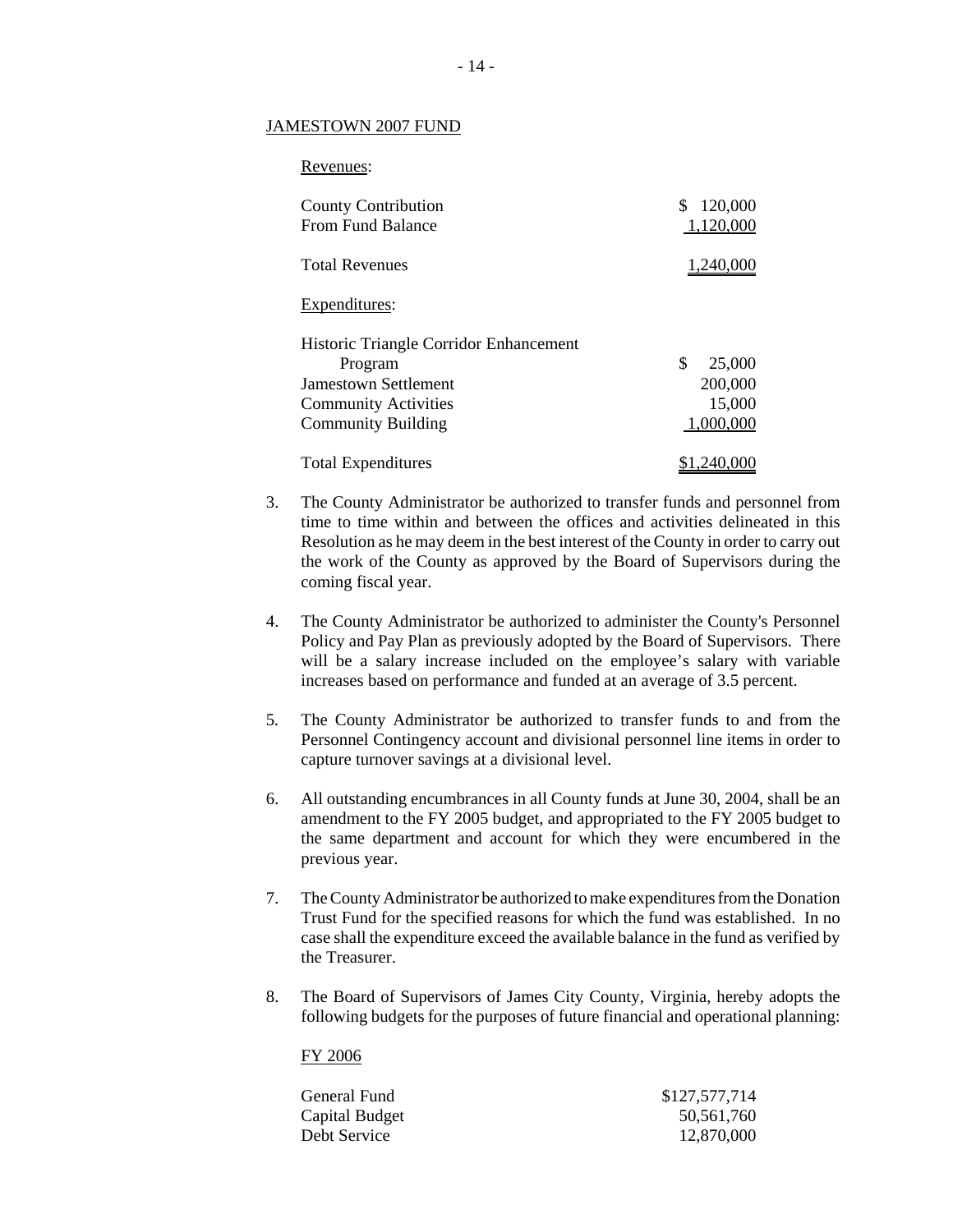| 6,275,291 |
|-----------|
| 2.398.749 |
| 245,000   |
| 185,001   |
|           |

Mr. McGlennon made a motion to adopt the Community Action Agency portion of the appropriation resolution for the Fiscal Year 2005 Budget.

Mr. Harrison stated that he would be abstaining from voting on the Community Action Agency appropriation to avoid any perception of conflict.

Mr. Brown clarified his comments concerning the Community Action Agency (CAA) personnel issue that he would like to handle it discreetly and not publicly, commented that he had not stated an intention to withhold funding for the CAA, stated support of Mr. Harrison's actions regarding abstaining from voting on Community Action Agency funding as an appropriate conduct, and stated that he intends to vote in favor of funding the CAA Budget.

On a roll call vote, the vote was: AYE: Bradshaw, Brown, McGlennon, Goodson (4). NAY: (0). ABSTAIN: Harrison (1).

## **R E S O L U T I O N**

#### RESOLUTION OF APPROPRIATION - COMMUNITY ACTION AGENCY

- WHEREAS, the County Administrator has prepared a Proposed Budget for the fiscal year beginning July 1, 2004, and ending June 30, 2005, and a five-year Capital Improvements Program; and
- WHEREAS, it is now necessary to appropriate funds to carry out the activities proposed therein for the fiscal year beginning July 1, 2004, and ending June 30, 2005.
- NOW, THEREFORE, BE IT RESOLVED, by the Board of Supervisors of James City County, Virginia, that:
	- 1. The following amounts are hereby appropriated in the FY 2004-2005 General Fund for the offices and activities in the amounts as shown below:

FY 2005

#### GENERAL FUND EXPENDITURES

|                                          | 1 1 <i>2</i> 7 7 8 7 |
|------------------------------------------|----------------------|
| Nondepartmental                          | \$ (92,137)          |
| Contributions - Other Outside Agencies - |                      |
| <b>Community Action Agency</b>           | 92.137               |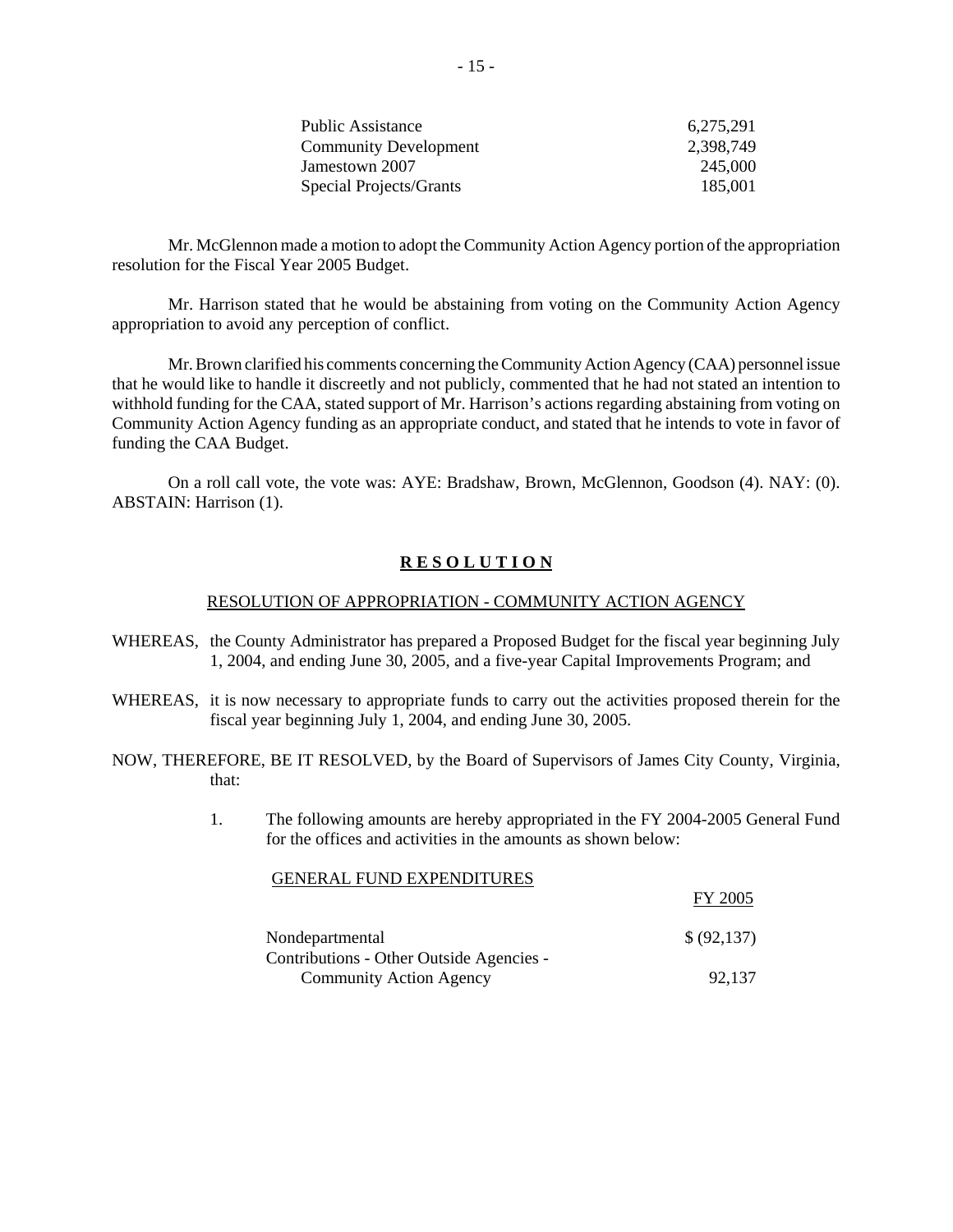#### VIRGINIA PUBLIC ASSISTANCE EXPENDITURES

#### FY 2005

| Contingency                       | \$ (24,034) |
|-----------------------------------|-------------|
| Revenue Maximization Allocation - |             |
| <b>Community Action Agency</b>    | 24.034      |

Mr. Bradshaw made a motion to adopt the Ordinance Amendment for Chapter 3, Animal Control, Article III, Dog Licenses, Section 3-48, Annual Fee Imposed on Dogs and Kennels; and Section 3-4, Annual Dog License Fee; Exemption for Certain Dogs of the Code of the County of James City, Virginia.

On a roll call vote, the vote was: AYE: Bradshaw, Harrison, Brown, McGlennon, Goodson (5). NAY: (0).

Mr. McGlennon made a motion to adopt the Ordinance Amendment for Chapter 4, Building Regulations, Article I, Virginia Uniform Statewide Building Code, Section 4-8, Generally, of the Code of the County of James City, Virginia.

On a roll call vote, the vote was: AYE: Bradshaw, Harrison, Brown, McGlennon, Goodson (5). NAY: (0).

Mr. McGlennon made a motion to adopt the Ordinance Amendment for Chapter 8, Erosion and Sediment Control, Section 8-5, Permits, Fees, Bonding, Etc., of the Code of the County of James City, Virginia.

On a roll call vote, the vote was: AYE: Bradshaw, Harrison, Brown, McGlennon, Goodson (5). NAY: (0).

Mr. Brown made a motion to adopt the Ordinance Amendment for Chapter 11, Health and Sanitation, Article II, Section 11-14, County Refuse Containers, of the Code of the County of James City, Virginia.

On a roll call vote, the vote was: AYE: Bradshaw, Harrison, Brown, McGlennon, Goodson (5). NAY: (0).

7. Revisions to Chapter 2, Employment Practices, and Chapter 4, Compensation Plan, of the James City County Personnel Policies and Procedures Manual

Ms. Carol M. Luckam, Human Resources Manager, presented a resolution to revise Chapter 4, Compensation Plan, and a portion of Chapter 2, Employment Practices, of the Personnel Policies and Procedures Manual, and requested the Board adopt the changes.

Mr. Brown complimented Ms. Luckam in being responsive to the Board requests and discussions regarding employee compensation.

Ms. Luckam thanked the Board for adopting the Fiscal Year 2005 Budget and support for the proposed Personnel Policies and Procedures Manual.

Mr. McGlennon asked what individuals were involved with the recommended revisions.

Ms. Luckam stated that the Employee Compensation Advisory Team (CAT) and County staff provided input.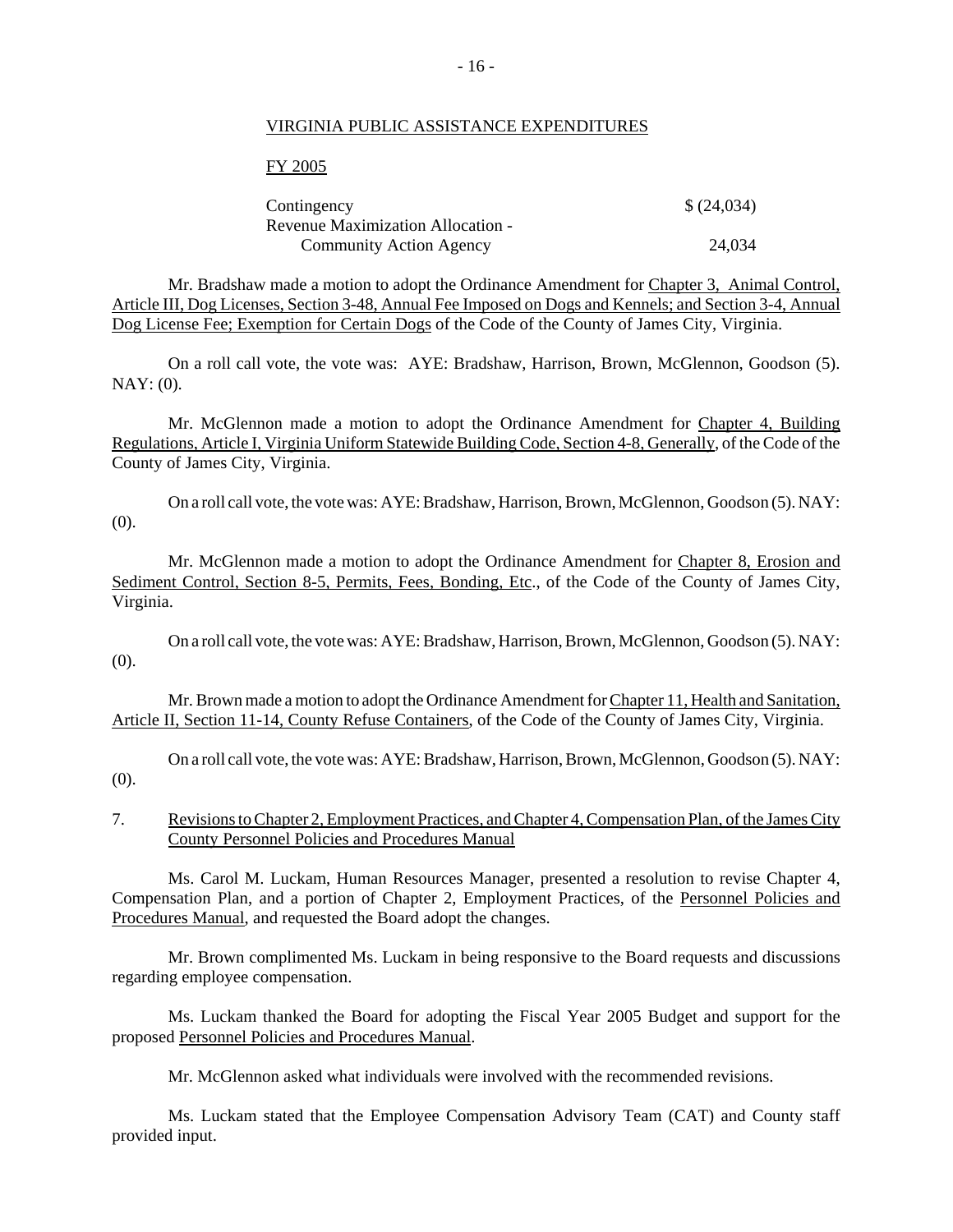Mr. McGlennon inquired if the CAT concurred with the recommendation before the Board.

Ms. Luckam stated that the CAT concurred with the recommendation and desired additional changes to prevent compression.

Mr. Bradshaw made a motion to adopt the resolution with the word "inlcuding" in Section 4.11 D-4 corrected to "including."

On a roll call vote, the vote was: AYE: Bradshaw, Harrison, Brown, McGlennon, Goodson (5). NAY: (0).

## **R E S O L U T I O N**

#### REVISIONS TO CHAPTER 2, EMPLOYMENT PRACTICES, AND CHAPTER 4,

#### COMPENSATION PLAN, OF THE JAMES CITY COUNTY PERSONNEL POLICIES

#### AND PROCEDURES MANUAL

- WHEREAS, James City County's compensation policies are designed to keep County salaries competitive in the labor market, provide flexibility, be easy to use and understand, support the County in selecting, training, motivating, and keeping highly qualified men and women as County employees, and, reward quality performance; and
- WHEREAS, the current policies are being revised to enhance their effectiveness by establishing a common date for performance increases and salary structure adjustments, defining and setting a time frame for recalibration of the salary structure, and, allowing temporary salary adjustments for lengthy temporary assignments.
- NOW, THEREFORE, BE IT RESOLVED that the Board of Supervisors of James City County, Virginia, does hereby adopt the attached revisions to Chapter 2, Employment Practices, and Chapter 4, Compensation Plan, of the James City County Personnel Policies and Procedures Manual to be effective July 1, 2004.
- 8. FY 2005 Strategic Management Plan

Ms. Rona Vrooman, Training and Quality Performance Supervisor, presented a revised Fiscal Year 2005 Strategic Management Plan based upon feedback from the Board, identified some of the revisions, and requested the Board adopt the Plan.

Mr. Brown made a motion to adopt the resolution.

On a roll call vote, the vote was: AYE: Bradshaw, Harrison, Brown, McGlennon, Goodson (5). NAY: (0).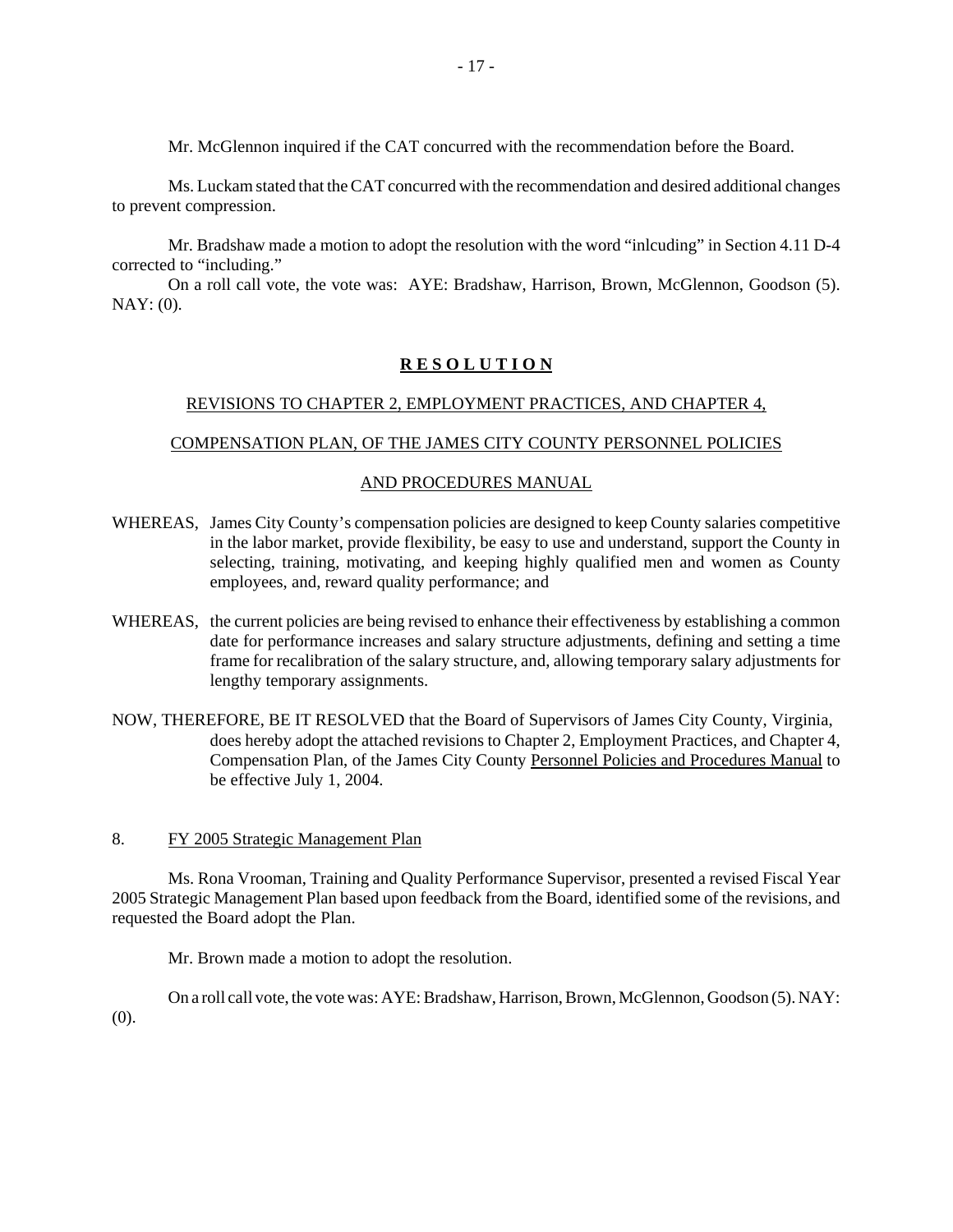## **R E S O L U T I O N**

#### FY 2005 STRATEGIC MANAGEMENT PLAN

- WHEREAS, James City County's previous Strategic Management Plan played a significant role in successfully guiding the County's work; and
- WHEREAS, it is appropriate and necessary to revisit and review such a Plan to ensure that it remains accurate and that it properly reflects citizen and staff priorities; and
- WHEREAS, the proposed Strategic Management Plan was updated based on citizen input and collaborative discussions; and
- WHEREAS, the proposed Strategic Management Plan charts the County's future direction by setting forth long-range Strategic Directions that describe our needs, priorities, and aspirations, and outlines Pathways or key initiatives that will move us forward in the right direction.
- NOW, THEREFORE, BE IT RESOLVED that the Board of Supervisors of James City County, Virginia, hereby adopts the FY 2005 Strategic Management Plan.

#### **I. PUBLIC COMMENT** - None

# **J. REPORTS OF THE COUNTY ADMINISTRATOR**

Mr. Wanner thanked the Board for its guidance in the development of the Budget and the Strategic Management Plan.

Mr. Wanner stated that he and the School Board, School Superintendent, and the City Manager has recommended that the Williamsburg Area Performing Arts Center Study of 1998 be updated. Mr. Wanner requested the Board approve the request to have the Study updated prior to the planning of a third high school facility and direct the County Administrator to find the appropriate resources to fund up to \$30,000 for the updated Study.

Mr. Wanner recommended that the Board recess while the James City Service Authority Board of Directors holds a brief meeting, and then the Board should reconvene into Open Session to go into Closed Session pursuant to Section 2.2-3711(A)(1) of the Code of Virginia to consider the appointment of individuals to County Boards and/or Commissions.

# **K. BOARD REQUESTS AND DIRECTIVES**

Mr. McGlennon made a motion to support the update of the Williamsburg Area Performing Arts Center Study and direct the County Administrator to find the appropriate resources to fund up to \$30,000 for the Study update.

Mr. Goodson stated support for the motion and invited York County to participate in the update.

On a roll call vote, the vote was: AYE: Bradshaw, Harrison, Brown, McGlennon, Goodson (5). NAY: (0).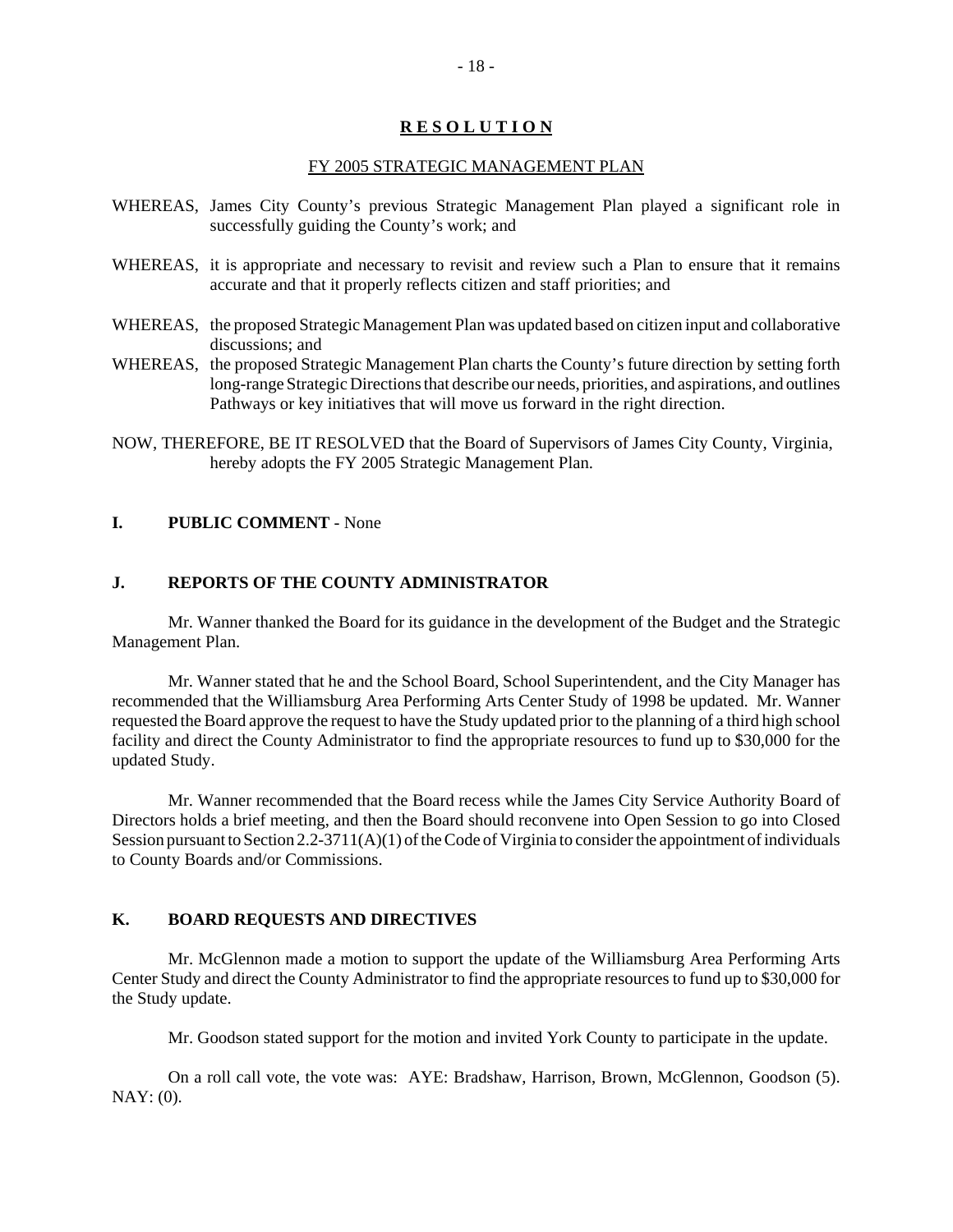Mr. McGlennon thanked Mr. John E. McDonald, Director of Financial and Management Services, for his responsiveness to Board questions regarding the FY 2005 Budget.

Mr. Harrison thanked the members of the Board and staff for their sympathy and support at his time of loss.

Mr. Goodson recessed the Board at 8:17 p.m. for a brief James City Service Authority Board of Directors meeting.

At 8:23 p.m., Mr. Goodson reconvened the Board.

#### **L. CLOSED SESSION**

Mr. Harrison made a motion to go into Closed Session pursuant to Section 2.2-3711(A)(1) of the Code of Virginia to consider the appointment of individuals to County Boards and/or Commissions.

On a roll call vote, the vote was: AYE: Bradshaw, Harrison, Brown, McGlennon, Goodson (5). NAY: (0).

Mr. Goodson adjourned the Board into Closed Session at 8:23 p.m.

Mr. Goodson reconvened the Board into Open Session at 8:48 p.m.

Mr. McGlennon made a motion to adopt the Closed Session resolution.

On a roll call vote, the vote was: AYE: Bradshaw, Harrison, Brown, McGlennon, Goodson (5). NAY: (0).

#### **R E S O L U T I O N**

#### CERTIFICATION OF CLOSED MEETING

- WHEREAS, the Board of Supervisors of James City County, Virginia, (Board) has convened a closed meeting on this date pursuant to an affirmative recorded vote and in accordance with the provisions of the Virginia Freedom of Information Act; and
- WHEREAS, Section 2.2-3711 of the Code of Virginia requires a certification by the Board that such closed meeting was conducted in conformity with Virginia law.
- NOW, THEREFORE, BE IT RESOLVED that the Board of Supervisors of James City County, Virginia, hereby certifies that, to the best of each member's knowledge: i) only public business matters lawfully exempted from open meeting requirements by Virginia law were discussed in the closed meeting to which this certification resolution applies; and, (ii) only such public business matters were heard, discussed, or considered by the Board as were identified in the motion, Section  $2.2-3711(A)(1)$ , to consider personnel matters, the appointment of individuals to County boards and/or commissions.

Mr. McGlennon made a motion to reappoint Mr. John Deaver, Mr. James Dorsey, and Mr. David Jarman to four-year terms on the Parks and Recreation Advisory Commission, terms to expire on April 12,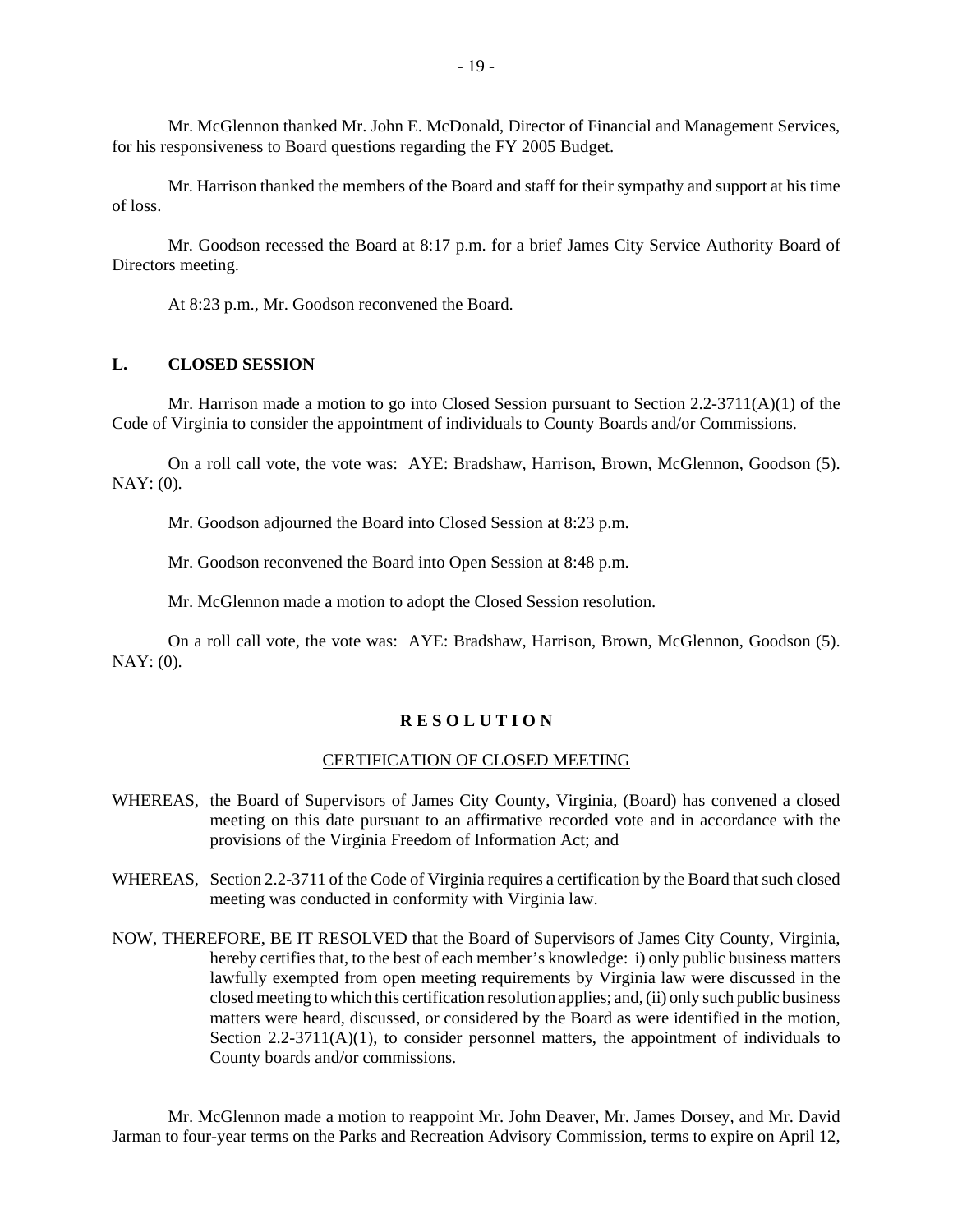2008; to appoint Mr. Lance Pedigo and Mr. Randal Walker to the Cable Communications Advisory Committee for four-year terms, terms to expire on May 31, 2008; William K. Frymoyer to appoint to the Regional Issues Committee, term to expire on December 31, 2006; and to recommend that Mr. Mark Wenger be appointed by the Circuit Court Judge to the Board of Zoning Appeals for a five-year term.

On a roll call vote, the vote was: AYE: Bradshaw, Harrison, Brown, McGlennon, Goodson (5). NAY: (0).

Mr. McGlennon made a motion to adopt the resolution appointing the Chairman of the Board to the Williamsburg Area Destination Marketing Committee.

On a roll call vote, the vote was: AYE: Bradshaw, Harrison, Brown, McGlennon, Goodson (5). NAY: (0).

## **R E S O L U T I O N**

#### APPOINTMENT OF THE CHAIRMAN TO THE WILLIAMSBURG AREA

#### DESTINATION MARKETING COMMITTEE

- WHEREAS, the 2004 Virginia General Assembly approved and the Governor signed the transient occupancy tax; additional amount for overnight accommodations in the Greater Williamsburg Area; and
- WHEREAS, this law allows James City County to increase the transient occupancy tax up to \$2.00 for the purpose of advertising the Historic Triangle Area; and
- WHEREAS, the law establishes a "Williamsburg Area Destination Marketing Committee" to direct such advertising.
- NOW, THEREFORE, BE IT RESOLVED that the Chairman of the Board of Supervisors of James City County be and hereby is appointed to the Williamsburg Area Destination Marketing Committee representing James City County and said term shall run to January 1, 2005.

BE IT FURTHER RESOLVED that each subsequent term shall be for one year.

#### **M. AJOURNMENT**

Mr. Brown made a motion to adjourn.

On a roll call vote, the vote was: AYE: Bradshaw, Harrison, Brown, McGlennon, Goodson (5). NAY: (0).

At 8:49 p.m., Mr. Goodson adjourned the Board.

Sanford B. Wanner Clerk to the Board

\_\_\_\_\_\_\_\_\_\_\_\_\_\_\_\_\_\_\_\_\_\_\_\_\_\_\_\_\_\_\_\_\_\_\_\_\_\_\_\_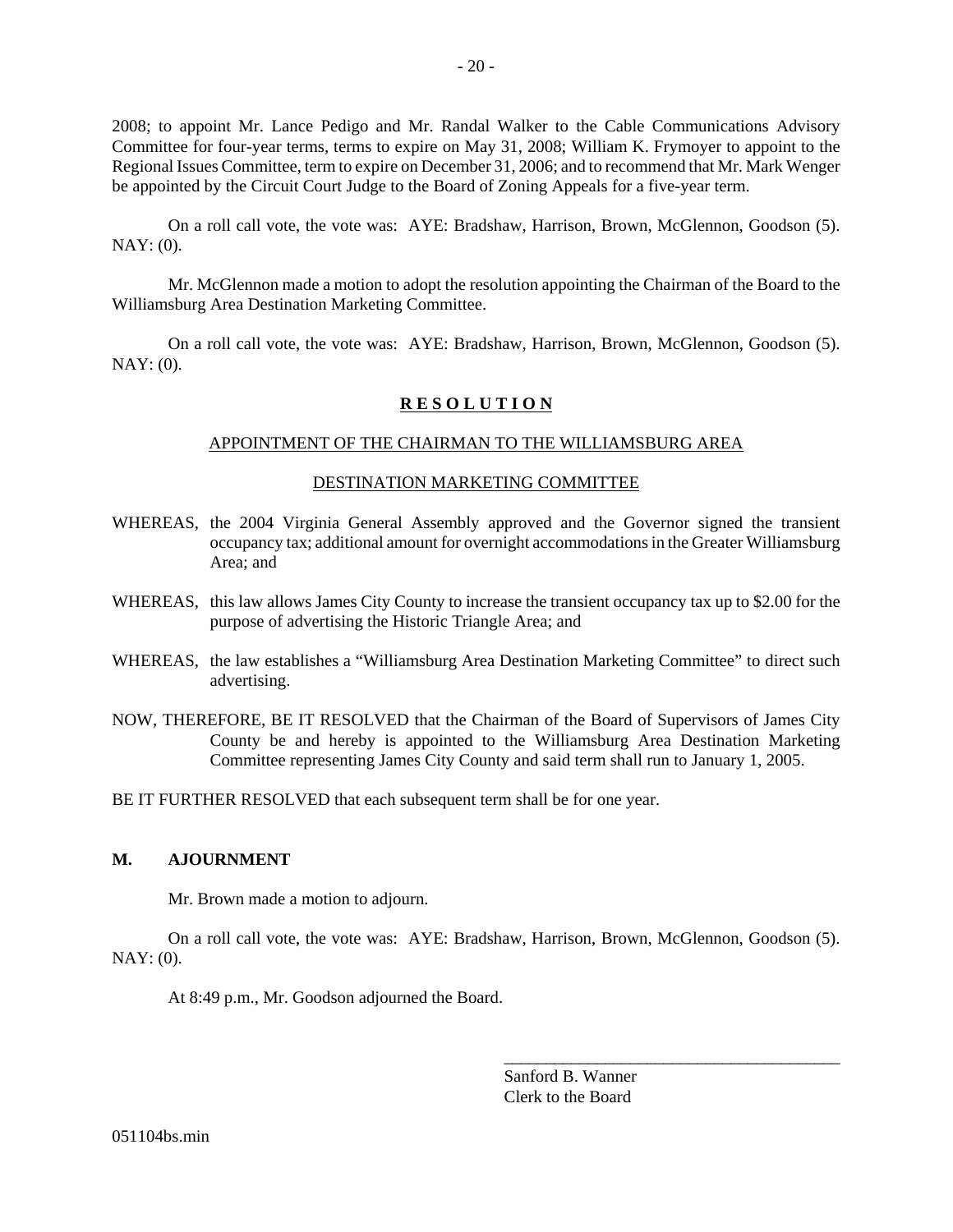#### **AGENDA ITEM NO. H-1 REZONING 15-03/Master Plan 13-03/Height Limitation Waiver 2-03. Stonehouse Station at Norge Staff Report for the May 11, 2004, Board of Supervisors Public Hearing**

*This staff report is prepared by the James City County Planning Division to provide information to the Planning Commission and Board of Supervisors to assist them in making a recommendation on this application. It may be useful to members of the general public interested in this application.* 

| <b>PUBLIC HEARINGS</b>       | 7:00 p.m.; Building F Board Room; County Government Complex                                                                                                                                                                                                                                                          |
|------------------------------|----------------------------------------------------------------------------------------------------------------------------------------------------------------------------------------------------------------------------------------------------------------------------------------------------------------------|
| Planning Commission:         | February 2, 2004, 7:00 p.m.                                                                                                                                                                                                                                                                                          |
|                              | March 1, 2004, 7:00 p.m.                                                                                                                                                                                                                                                                                             |
| Board of Supervisors:        | April 13, 2004, 7:00 p.m. (Continued)                                                                                                                                                                                                                                                                                |
|                              | May 11, 2004, 7:00 p.m. (Continued)                                                                                                                                                                                                                                                                                  |
|                              | May 25, 2004, 7:00 p.m.                                                                                                                                                                                                                                                                                              |
| <b>SUMMARY FACTS</b>         |                                                                                                                                                                                                                                                                                                                      |
| Applicant:                   | Ms. Lou Rowland, Stonehouse Station, L.P.                                                                                                                                                                                                                                                                            |
| <b>Land Owner:</b>           |                                                                                                                                                                                                                                                                                                                      |
|                              | <b>Sixty-Four Associates</b>                                                                                                                                                                                                                                                                                         |
| <b>Proposed Use:</b>         | To rezone a total of approximately 10.167 acres to allow for the<br>construction of up to 104 apartments which, by proffer, are proposed to be<br>affordable in rent. A height limitation waiver is also requested from the<br>Board of Supervisors as the proposed apartment buildings exceed 35 feet in<br>height. |
| <b>Proposed Zoning:</b>      | R-5, Multifamily Residential, with proffers                                                                                                                                                                                                                                                                          |
| <b>Location:</b>             | 7721 Croaker Road                                                                                                                                                                                                                                                                                                    |
| <b>Tax Map/Parcel</b>        | $(13-4)(1-21)$                                                                                                                                                                                                                                                                                                       |
| <b>Primary Service Area:</b> | Inside                                                                                                                                                                                                                                                                                                               |
| <b>Parcel Size</b>           | 10.167 acres                                                                                                                                                                                                                                                                                                         |
| <b>Existing Zoning:</b>      | $B-1$                                                                                                                                                                                                                                                                                                                |
| <b>Comprehensive Plan:</b>   | <b>Moderate Density Residential</b>                                                                                                                                                                                                                                                                                  |

## **STAFF RECOMMENDATION**

The applicant is still finalizing the shared driveway agreement and requests deferral of this case until the June 22, 2004, Board of Supervisors meeting. Staff concurs with this request.

Staff Contact: Matthew Arcieri – Phone: 253-6685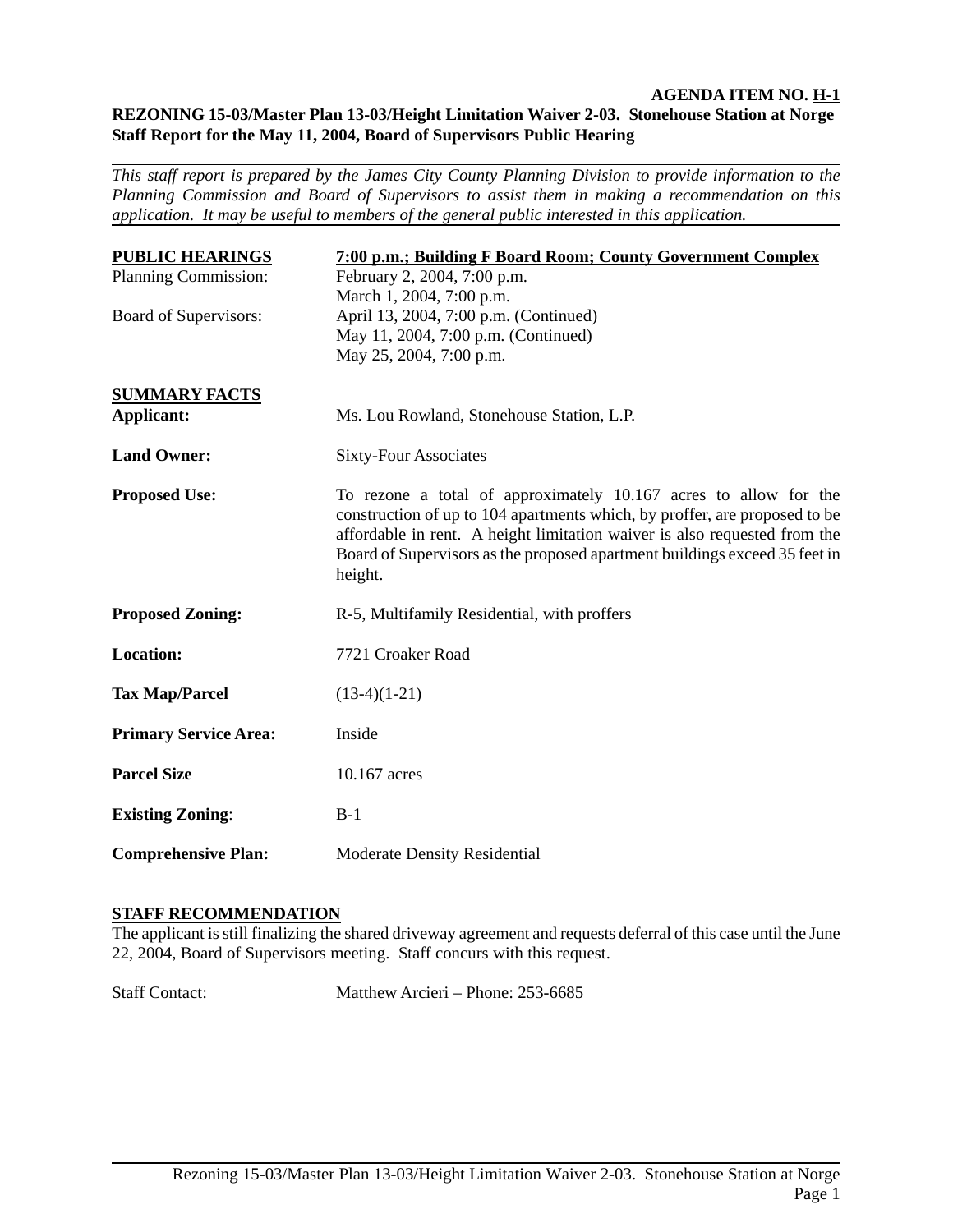\_\_\_\_\_\_\_\_\_\_\_\_\_\_\_\_\_\_\_\_\_\_\_\_\_\_\_\_\_\_\_\_\_ Matthew Arcieri

CONCUR:

O. Marvin Sowers, Jr.

\_\_\_\_\_\_\_\_\_\_\_\_\_\_\_\_\_\_\_\_\_\_\_\_\_\_\_\_\_\_\_\_\_

MA/gs Z-15-03\_MP-13-03\_HLW-2-03 (052504)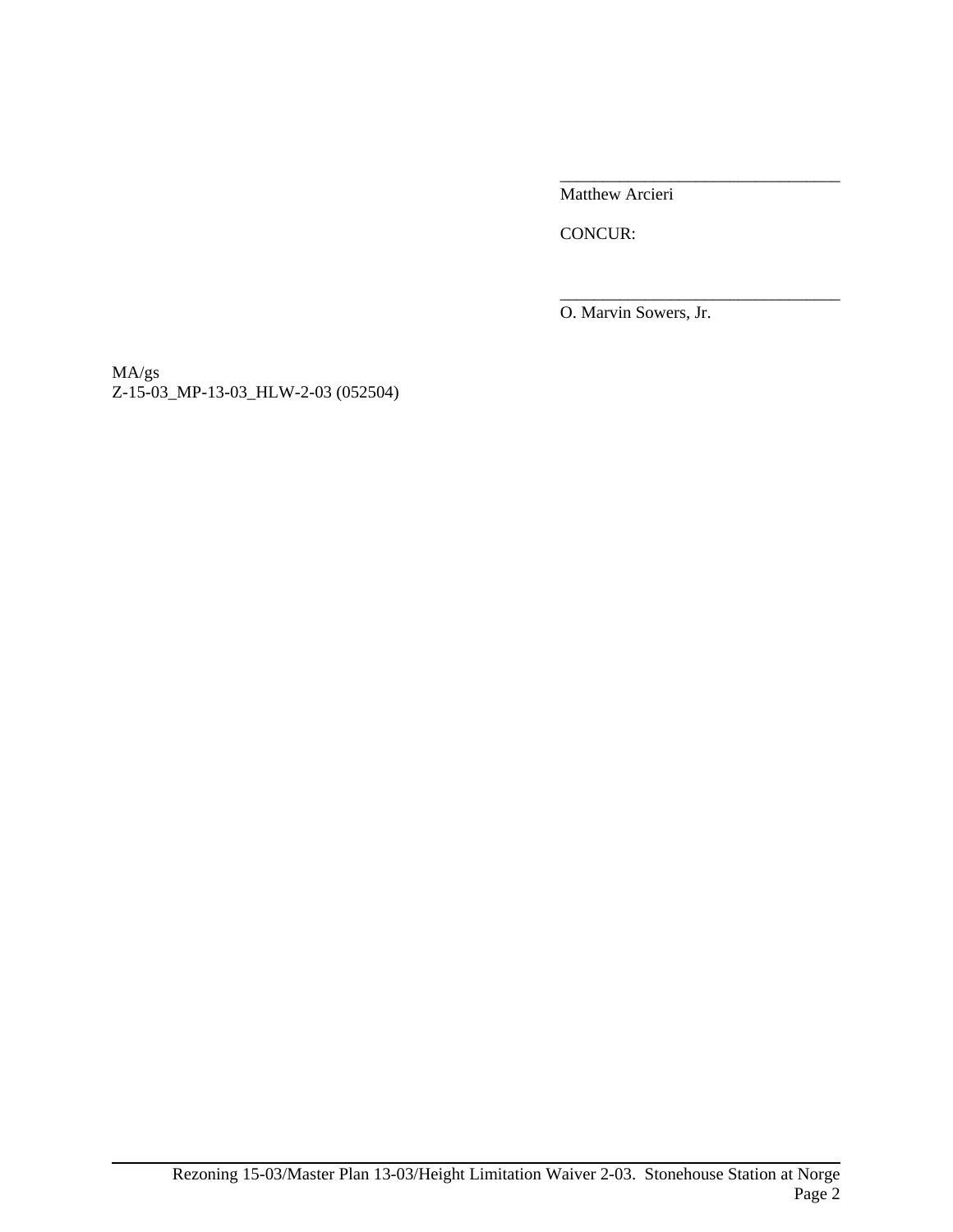# **M E M O R A N D U M**

| DATE:           | May 25, 2004                                                                                                                                                           |
|-----------------|------------------------------------------------------------------------------------------------------------------------------------------------------------------------|
| TO:             | The Board of Supervisors                                                                                                                                               |
| FROM:           | John E. McDonald, Manager of Financial and Management Services                                                                                                         |
| <b>SUBJECT:</b> | Ordinance Amendment–Chapter 20, Taxation, Article X, Tax on Local Telecommunications<br>Service, Section 20-71, Levy; Amount of Tax on Local Telecommunication Service |

During discussions of the FY 2005 County Budget, a member of the Board suggested that the County could generate the same revenue from a lower rate increase in the Consumer Utility Tax (CUT) for telephone service than it would from an increase in the E-911 tax. The basic difference is that the CUT extends to cell phones and the E-911 tax does not.

The attached ordinance change increases the CUT from the existing 10 percent of the first \$12 of the monthly bill to 10 percent of the first \$14. This works out to a maximum of 20 cents a month. If approved, the County will provide the State-mandated 90-day advance notice to telecommunication service providers and this amended charge should begin to show up in bills for services beginning around September 1, 2004.

Staff recommends approval of the attached ordinance revision.

John E. McDonald

\_\_\_\_\_\_\_\_\_\_\_\_\_\_\_\_\_\_\_\_\_\_\_\_\_\_\_\_\_\_\_\_

JEM/gs phoneordrev.mem

Attachment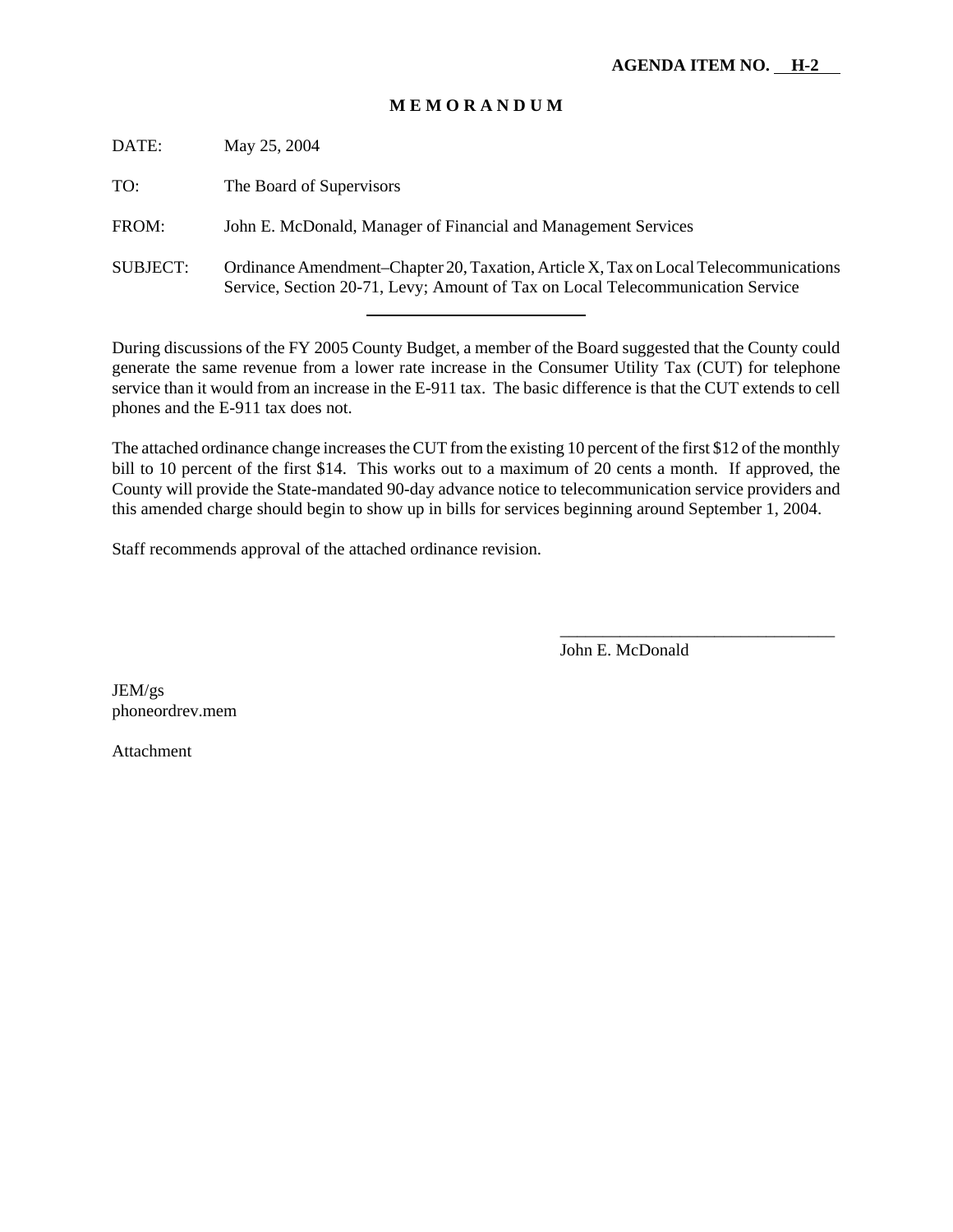ORDINANCE NO. \_\_\_\_\_\_\_\_\_\_\_\_\_\_\_\_\_

AN ORDINANCE TO AMEND AND REORDAIN CHAPTER 20, TAXATION, OF THE CODE OF THE COUNTY OF JAMES CITY, VIRGINIA, BY AMENDING ARTICLE X, TAX ON LOCAL TELECOMMUNICATION SERVICE, SECTION 20-71, LEVY; AMOUNT OF TAX ON LOCAL TELECOMMUNICATION SERVICE.

BE IT ORDAINED by the Board of Supervisors of the County of James City, Virginia, that Chapter 20, Taxation, is hereby amended and reordained by amending Article X, Tax on Local Telecommunication Service, Section 20-71, Levy; Amount of tax on local telecommunication service.

#### Chapter 20. Taxation

Article X. Levy; Amount of tax on local telecommunication service.

#### **Sec. 20-71. Levy; Amount of tax on local telecommunication service.**

(a) There is hereby imposed and levied by the county upon each and every taxable purchase by a consumer of local telecommunication service provided that the consumer's service address is located within the county a tax in the amount of ten percent of the gross charge made by the service provider against the consumer with respect to each and every taxable purchase; provided, however, that:

(1) In any case, any monthly bill submitted by any service provider for residential, commercial, or industrial service shall exceed \$12.00 *\$14.00* for a residential consumer, there shall be no tax computed on so much of such bill as shall exceed \$12.00 *\$14.00*; and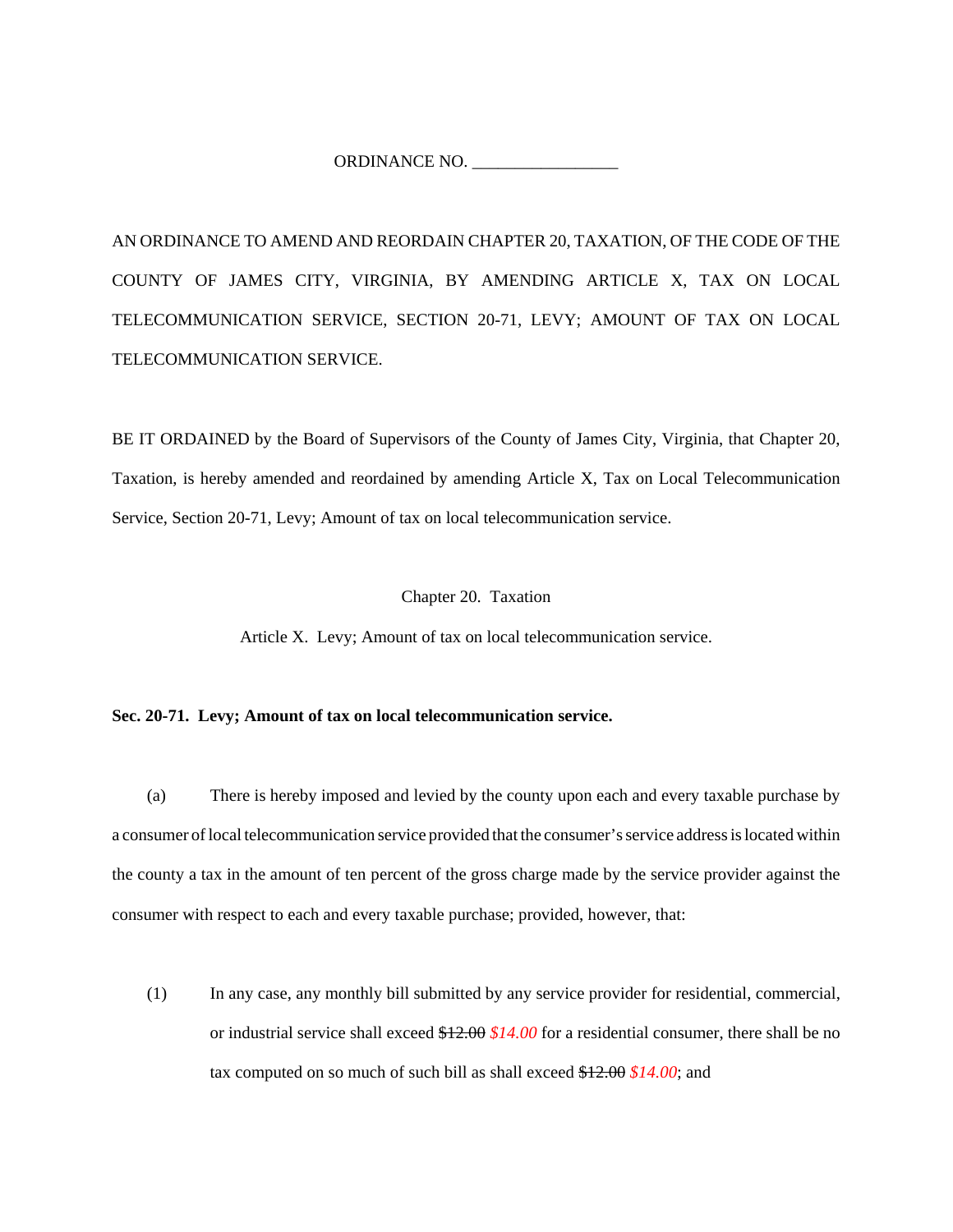Ordinance to Amend and Reordain Chapter 20. Taxation Page 2

> (2) In any case any monthly bill submitted by any service provider to a consumer for mobile local telecommunication service shall exceed \$12.00 *\$14.00*, there shall be no tax computed on so much of such bill as shall exceed \$12.00 *\$14.00*.

All such taxes shall be computed to the nearest whole cent. Bills shall be considered monthly bills if submitted 12 times per year for periods of approximately one month each.

> Bruce C. Goodson Chairman, Board of Supervisors

\_\_\_\_\_\_\_\_\_\_\_\_\_\_\_\_\_\_\_\_\_\_\_\_\_\_\_\_\_\_\_\_\_

ATTEST:

Sanford B. Wanner Clerk to the Board

\_\_\_\_\_\_\_\_\_\_\_\_\_\_\_\_\_\_\_\_\_\_\_\_\_\_\_\_\_\_\_\_

Adopted by the Board of Supervisors of James City County, Virginia, this 25th day of May, 2004.

telecommX.ord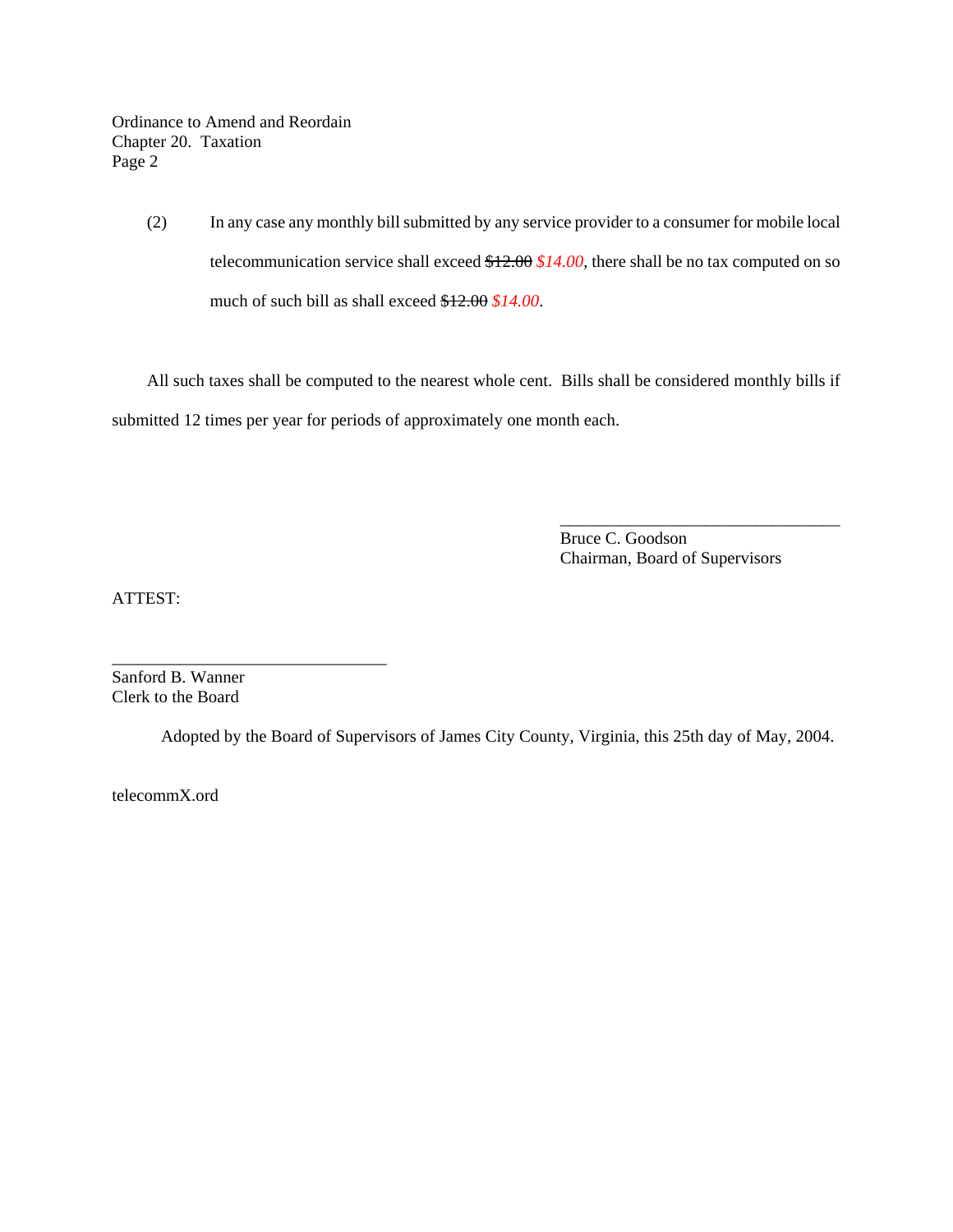# **M E M O R A N D U M**

| DATE:           | May 25, 2004                                                              |
|-----------------|---------------------------------------------------------------------------|
| TO:             | The Board of Supervisors                                                  |
| FROM:           | Richard B. Hanson, Housing and Community Development Administrator        |
| <b>SUBJECT:</b> | Conveyance of Property at 150 Carriage Road (Continued from May 11, 2004) |
|                 |                                                                           |

The Ironbound Square Apartments for the Elderly are proposed to include 67 units in a three-story elevator building located at the northeast corner of Ironbound Road and Carriage Road. The site to accommodate the building, parking, and required open space consists of approximately 3.75 acres. Six parcels, totaling approximately 2.62 acres, have been purchased over the past year by the Williamsburg Redevelopment and Housing Authority in accordance with the Ironbound Square Redevelopment Plan adopted by the Board of Supervisors in February 2002. The balance of the site will be obtained from the undeveloped part of 150 Carriage Road which is owned by the County.

It is proposed that the entire 150 Carriage Road parcel, including the neighborhood park, be deeded to the Williamsburg Redevelopment and Housing Authority. The Authority would then provide Bay Aging with an option to purchase the elderly housing site. A site option is required to be included with the grant application. At a later date following subdivision of the property, the Authority will transfer ownership of the remaining neighborhood park property back to the County.

Development of the proposed elderly apartments is consistent with the land use plan adopted as part of the Ironbound Square Redevelopment Plan. The County has contracted with AES Consulting Engineers to prepare plans to enable development of affordable single family homes and apartments for the elderly, as well as blight removal and neighborhood improvements consistent with the Redevelopment Plan.

A Concept Plan for rezoning of the 19-acre redevelopment area to Mixed-Use has been prepared and received preliminary review and comment by Development Management. It is expected that the complete application for Mixed-Use zoning will be submitted in late summer following substantial completion of property acquisition. This schedule will correspond with the planning requirements related to the proposed Section 202 elderly development, as well as with the closeout requirements of the Ironbound Square Phase Two Community Development Block Grant and planning for new single family development and associated neighborhood improvements.

Staff recommends adoption of the attached resolution.

CONCUR:

Anthony Convers, Jr.

RBH/adw carriagerd2.mem

Attachment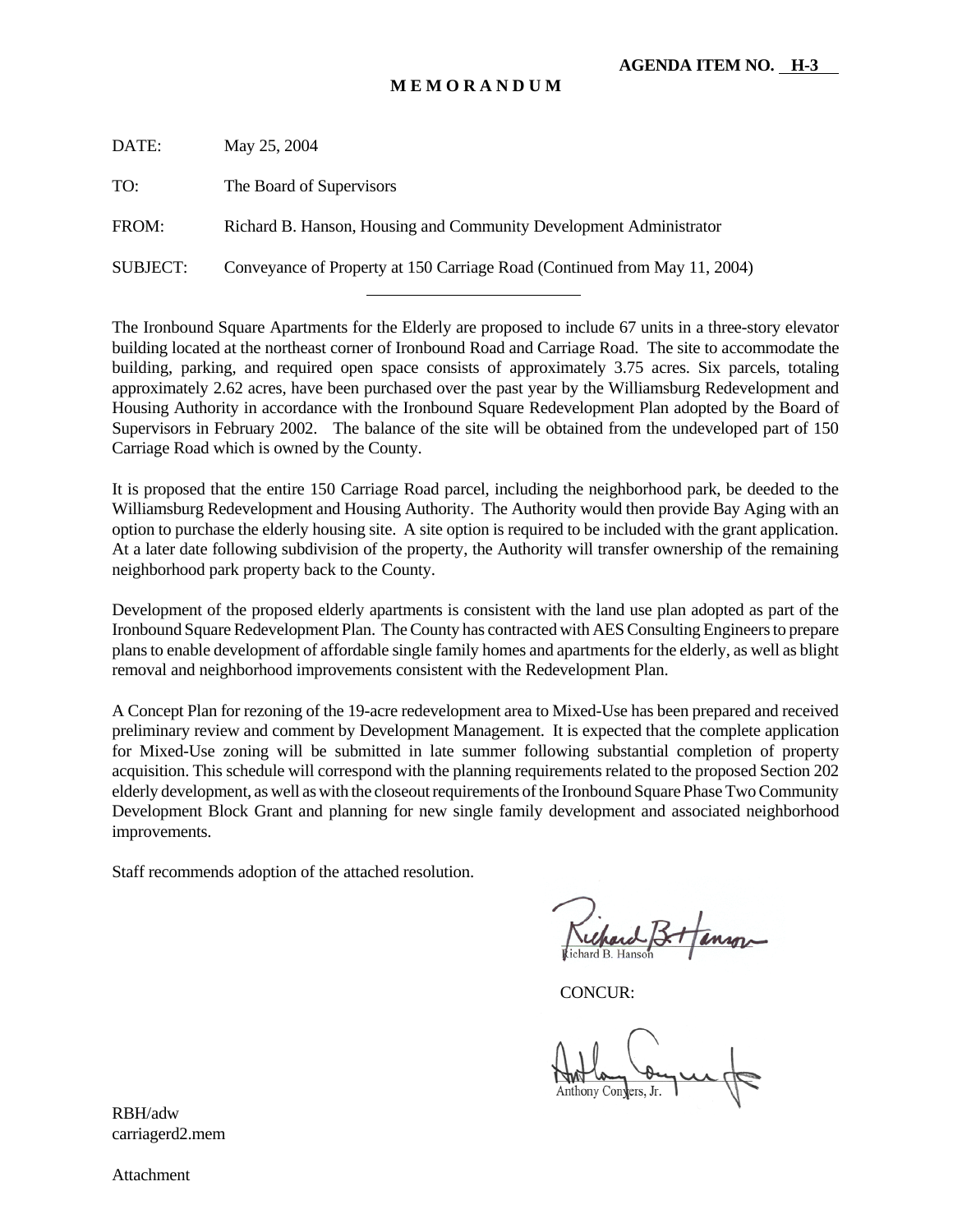## **R E S O L U T I O N**

#### CONVEYANCE OF PROPERTY LOCATED AT 150 CARRIAGE ROAD

- WHEREAS, James City County currently owns a certain parcel containing approximately 2.748 acres located at 150 Carriage Road in the Berkeley District designated as Tax Parcel No. 3910100064; and
- WHEREAS, the Board of Supervisors on February 26, 2002, adopted the Ironbound Square Redevelopment Plan ("Redevelopment Plan") to remedy blighted and substandard housing conditions in the Ironbound Square community, and authorized the County Administrator to enter into an agreement with a housing authority to implement the Redevelopment Plan, and on July 25, 2002, James City County entered into an agreement with The Williamsburg Redevelopment and Housing Authority to implement the Redevelopment Plan; and
- WHEREAS, 150 Carriage Road is identified in the Redevelopment Plan as a parcel within the redevelopment area; and
- WHEREAS, the Ironbound Square Redevelopment Land Use Map designates the western portion of 150 Carriage Road for a senior citizens' living facility and the eastern portion of 150 Carriage Road for open space/recreational use; and
- WHEREAS, the Board of Supervisors, following a Public Hearing, is of the opinion the County should convey 150 Carriage Road by Deed of Gift to The Williamsburg Redevelopment and Housing Authority to facilitate the land uses proposed in the Redevelopment Plan.
- NOW, THEREFORE, BE IT RESOLVED that the Board of Supervisors of James City County, Virginia, does hereby authorize and direct the County Administrator to convey by Deed of Gift the parcel known as 150 Carriage Road, Tax Parcel No. 3910100064, to The Williamsburg Redevelopment and Housing Authority for the purpose of implementing the Ironbound Square Redevelopment Plan.
- BE IT FURTHER RESOLVED that the Board of Supervisors of James City County, Virginia, does hereby authorize and direct the County Administrator to execute a deed and any other documents needed to convey by Deed of Gift the parcel known as 150 Carriage Road to The Williamsburg Redevelopment and Housing Authority.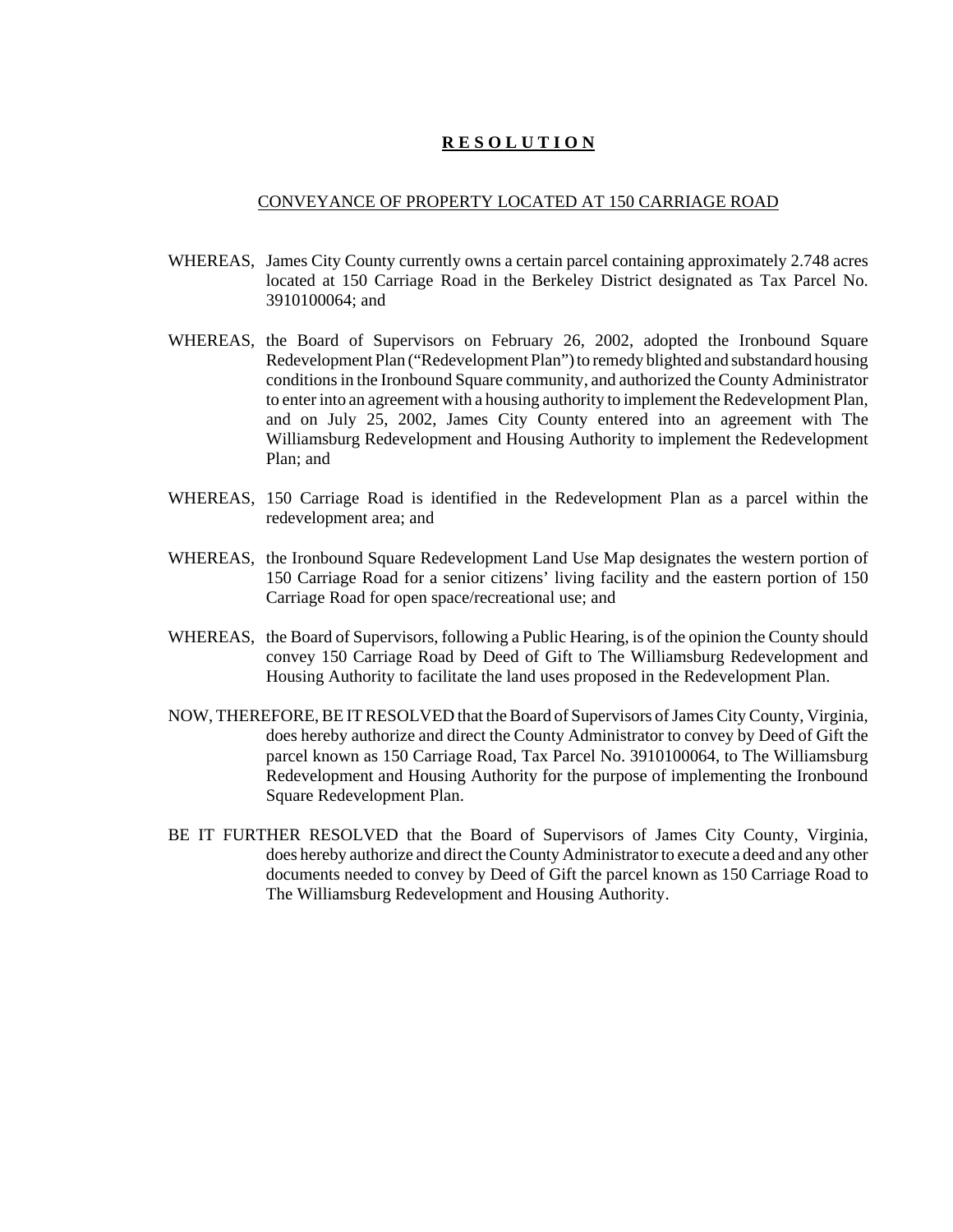Bruce C. Goodson Chairman, Board of Supervisors

\_\_\_\_\_\_\_\_\_\_\_\_\_\_\_\_\_\_\_\_\_\_\_\_\_\_\_\_\_\_\_\_\_\_\_\_

ATTEST:

Sanford B. Wanner Clerk to the Board

\_\_\_\_\_\_\_\_\_\_\_\_\_\_\_\_\_\_\_\_\_\_\_\_\_\_\_\_\_\_\_\_

Adopted by the Board of Supervisors of James City County, Virginia, this 25th day of May, 2004.

150carriage.res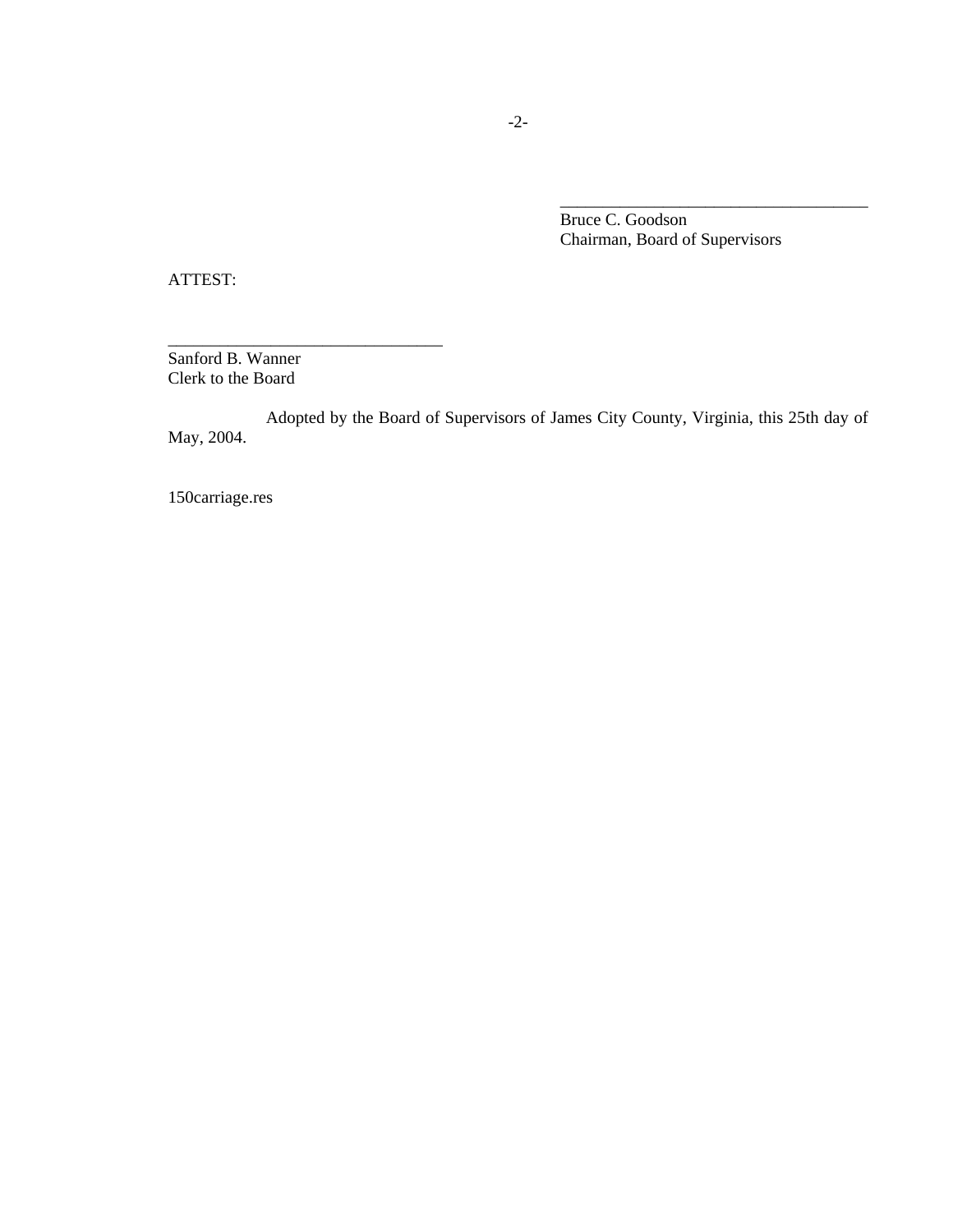## **M E M O R A N D U M**

| DATE:    | May 25, 2004                                                       |
|----------|--------------------------------------------------------------------|
| TO:      | The Board of Supervisors                                           |
| FROM:    | Richard B. Hanson, Housing and Community Development Administrator |
| SUBJECT: | Ironbound Square Apartments for the Elderly                        |

l

The proposed Ironbound Square Apartments for the Elderly would address a serious deficiency in James City County of housing which is appropriate to the special needs of the elderly, including the frail elderly, and which is affordable to lower income senior citizens. This development is also a key element in the Ironbound Square Redevelopment Plan. Bay Aging, in partnership with the Peninsula Area Agency on Aging, has agreed to submit an application to the U.S. Department of Housing and Urban Development (HUD) for a Section 202 Supportive Housing for the Elderly Program grant to finance the development and operation of this proposed apartment project.

Under the Section 202 program, HUD provides interest-free capital advances to private, nonprofit sponsors to finance the development of supportive housing for the elderly. Section 202 apartments are typically one bedroom, 550 square foot units. The program guidelines allow for common areas and office space to enable the sponsors to provide supportive services on site. Residency in Section 202 financed developments is restricted to households with at least one member who is 62 years of age or older and whose income does not exceed 50 percent of the area median (currently \$19,550 for a one person household). The Section 202 program provides project-based rental assistance which covers the difference between the HUD approved operating cost and tenant rental payments. Tenant rent payments equal 30 percent of the tenant's adjusted income.

The demand for Section 202 funding is high, and the number of projects which can be funded each year is very limited. Bay Aging, which is the Area Agency on Aging serving the Northern Neck and Middle Peninsula, has been very successful in obtaining Section 202 funding, developing and managing Section 202 fund communities, and providing support services to the residents. Bay Aging currently manages 195 elderly apartment units in five developments within the Northern Neck and Middle Peninsula. The inclusion of the Peninsula Area Agency on Aging, which currently provides a wide array of services to James City County elderly residents, as the project co-sponsor will ensure a strong support service component for the proposed Ironbound Square elderly development. The ability of the County to waive building permit fees and water connection fees under existing ordinances and regulations will both increase the competitiveness of the application for Section 202 funding and enable savings to be invested in upgrades to the building.

Staff recommends adoption of the resolution endorsing the application for Section 202 funding of the Ironbound Square Apartments for the Elderly.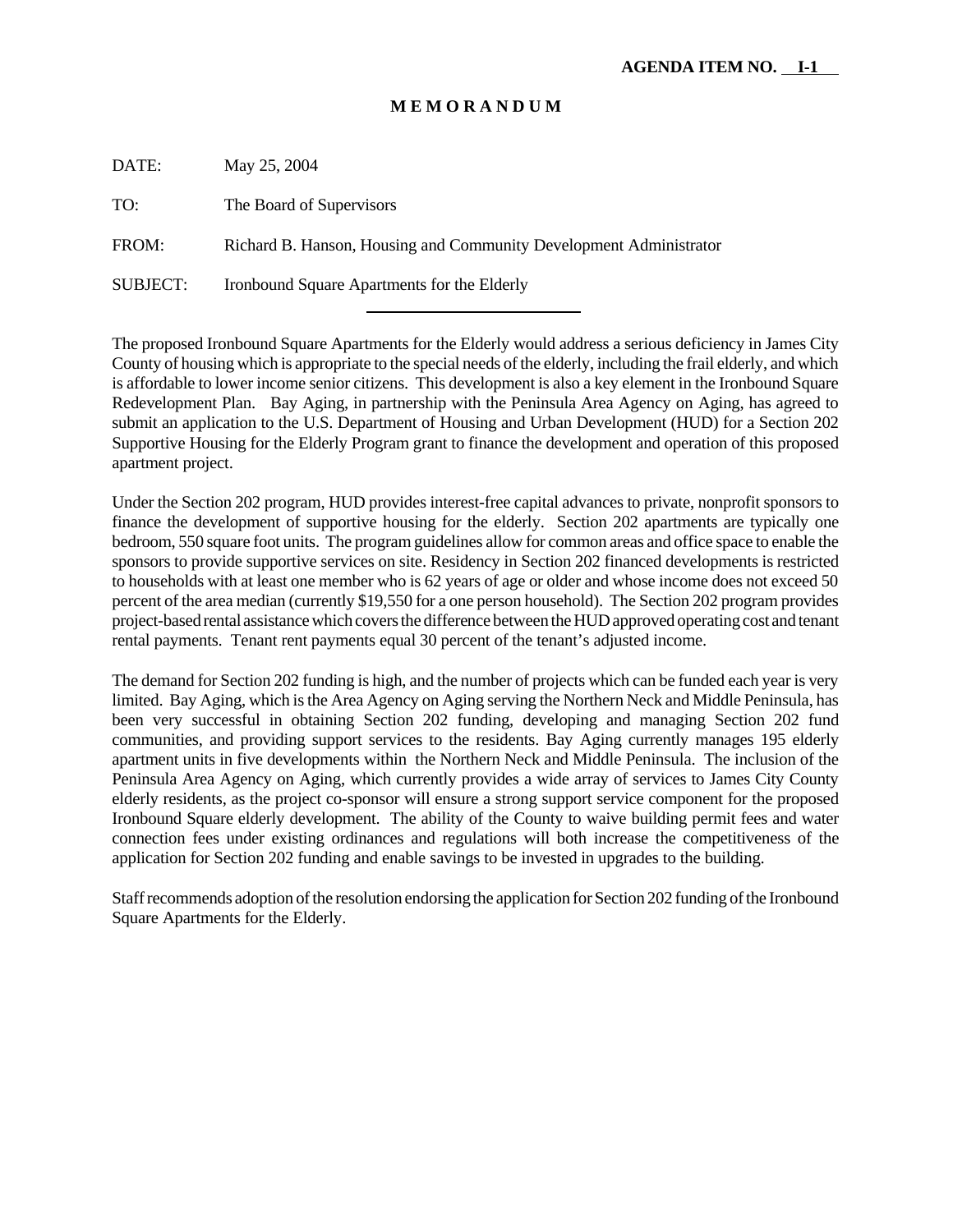Ironbound Square Apartments for the Elderly May 25, 2004 Page 2

Richard B. inson

CONCUR:

Anthony Congers, Jr.

RBH/adw ironsq.mem

Attachment